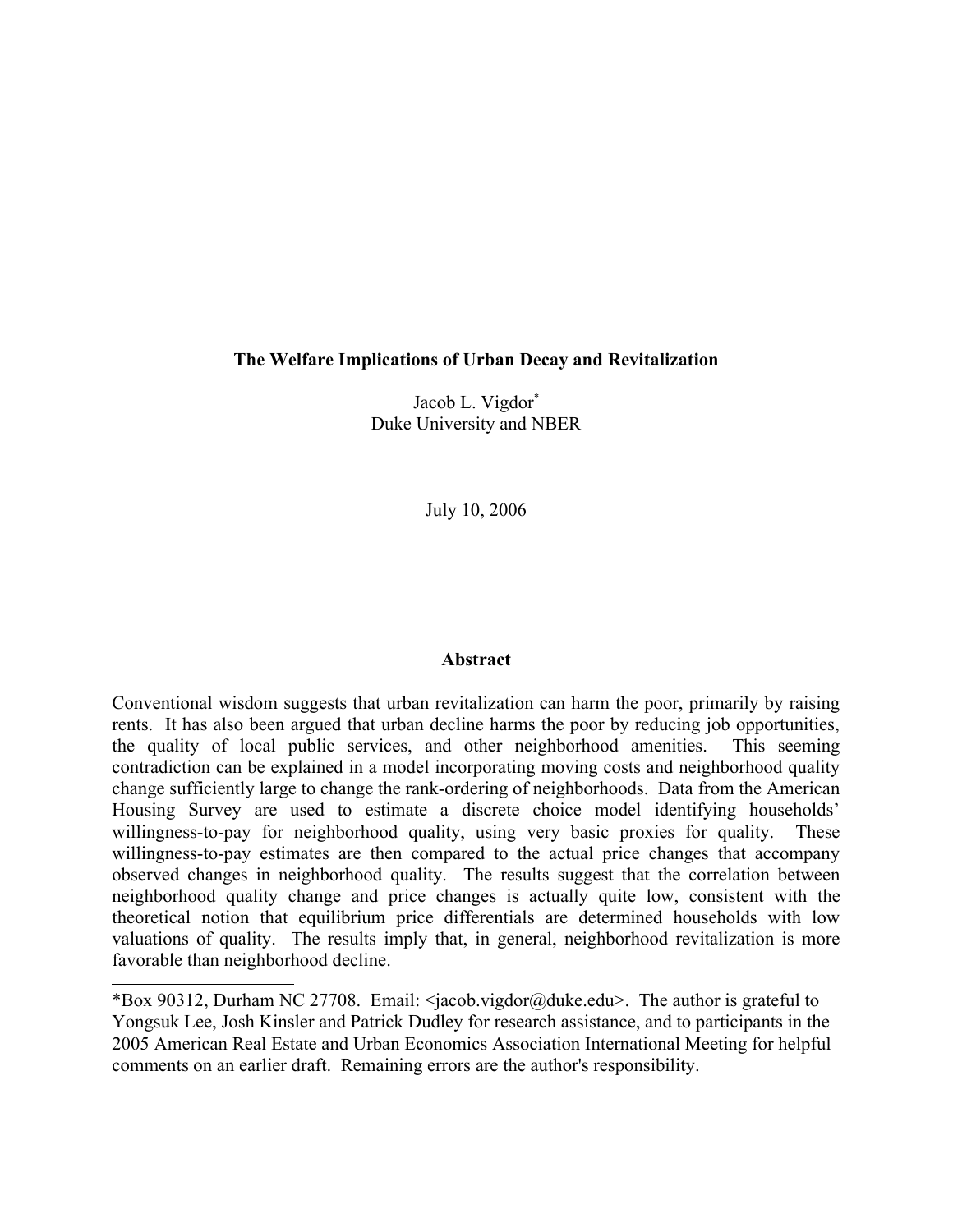### **1. Introduction**

For at least two decades, social science has lamented the decline of the economically integrated neighborhood. The absence of higher-SES households from inner city neighborhoods has been blamed for a range of urban maladies, ranging from teen pregnancy and high school dropout rates to poor public services (Wilson 1987; Jencks and Mayer 1990; Ellen and Turner 1997; Vigdor 2006). The implication of much of this research is that urban decay, by contributing to reductions in quality of life, has a detrimental influence on those who remain in declining neighborhoods.

When the opposite of urban decline occurs, however, social scientists and community activists alike have often raised a completely different set of concerns. In revitalizing neighborhoods, the primary concern is that poor renter households will be harmed by rising prices (Schill and Nathan 1983; Marcuse 1986; LeGates and Hartman 1986; Atkinson 2000; Kennedy and Leonard 2001). From a naive perspective, it would thus appear that no neighborhood change is beneficial to the poor. Basic economic theory suggests, however, that these tales of the costs of urban decline and renewal are not contradictory, rather they both ignore potential countervailing benefits – urban decay reduces prices, and urban revitalization restores quality of life. Indeed, more recent evidence on gentrification suggests that the benefits exceed costs for the majority of affected households (Vigdor 2002; Braconi and Freeman 2004). The goal of this paper is to more formally ground these notions of costs and benefits in an economic model, and to empirically determine whether price changes associated with urban decay and revitalization are commensurate with the value that households place on neighborhood quality.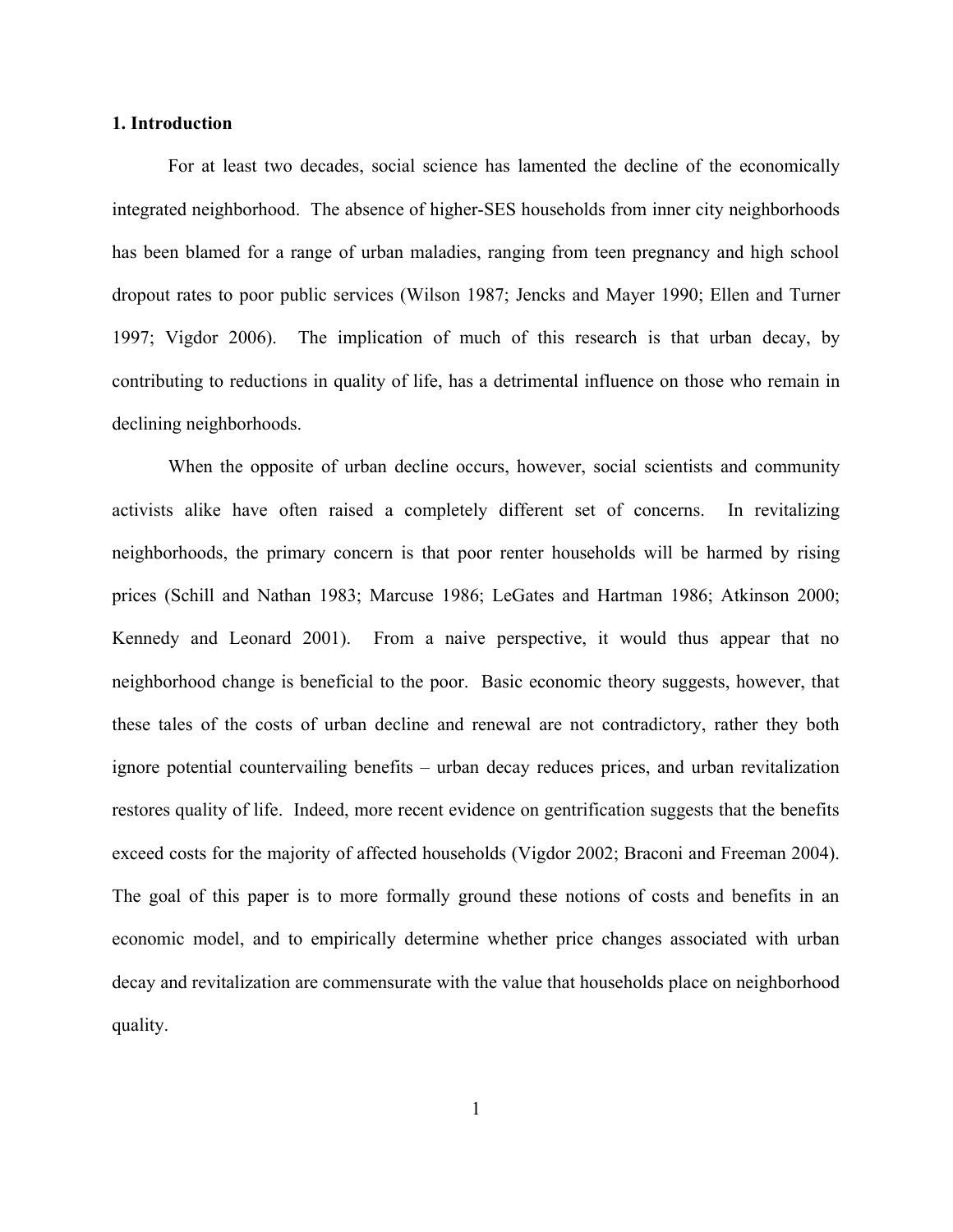After a brief review of basic evidence on neighborhood dynamics in the United States, Section 3 presents a basic model of neighborhood choice, where neighborhoods vary in quality and housing prices adjust to reflect these quality differences. So long as individual preferences obey a simple single-crossing property, it is straightforward to show that the impact of neighborhood quality changes on the well-being of residents who remain in the declining neighborhood depends on both the magnitude of the change and the extent of frictions in mobility. When mobility is universally costless, declines in neighborhood quality have a broad negative impact that extends beyond the decaying neighborhood itself. When mobility is sufficiently costly for some group of agents, any large change in neighborhood quality, for better or worse, may have a negative impact on that group, particularly if they rent rather than own housing. Thus, theory suggests that urban decline is universally costly, while the impact of revitalization is ambiguous.

In practice, do equilibrium housing price changes in revitalizing neighborhoods render existing residents worse off? In order to answer this question, it is necessary both to measure households' willingness to pay for neighborhood quality and the impact of revitalization on prices. These two exercises are undertaken in Sections 4 and 5, utilizing longitudinal data on housing units derived from the metropolitan samples of the American Housing Survey (AHS). The analysis employs two proxy variables for neighborhood quality: a binary indicator for whether a survey enumerator noted abandoned housing within 300 feet of a sampled unit, and an indicator for whether the enumerator observed houses with bars on the windows within the same radius. Household valuations of neighborhood quality are derived from a discrete choice conditional logit model of the decisions made by sample respondents who moved into their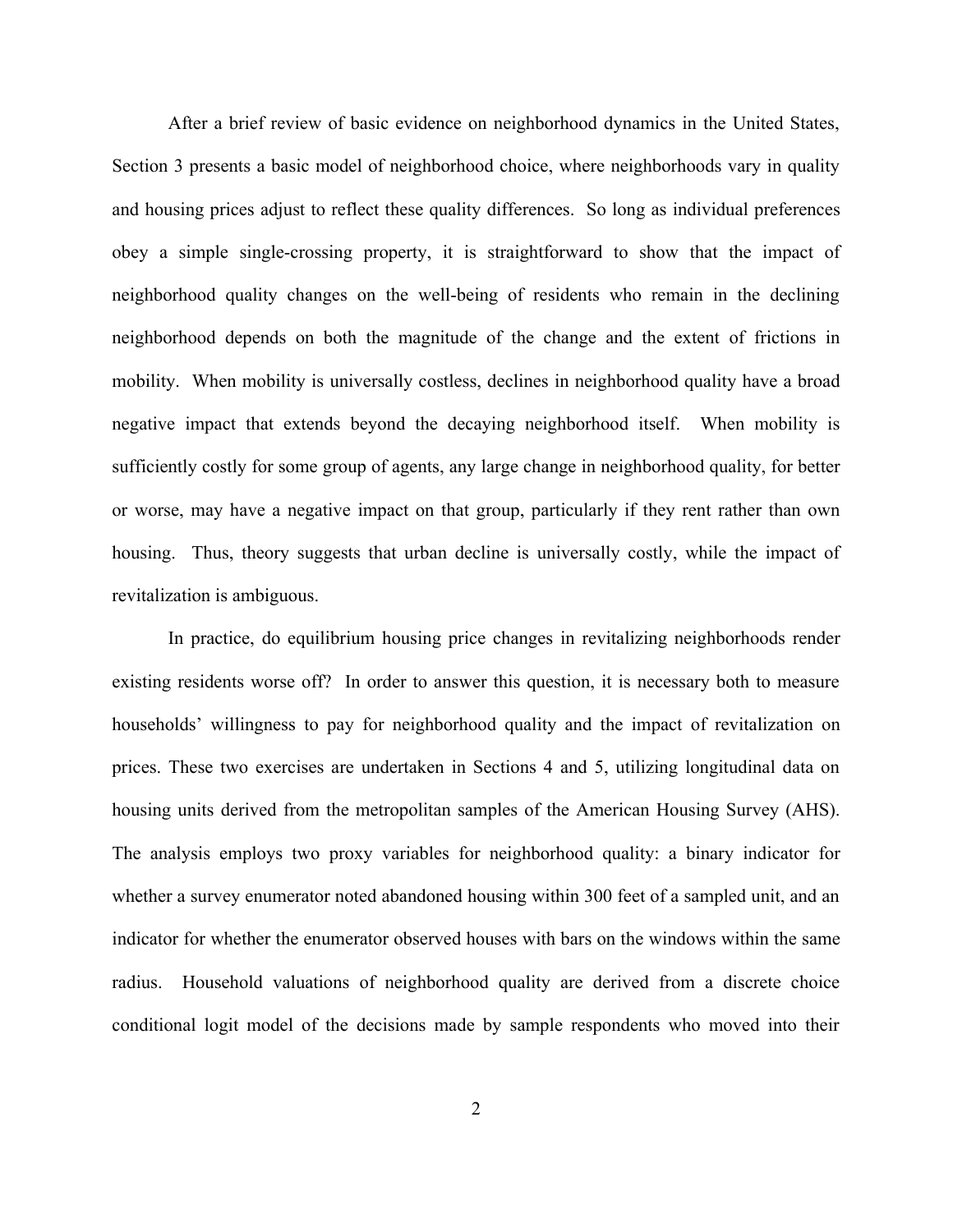housing unit within the past year. Results suggest that the typical household is willing to pay several hundred dollars per year to avoid low-quality neighborhoods. There is significant evidence of heterogeneity in this valuation.

The same AHS data are then used to determine the typical price changes associated with neighborhood decline and revitalization. Somewhat surprisingly, price movements show very little correlation with quality movements. Across the entire sample of three- to four-year intervals, price increases in revitalizing neighborhoods are generally 1% or 2% higher than those in declining neighborhoods. In some time periods, and in some metropolitan areas, the appearance of abandoned housing in a neighborhood actually correlates with stronger price increases. While puzzling in some respects, the general conclusion that marginal changes in neighborhood quality carry few implications for prices in a neighborhood is fully consistent with the theoretical model, which predicts that the equilibrium valuation of such marginal changes will be determined by neighborhood residents with the weakest tastes for neighborhood quality.

Section 6 offers concluding observations.

## **2. How widespread are decay and revitalization?**

Social scientists have repeatedly documented the rise and decline of individual cities, and have similarly analyzed both the causes and consequences of metropolitan obsolescence. Histories of individual cities provide substantial insight into the factors that promote and retard decay (Glaeser 2003; Gyourko 2005; Glaeser 2005). Though there are a few noteworthy analyses of individual neighborhoods (e.g. Gans 1962), the importance of idiosyncratic factors in their growth and decline, coupled with the comparative absence of longitudinal data, render such research efforts difficult if not impossible.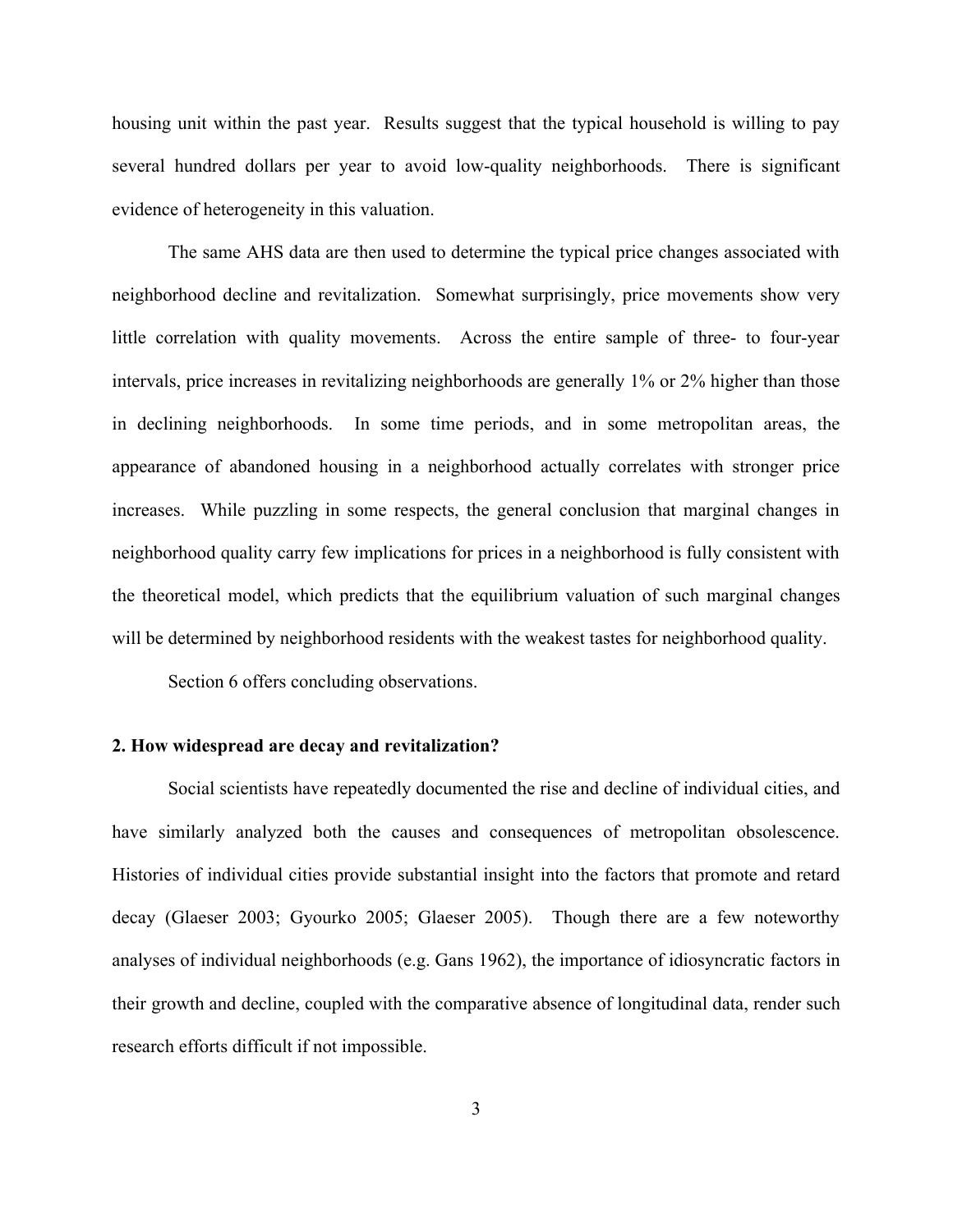The empirical analysis in this paper will focus on neighborhoods in one of eighteen US metropolitan areas included in a subset of the American Housing Survey's metropolitan files. While the set of included areas is not necessarily representative of the entire country, it does incorporate a number of cities that underwent notable declines in the late twentieth century (e.g. Detroit, Newark, Philadelphia), cities that grew consistently over the same time period (e.g. Los Angeles, Phoenix, Tampa), and some that declined through the early part of the sample period before beginning an urban renaissance (e.g. Boston, San Francisco).

In these MSAs, the AHS tracked two sets of housing units longitudinally, with one set observed in [1](#page-4-0)974, 1977 and 1981, and the second set observed in 1985, 1989 and 1993.<sup>1</sup> These longitudinal observations permit the construction of variables measuring decay and revitalization in individual neighborhoods. While AHS enumerators asked household respondents many subjective questions about neighborhood quality, the enumerators themselves recorded a set of observations on the area immediately surrounding each sampled housing unit – either on the same street or within 300 feet – during each survey wave.<sup>[2](#page-4-1)</sup> Among the enumerator-coded variables is an indicator for whether there were abandoned housing units in the immediate vicinity of the sample unit. This variable will serve as the primary indicator of neighborhood decline in the empirical portion of this paper. Three additional enumerator-coded variables, also potentially indicative of decline, note whether nearby housing units have bars on their windows, whether the streets are in disrepair, and whether there is litter on the streets and sidewalks. These additional indicators are available only in the later AHS panel. While these indicators are binary in nature, and may therefore overly simplify a complex phenomenon, they are relatively

<span id="page-4-0"></span><sup>1</sup> The second panel is available in only 11 of the 18 MSAs.

<span id="page-4-1"></span><sup>2</sup> The "same street" criterion applied in 1974, 1977 and 1981; the "within 300 feet" criterion applied thereafter. As will be seen in Table 2, the result of this change is to reduce the frequency of observed changes in neighborhood quality.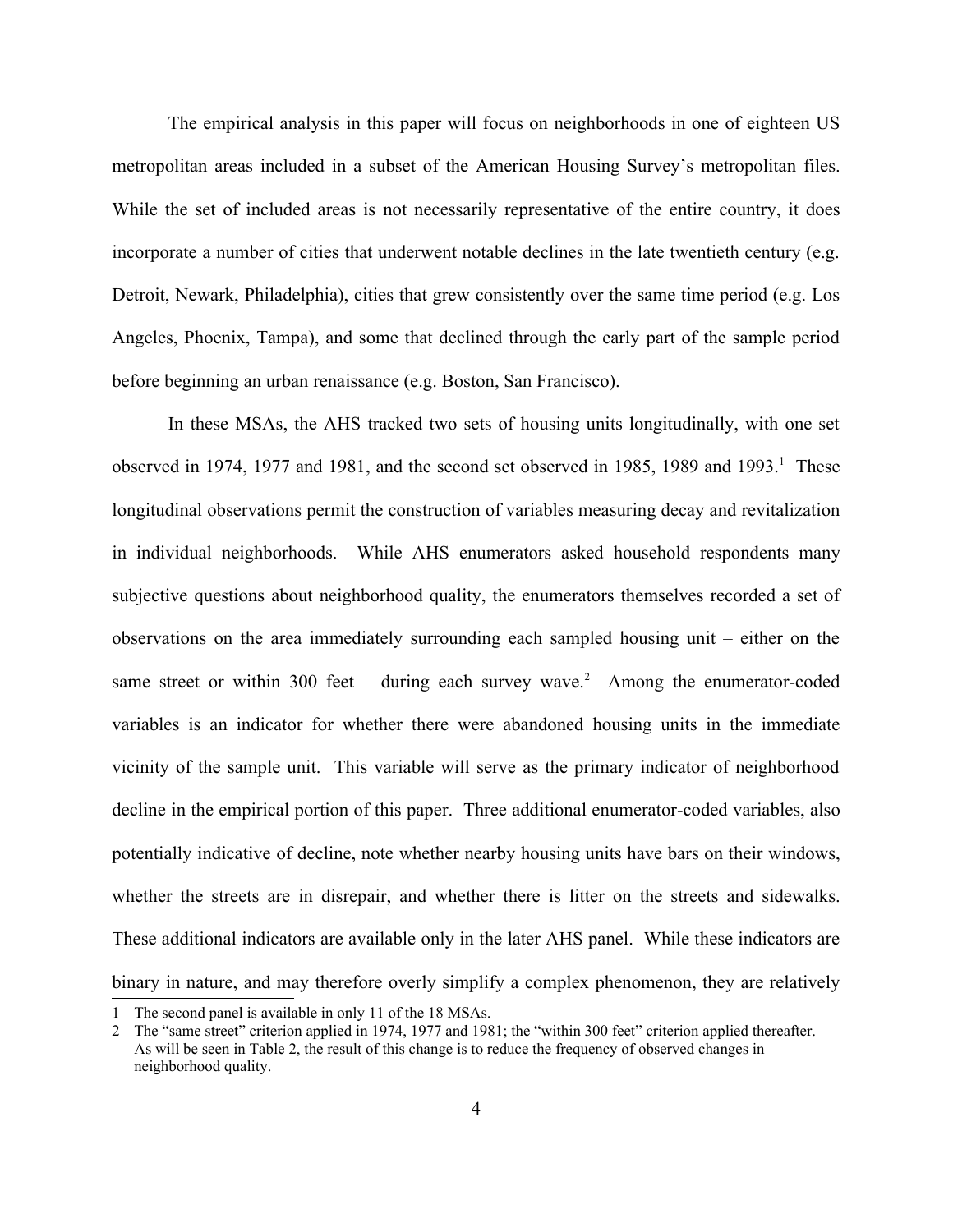objective in nature and thus less susceptible to reporting bias. Moreover, they are recorded relatively consistently throughout the waves of the survey.

Table 1 reports sample proportions for the four enumerator-coded neighborhood quality variables. Across all MSAs and all sample years, roughly 7% of all housing units were recorded as having abandoned housing nearby. In the later AHS panel, 12% of all households had nearby buildings with bars on the windows; two-thirds of these had more than one such building nearby. More than a quarter of all housing units were located on streets that were in some state of disrepair, and a quarter were within 300 feet of an accumulation of trash.

The cross-sectional statistics reported in Table 1 give little sense of the degree to which neighborhood quality changes over time. Table 2 provides basic information on the frequency of neighborhood transitions, defined as situations where enumerators record different values for an indicator in consecutive surveys. Given the overall frequency of neighborhood problems as recorded in Table 1, the frequency of transitions is quite high. The first two rows of Table 2 report the marginal and conditional probabilities of decline and improvement. Averaging across all time periods and MSAs, five percent of all neighborhoods witness the appearance of abandoned housing. Among neighborhoods that begin a time period with abandoned housing, more than 60% witness some improvement by the end of the period. This statistic is somewhat surprising, given the generally accepted notion that the renewal of urban neighborhoods is rare (see, for example, Berry 1985). Aside from the conclusion that renewal takes place in the majority of decayed neighborhoods over any three-to-four year time period, there are two alternative explanations. The first is that this quality measure is statistically noisy. Enumerators may not consistently evaluate whether in fact there is abandoned housing within a given area.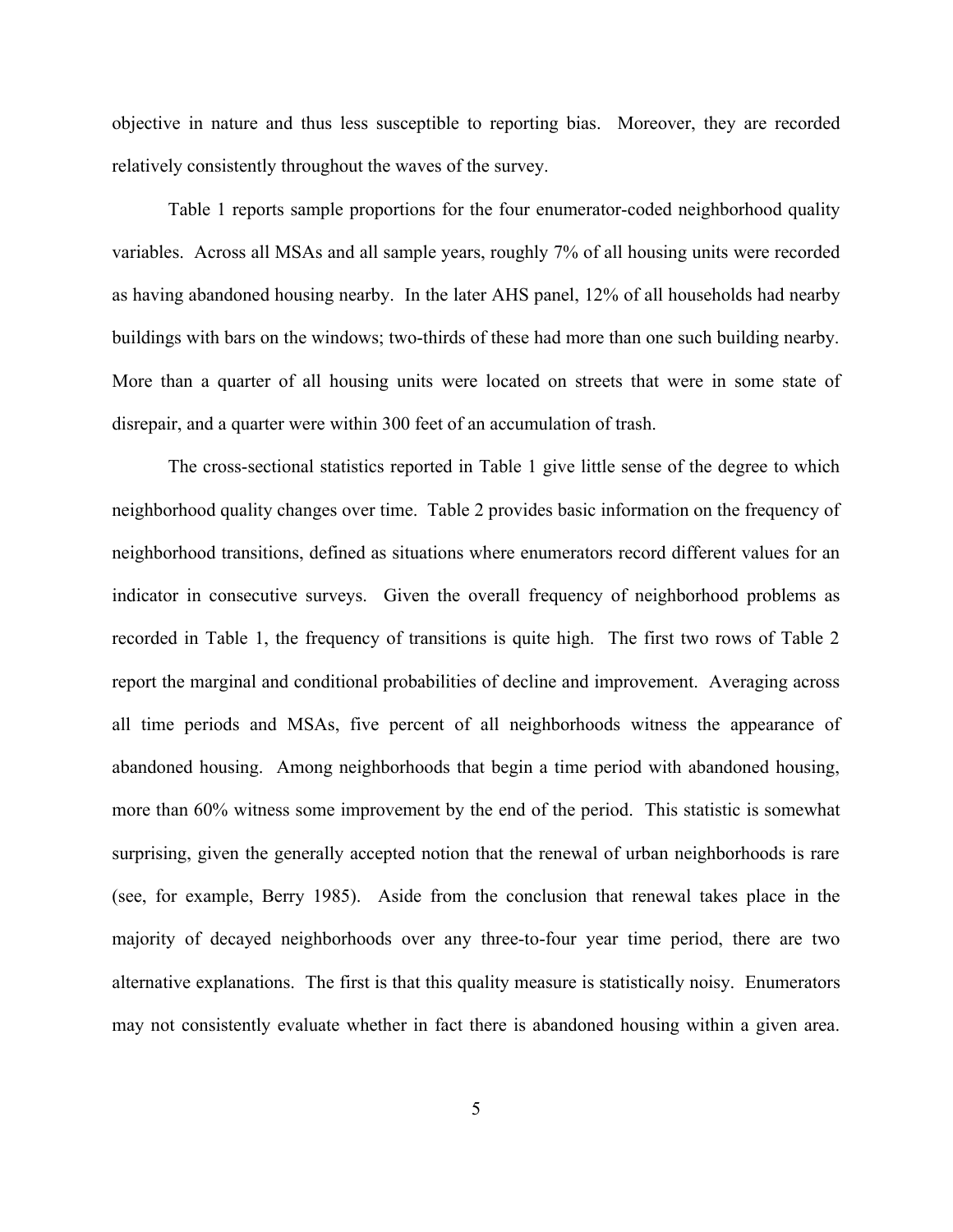The second is that this form of "renewal" occurs when abandoned units are demolished, possibly to be replaced with vacant lots. Few would argue that such an occurrence truly constitutes revitalization. Additional evidence presented in Table 2 addresses these two alternative interpretations.

Changes in the coding of neighborhood quality indicators other than abandoned housing are similarly common across survey waves in the later AHS panel. According to enumerators, bars on windows appear in roughly 8% of neighborhoods at risk for them. [3](#page-6-0) Street conditions worsen in 16% of all neighborhoods, and litter problems worsen in 13%.<sup>[4](#page-6-1)</sup> The marginal probabilities of improvement in these conditions are comparable to the probabilities of decline, but the conditional probabilities are much higher. Between 50 and 65 percent of those neighborhoods at risk for improvement in neighborhood conditions actually experience them, regardless of the measure used. This evidence assuages concerns regarding the second alternative interpretation posed above – there is no obvious way that the removal of litter could be construed as a bad thing – but does little to address the first, as each of these measures is subject to similar concerns regarding statistical noise.

The remainder of Table 2 breaks down the decline and revitalization indicators by time period and year. To these extent that these indicators are informative, rather than simply reflecting statistical noise, they should provide evidence consistent with received wisdom on the varying fates of cities and changes in trends over time. For example, Detroit should be a location marked by decline more than revitalization.

<span id="page-6-0"></span><sup>3</sup> Neighborhoods at risk for bars on windows include those with either no or exactly one building with bars at the beginning of the interval. Recall that two-thirds of housing units with barred windows nearby have more than one neighboring building adorned with them.

<span id="page-6-1"></span><sup>4</sup> Neighborhoods at risk for worsening street or litter problems include those with at most minor problems at the beginning of the interval. Relatively few neighborhoods are coded as having major problems.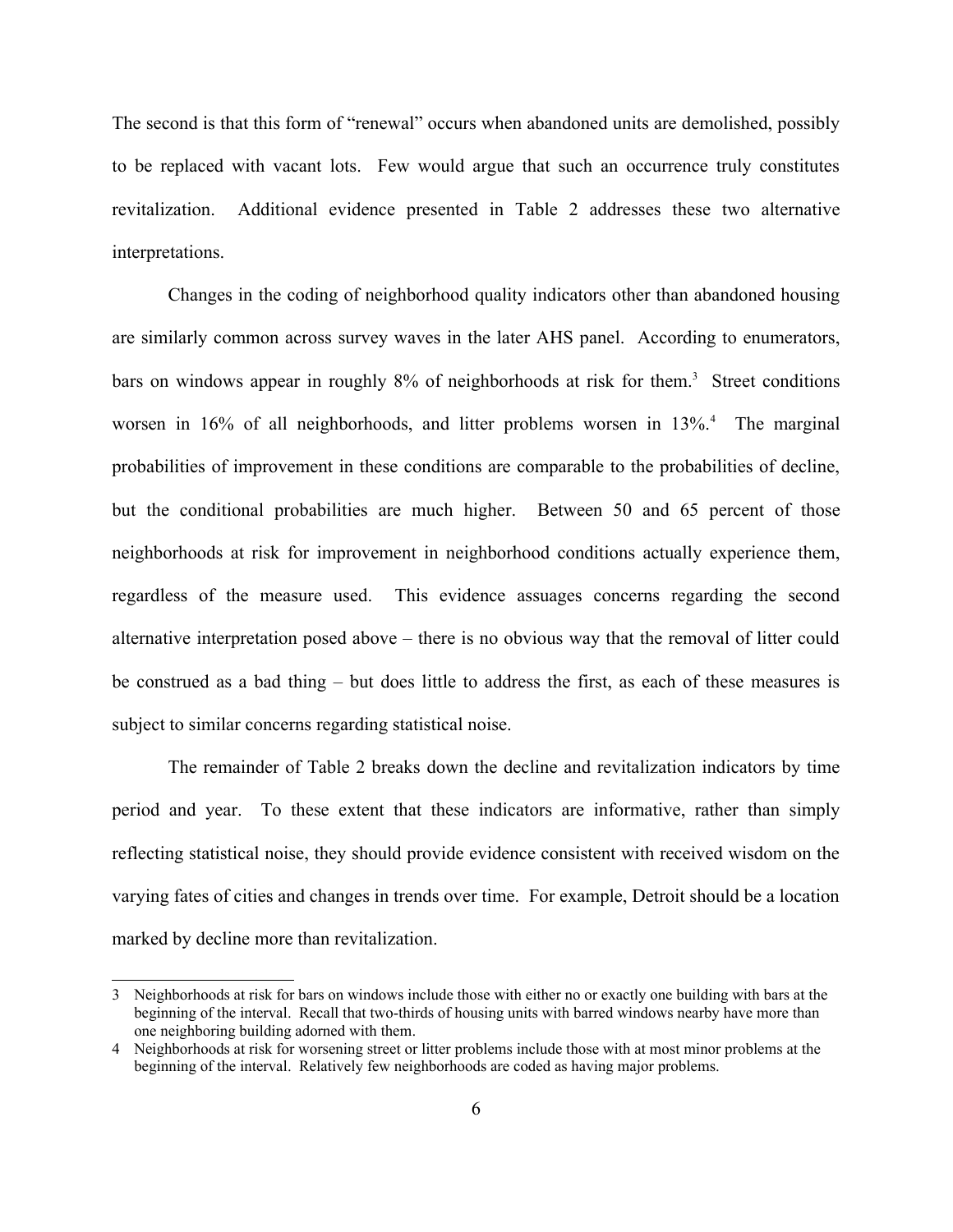Generally speaking, these statistics offer at least some reassuring evidence that neighborhood change indicators are informative. The "net" increase in abandoned housing, computed as the difference between the probability of decline and revitalization, is highest in cities such as Detroit (4 percentage points) and Newark (2.2 percentage points), and comparatively low in Sun Belt cities (0.1 percentage points in Phoenix and Tampa). The appearance of bars on windows occurs more frequently in West Coast cities, but controlling for this regional effect, cities with more notorious crime problems do tend to witness bars on windows more often.

By contrast, street conditions appear to correlate poorly with popular notions of which cities rose and declined during the 1980s. Minneapolis, a city with little evidence of net decline by the abandoned housing or window bars criteria, looks quite bad in terms of street disrepair, as does Los Angeles. Streets improved on net in Philadelphia and Washington. Litter indicators likewise appear to correlate poorly with common notions of decline. The poor performance of the street repair and litter indicators may reflect the fact that these outcomes are more heavily influenced by public investments, rather than market outcomes. Cities on the decline might invest more heavily in civic improvement projects, for example. For this reason, the analyses that follow will focus on the more market-oriented indicators of decline and revitalization, abandoned housing and bars on windows.

In the end, this evidence ultimately cannot refute the notion that some portion of observed neighborhood transitions in the AHS are attributable to differences in enumerator coding rather than true changes in area characteristics. To be sure, there is also evidence that these coded transitions convey useful information. Nonetheless, the importance of this caveat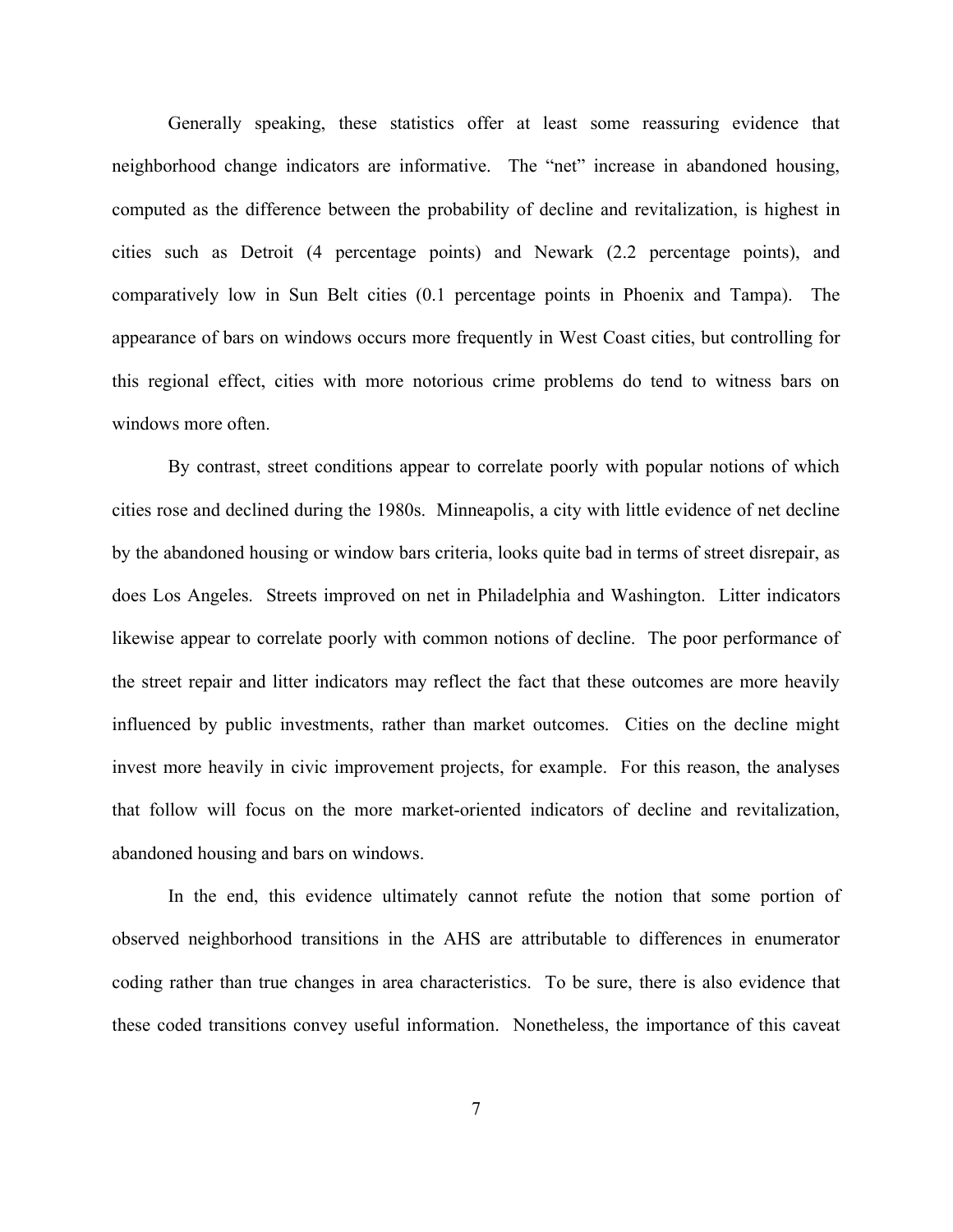will be reiterated at various points through the following analysis.

Neighborhoods undergoing transition are clearly not representative of the entire population. Table 3 reports basic summary statistics for households in neighborhoods observed in the AHS metro samples, classified by whether the neighborhood subsequently underwent decline, revitalization, or no change in status, according to indicators of abandoned housing or bars on windows. In the case of the bars on windows measure, neighborhoods undergoing transitions are further classified by whether that transition was rapid, a change of two coding categories in either direction, or moderate, signifying a change of one category in either direction.

Both declining and revitalizing neighborhoods are more disadvantaged than stable areas, according to a number of measures derived from AHS statistics on the households occupying sampled housing units. Areas undergoing transition have median incomes 10,000 1993 dollars lower than stable neighborhoods. Gross rents, which sum the amount paid directly to landlords with any tenant-paid utility costs, to adjust for situations where landlords pay these costs directly, are correspondingly lower as well. Transitioning neighborhoods have a higher proportion of black and female householders, slightly larger household sizes, and lower home ownership rates.

The *ex ante* differences between declining and revitalizing neighborhoods are generally more subtle than the differences between transitioning and stable areas. Along several dimensions, however, evidence suggests that low-quality neighborhoods about to undergo revitalization are slightly better off than higher quality neighborhoods about to undergo decline. Household incomes tend to be a bit higher, female-headed households are slightly less prevalent, and home ownership rates are slightly higher. These observations provide some reassurance that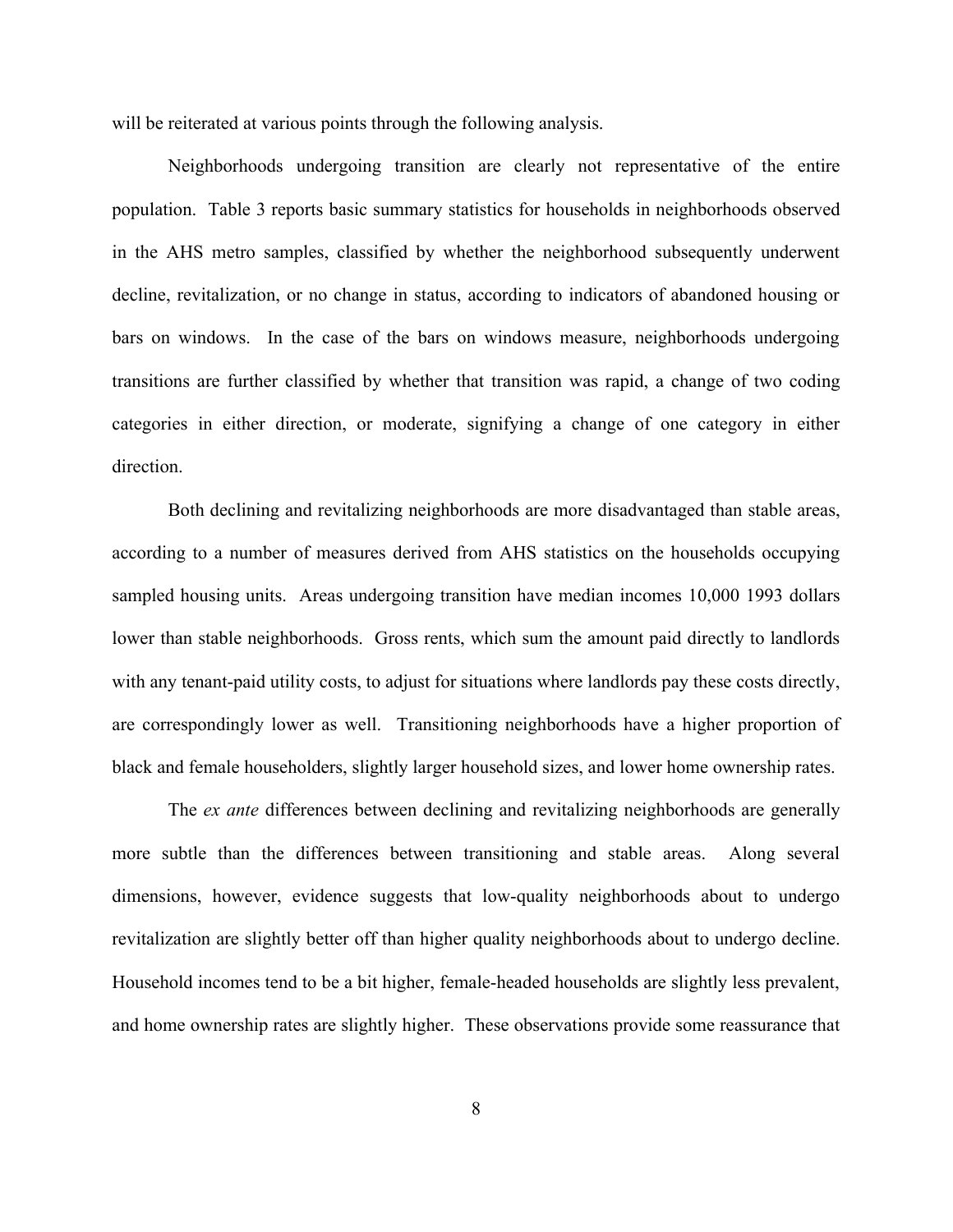the neighborhood quality measures used in this analysis provide some informational content.

### **3. Theoretical model**

### *3.1 Basic setup*

Suppose households receive utility from housing *h* and neighborhood quality *q*. [5](#page-9-0) Quality varies continuously in a set of  $n \in [1,N]$  neighborhoods, and the supply of housing in each neighborhood is fixed.<sup>[6](#page-9-1)</sup> The price of housing in neighborhood  $n=1$  is normalized to equal unity, and the prices in all other neighborhoods vary to equilibrate supply and demand for housing in each neighborhood.<sup>[7](#page-9-2)</sup> Households choose a location to maximize

 $(1)$  max  $U(h, q^n)$ 

subject to the budget constraint

 $(2)$   $p<sup>n</sup>h \leq y$ .

In this scenario, a marginal increase in a neighborhood's quality, other things equal, will increase households' willingness to pay for housing in that neighborhood, with the exact amount determined by the relation:

$$
(3)\frac{\partial p}{\partial q}\bigg|_{U=\overline{U}}=\frac{\partial U}{\partial U/\partial h}.
$$

where *p* without the *n* superscript denotes willingness to pay rather than a market equilibrium

<span id="page-9-0"></span><sup>5</sup> The addition of a numeraire commodity to the model does not influence the basic logic behind the results. Readers accustomed to seeing numeraire commodities in models of this type might imagine that utility takes the Cobb-Douglas form, which makes the omission of a numeraire here completely inconsequential.

<span id="page-9-1"></span><sup>6</sup> Allowing elastic housing supply does not change the basic outcome of the model.

<span id="page-9-2"></span><sup>7</sup> It is conceivable that conditions of excess supply may exist in certain neighborhoods. Reductions in demand for a certain location are generally not accompanied by reductions in supply, at least in the short-to-medium term (Glaeser and Gyourko, 2005). The presence of safety and tenants' rights regulations in the housing market may lead some landlords to refrain from allowing tenants to occupy a housing unit rather than lease it at market rates. There may also be scenarios where housing remains vacant even when local rent levels effectively fall to zero.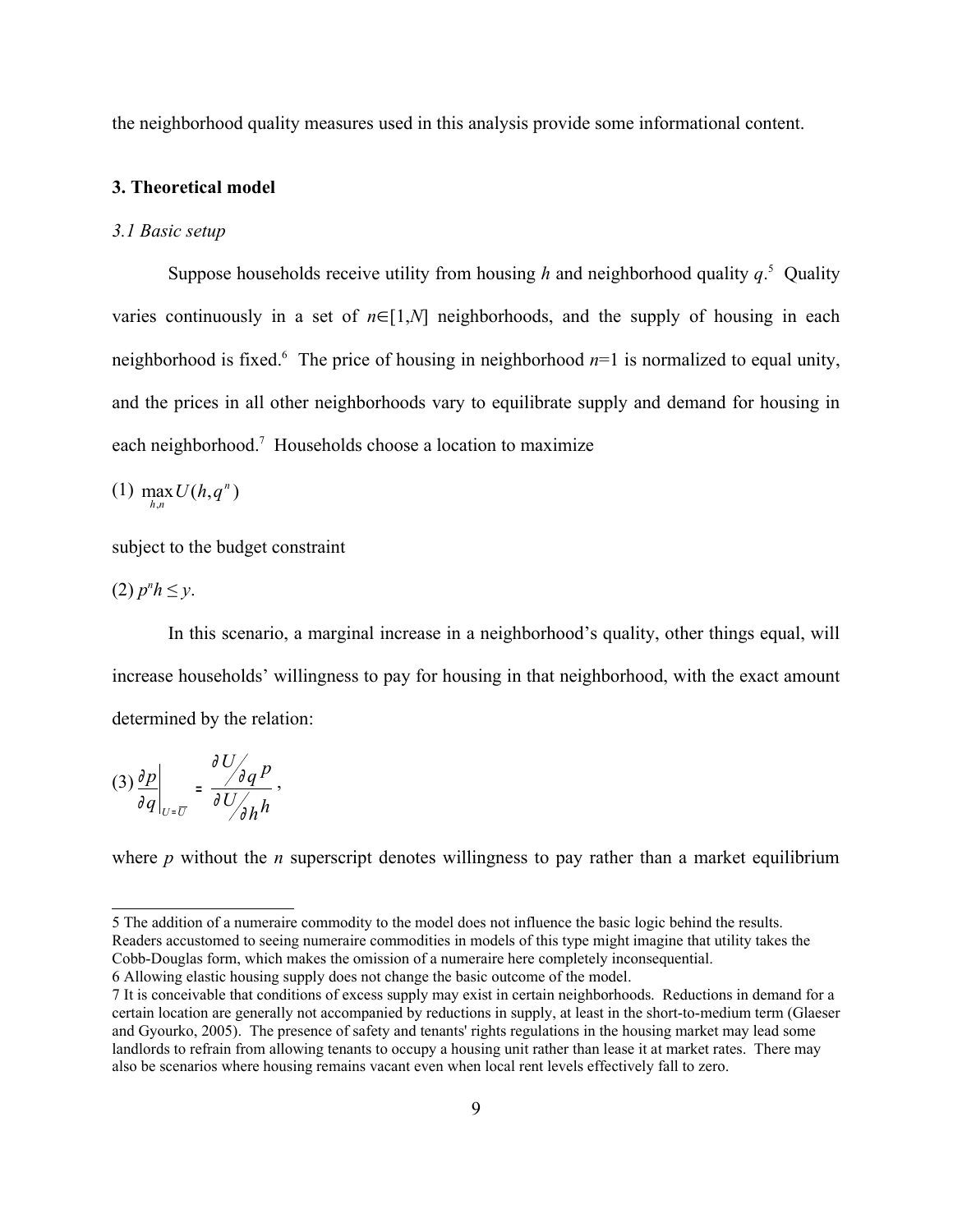price. In general, willingness to pay for neighborhood quality is high when the marginal utility is high relative to the marginal utility of housing, is lower for households that consume more housing, and is higher when housing prices are higher.

Suppose further that household preferences for neighborhood quality can be indexed by a single parameter α:

$$
(4)\frac{\partial^2 U}{\partial q \partial \alpha} \rightarrow 0
$$

It follows from (3) that households with a stronger preference for neighborhood quality will have a higher willingness to pay for that commodity, other things equal. Thus, the price mechanism will generally encourage the sorting of consumers with stronger tastes for quality (high-α types) into higher quality neighborhoods. In the spirit of Epple and Romano (1991), which defines equilibrium as a scenario where no household wishes to move and there is neither excess demand nor supply for residence in any neighborhood, necessary conditions for equilibrium in this model consist of the following:

a) Neighborhoods are perfectly stratified; that is if any preference types  $\alpha_1$  and  $\alpha_2$  reside in the same neighborhood, then all types on the interval  $[\alpha_1, \alpha_2]$  also reside in that neighborhood.

b) Associated with each neighborhood *n*∈[2,*N*] is a boundary type, *Bn*, who is exactly indifferent between neighborhoods *n* and *n*-1. With the normalization of prices in neighborhood 1 mentioned above, prices in the *n*-1 other neighborhoods are determined by these indifference constraints.

c) There is assortative matching between households and neighborhoods. Formally, if α*<sup>i</sup>* is the highest value of  $\alpha$  in neighborhood *i* and  $\alpha_j$  is the highest value in neighborhood *j*,  $q_i > q_j$  if  $\alpha_i > \alpha_j$ . Moreover, it is straightforward to show that  $p_i > p_i$  as well.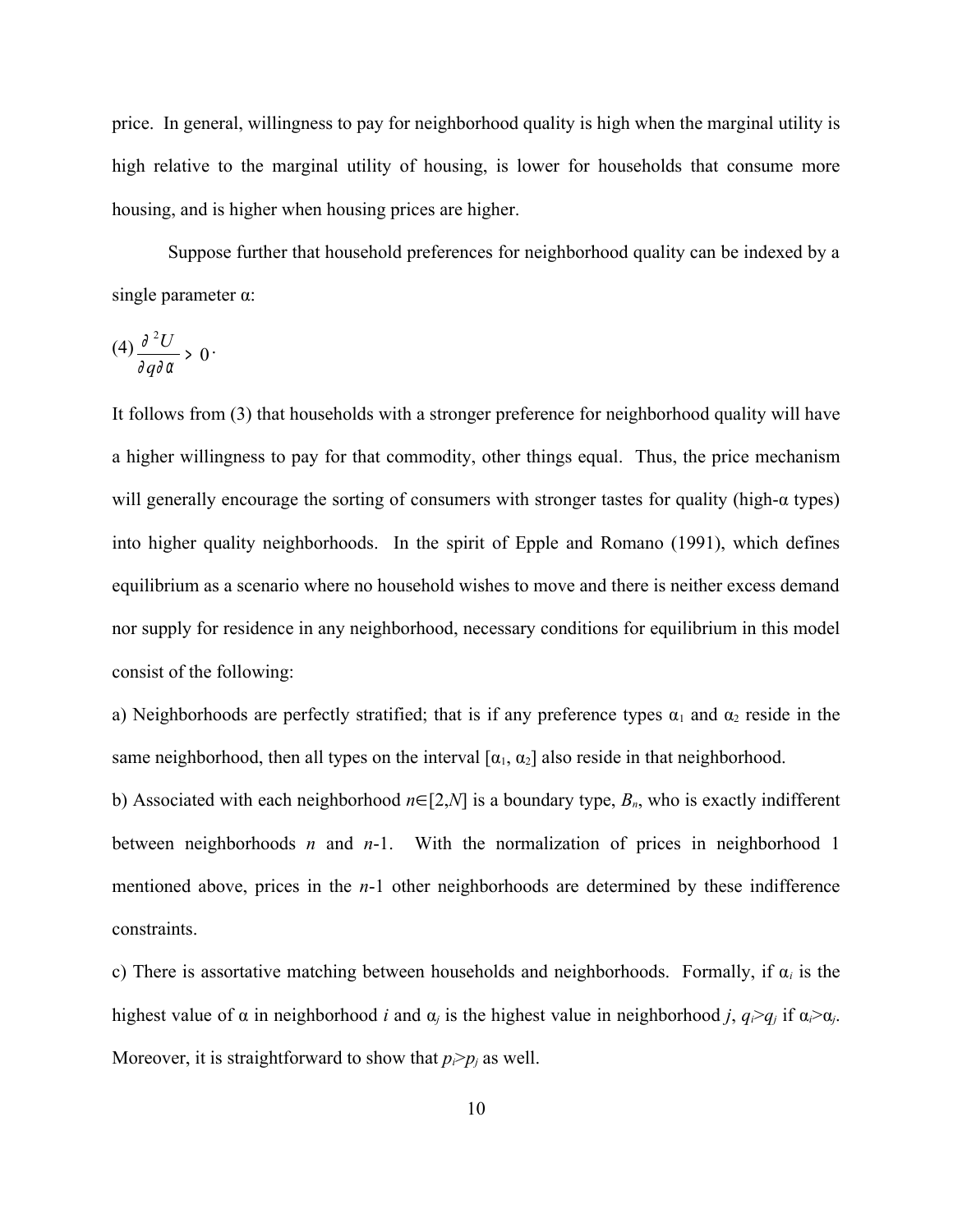# *3.2 Effect of urban decline, under assumptions*

Figure 1 graphically depicts equilibrium in this context, in price-quality space. Neighborhoods are indexed in order of increasing quality; the relation between quality and price is determined by the indifference curves of boundary types. Price-quality combinations yielding higher utility are those towards the lower and right sides of the graph. In this figure, indifference curves have been plotted as straight lines for simplicity, an innocuous assumption since the measurement of quality is arbitrary. This discussion will also make the simplifying assumption that households' demand for housing is fixed, or at least relatively price insensitive. While this assumption is less innocuous than the first, relaxing it does not substantially alter the conclusions.

The weakest preference for neighborhood quality belongs to a household having the indifference curve marked  $B_1$  – this household is completely indifferent to quality. Such a household naturally sorts into the neighborhood with lowest quality. All households with indifference curves steeper than  $B_1$  but less steep than  $B_2$  also sort into this lowest-quality neighborhood, paying the equilibrium price  $p_1$ . The household with indifference curve  $B_2$  is exactly indifferent between  $(q_1, p_1)$  and  $(q_2, p_2)^8$  $(q_2, p_2)^8$ . Similarly, the household with indifference curve  $B_3$  is indifferent between  $(q_2, p_2)$  and  $(q_3, p_3)$ . Households with indifference curves steeper than  $B_2$  but less steep than  $B_3$  sort into neighborhood 2.

In this setup, it is straightforward to show that an exogenous decrease in one neighborhood's quality results in lower utility for all households who strictly prefer that neighborhood *or any neighborhood with higher quality*. Figure 2 illustrates the impact of such a

<span id="page-11-0"></span><sup>8</sup> Note that given the assumption of a fixed supply of housing in each neighborhood, the identity of boundary households is determined by the distribution of preferences in the population.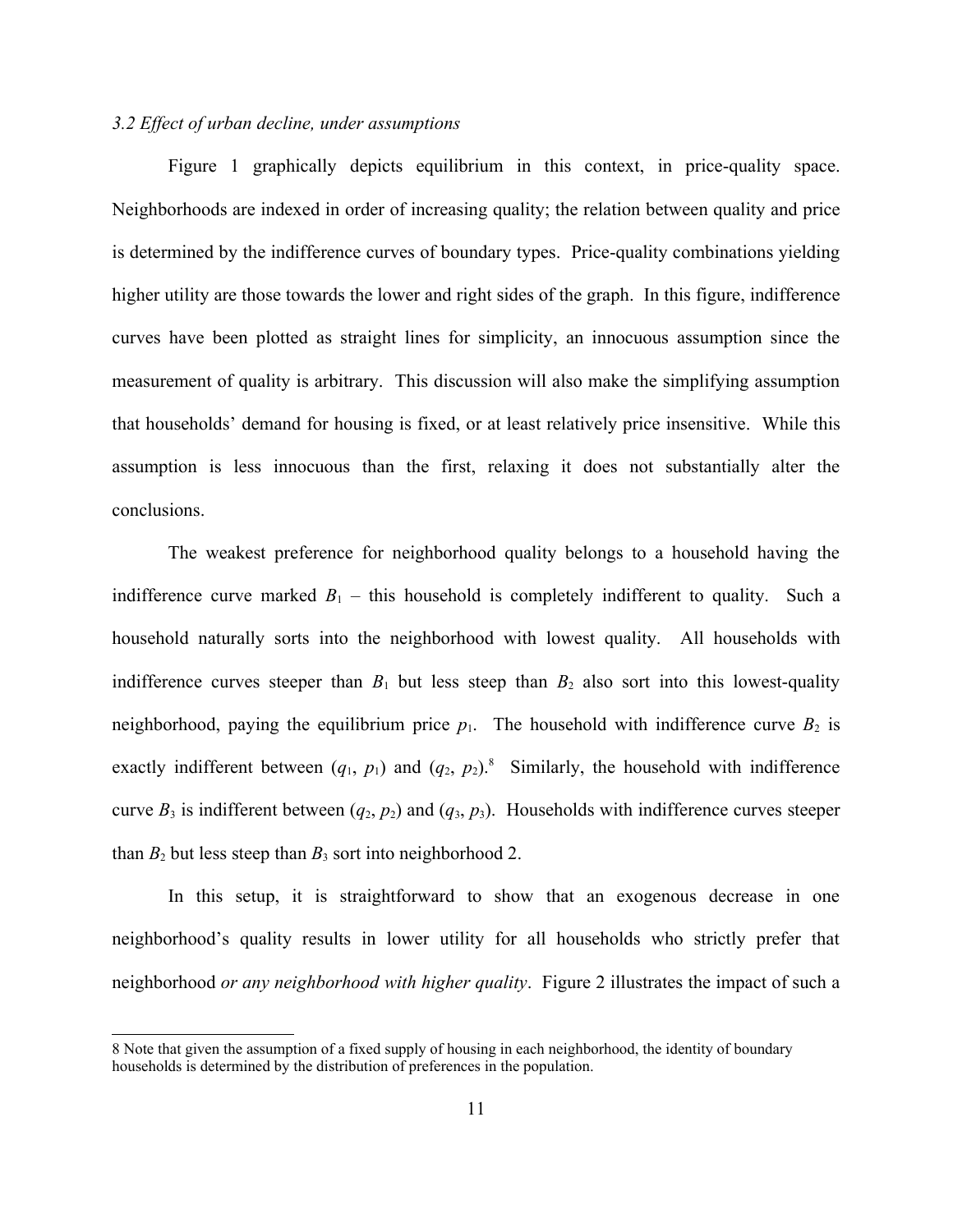shock. When quality in neighborhood 2 declines from  $q_2$  to  $q_2$ ', prices must decline in that neighborhood in order to maintain household  $B_2$ 's indifference between neighborhoods 1 and 2. Note that for any resident of neighborhood 2 with indifference curves steeper than  $B_2$ , the shift from equilibrium point  $(q_2, p_2)$  to  $(q_2, p_2)$  leads to a decrease in utility.

The decline in  $q_2$  breaks household  $B_3$ 's indifference between neighborhoods 2 and 3. With a fixed housing supply in each neighborhood, equilibrium is restored through an increase in prices in neighborhood 3, brought about through a bidding-up process instigated by households with indifference curves only slightly less steep than  $B_3$ . This increase in  $p_3$  breaks the indifference between neighborhoods 3 and 4 for household *B*4, which in turn leads to an increase in *p*4. Thus in a city with *N* neighborhoods arrayed in order of quality, a quality decline in neighborhood *n* leads to a price decrease in *n* and increases in the *N - n* neighborhoods with higher quality.

In this scenario, the projected impact of an exogenous increase in neighborhood quality is the simple reverse of the impact depicted in Figure 2. Prices increase in the improving neighborhood, however utility increases for all households in that neighborhood except the boundary household. Prices decline in neighborhoods with quality levels higher than the improving neighborhood.

#### *3.3 Extensions: relaxing assumptions*

The scenario displayed in Figure 2 and described above maintains certain severe assumptions: that the supply of housing is fixed in each neighborhood, and each households' demand is fixed. By neglecting potential wealth effects, the scenario also assumes that all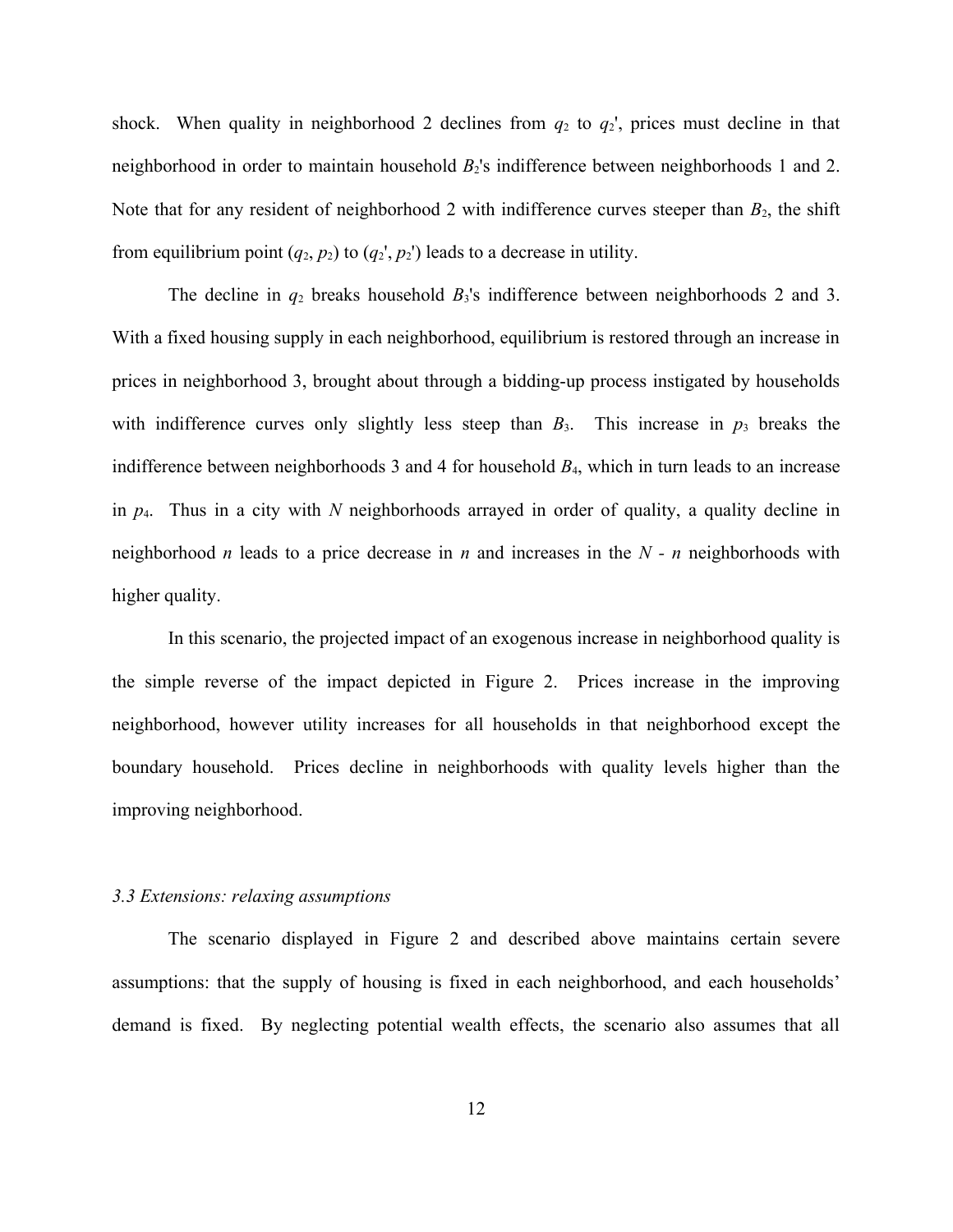households are renters and that housing is owned by absentee landlords. Finally, by assuming that households are freely able to arbitrage differences in living standards across neighborhoods, the scenario ignores the potential impact of moving costs. This section examines the consequences of relaxing each of these assumptions.

Allowing demand and supply to vary. When housing demand and supply vary, changes in neighborhood quality may also bring about changes in neighborhood capacity. Increases in quality, by raising prices, lead households to consume less housing and producers to supply more. Conversely, reductions in quality, which lower prices, will lead towards increases in perhousehold consumption of housing and lower supply. Changes in neighborhood quality should thus covary positively with population growth.

Relaxing the fixed demand and supply assumptions implies that the identity of boundary households is not necessarily fixed. In declining neighborhoods, reductions in population imply that the range of households located in the declining neighborhood will shrink: referring to Figure 2, the boundary household determining  $p_2$ ' will have an indifference curve steeper than  $B_2$ . The boundary household determining  $p_3$ ' will have an indifference curve less steep than  $B_3$ . The net impact will be to slightly raise  $p_2$ <sup>'</sup> and to lower  $p_3$ ' (and by extension new equilibrium prices in all higher quality neighborhoods). The main welfare result from the basic analysis continues to hold: quality decline in neighborhood n harms all those in neighborhoods from *n* to

## *N*. Quality increases have the opposite effect.

Incorporating ownership. So long as quality changes are persistent, the asset value of houses in declining neighborhoods should reflect declines in rents. Residents of declining neighborhoods thus experience negative wealth effects in addition to negative impacts on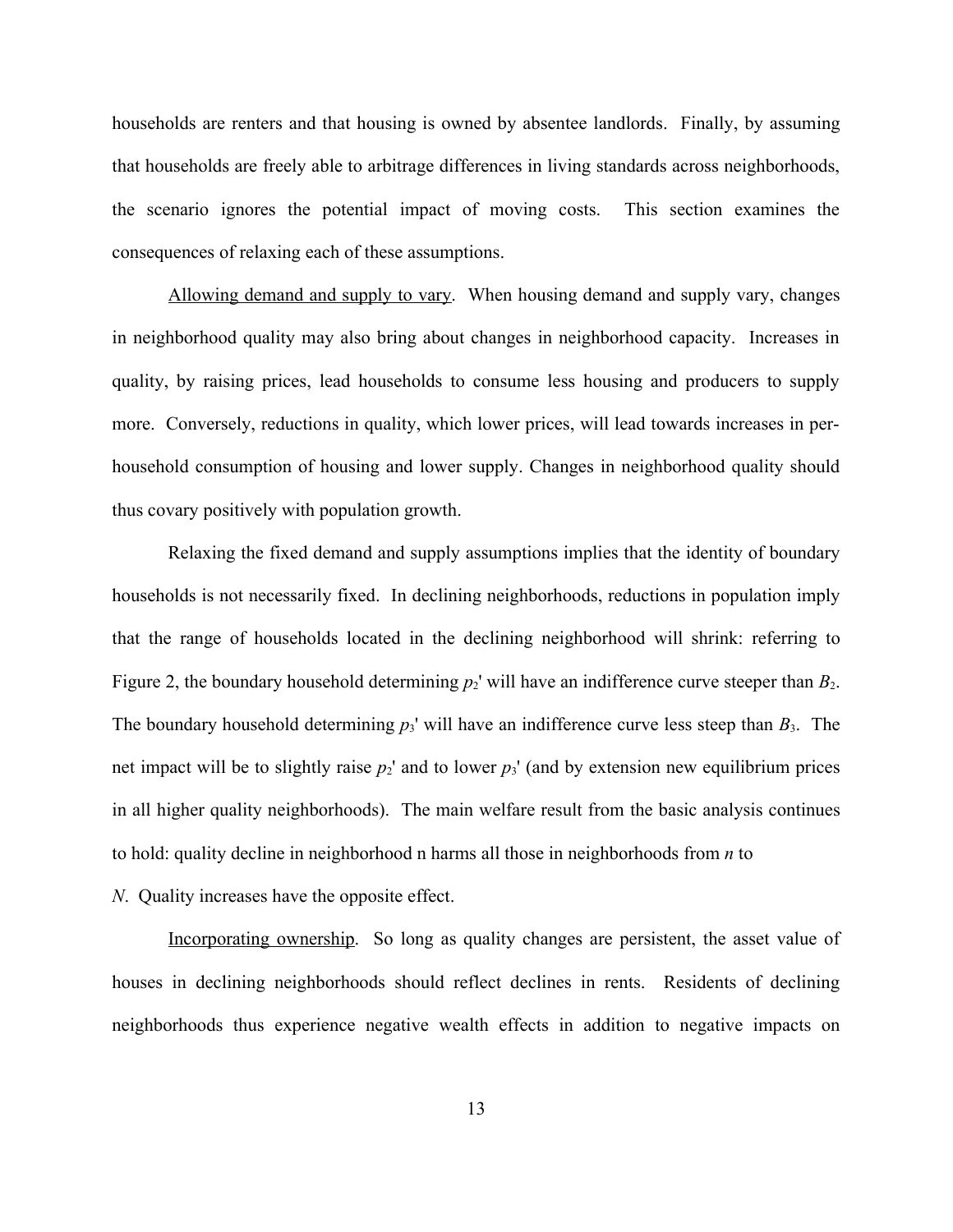consumption, magnifying the net impact of the decline. Wealth effects negate the impact of decline in neighborhood *n* on owners in areas ranked above *n*, however. For these households, the present value of the stream of rent increases brought about by flight from the declining neighborhood is exactly offset by increases in assets.

Introducing mobility costs. Note that in the scenario depicted in Figure 2, under assumptions maintained in section 3.2, there is no mobility in the transition from one equilibrium to another. Thus, introducing some forms of mobility costs – for example, costs that affect only a subset of the population – may have a minimal impact in this scenario. Universal mobility costs may retard price responses to neighborhood quality change, amplifying the effect of decline in the affected area and muting it elsewhere.

A more interesting scenario arises when mobility costs are substantial and a neighborhood undergoes a large change in quality. Figure 3 depicts a case where one neighborhood "leapfrogs" another, with the net impact of changing the rank order of neighborhoods by quality. Note that the modeled quality change is positive in this case: neighborhood 2 experiences an increase that leaves it ahead of neighborhood 3. In a frictionless world, much mobility between neighborhoods two and three would ensue. In the special case where the neighborhoods were of equal size, and supply and demand were fixed, the populations of the two areas would trade places. In the presence of mobility costs, some households may become "trapped" in their initial neighborhood. In Figure 3, residents of neighborhood 2 whose initial indifference curve traveled through the triangular shaded area are at risk for being made worse off by neighborhood improvement. This cone is bounded below by household  $B_2$ , and above by the household exactly indifferent between  $(q_2, p_2)$  and  $(q_2, p_2)$ . These households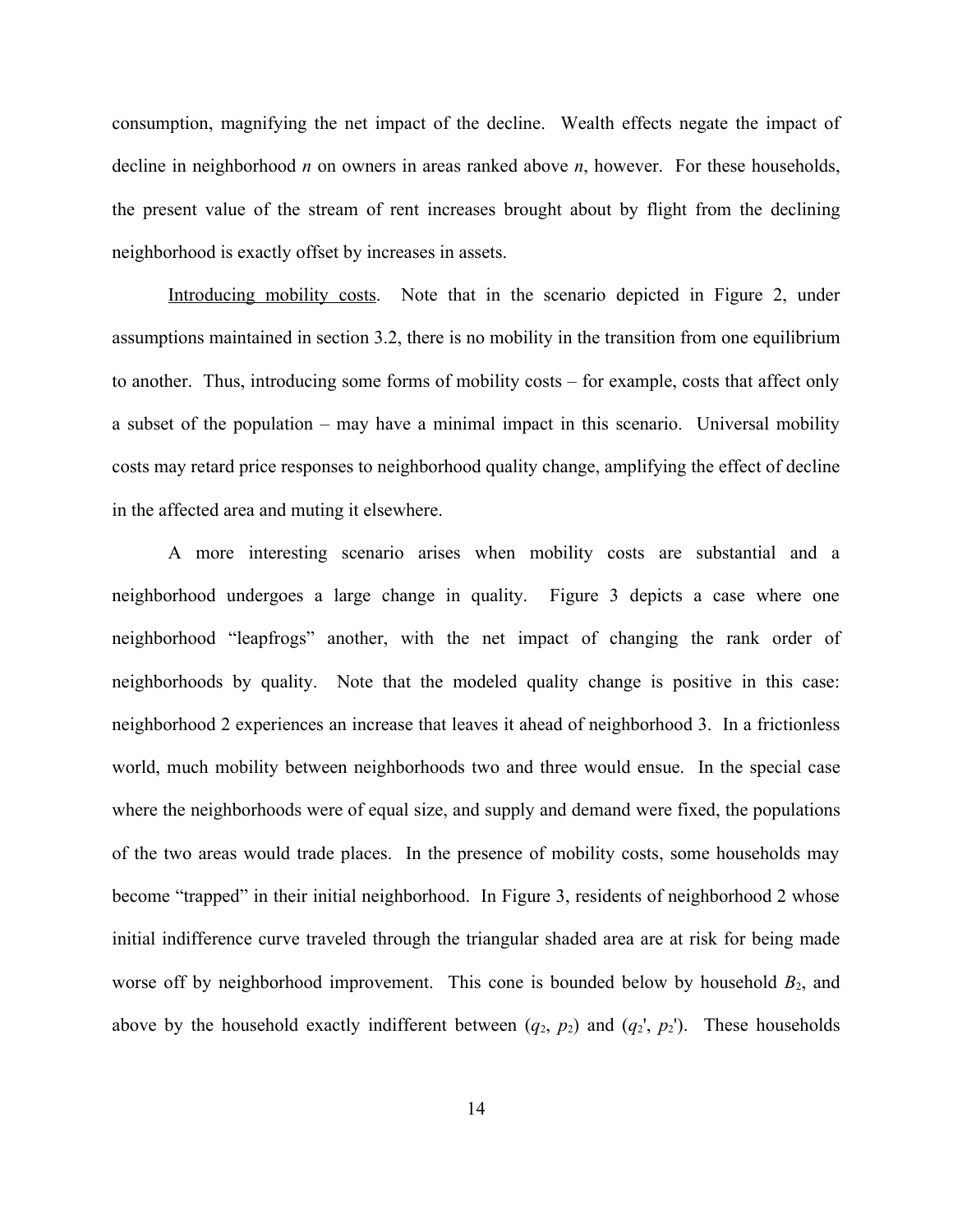value the increase in neighborhood quality at or below the change in market price. They also at least weakly prefer  $(q_3, p_3)$  to  $(q_2, p_2)$ . These households will suffer a net loss if their cost of switching from neighborhood 2 to neighborhood 3 exceeds the gain from relocating to a superior price/quantity combination.

In the presence of mobility costs, then, it is conceivable that both decay and revitalization could lead to reductions in utility for certain residents of urban neighborhoods. This scenario is most likely to apply to renters facing high mobility costs in areas undergoing particularly stark changes in neighborhood quality. These basic observations motivate the empirical work below. There are several basic questions to be addressed. How much are households with varying observable characteristics willing to pay for neighborhood quality? How much do prices change in neighborhoods that decline or revitalize? How do these price changes compare with willingness to pay? Is there any evidence that individuals become "trapped" in revitalizing areas, where price increases exceed their estimated willingness to pay for improved neighborhood quality?

### **4. The valuation of neighborhood quality**

Suppose households *i* choosing among available housing units *j* have a utility function of the following form:

 $(5)$   $U_{ij}$  =  $\alpha$   $(Y_i - r_j) + \beta_i X_j + \varepsilon_{ij}$ ,

where  $Y_i$  represents the household's income,  $r_i$  indicates the rental price of the unit in question, and  $X_j$  is a vector of housing unit and neighborhood characteristics.<sup>[9](#page-15-0)</sup> Note that the vector  $\beta$  is

<span id="page-15-0"></span><sup>9</sup> Note that this formulation treats income as exogenous to location choice. Some models, such as the spatial mismatch hypothesis (Kain, 1968), suggest that income is a function of location. Indeed, Vigdor (2002) posits that improved job opportunities form one potential benefit of neighborhood revitalization. Recent evidence, much of it derived from randomized mobility experiments such as the Moving to Opportunity program, suggest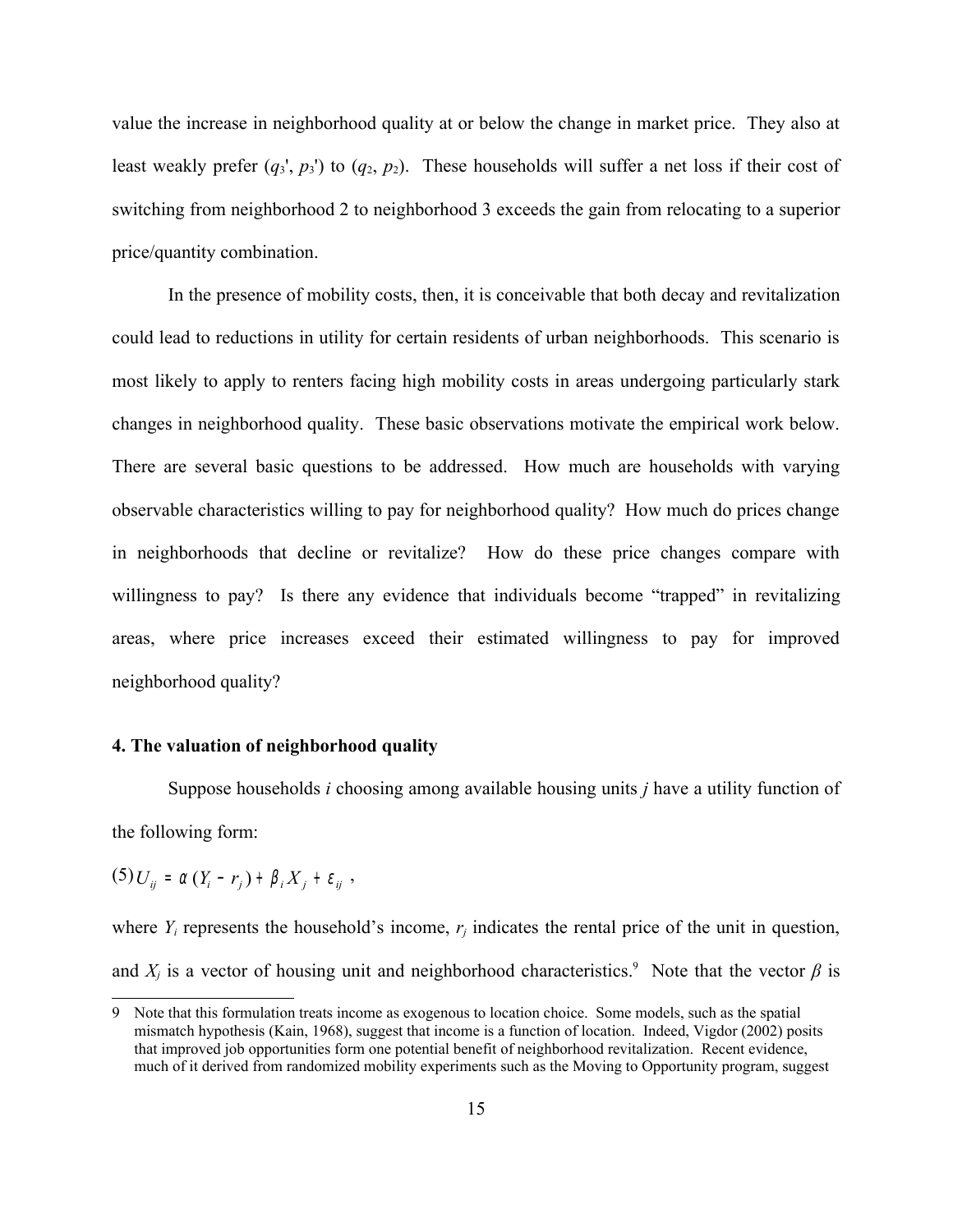presumed to vary across households. The error term ε*ij* represents an idiosyncratic householdand choice-specific shock to utility. When the error terms are independent and identically distributed across choice alternatives, following an extreme value distribution, and households systematically select the alternative that maximizes  $U_{ij}$ , the conditional logit procedure can be used to identify the parameters  $α$  and  $β$ .

In practice, the conditional logit models estimated in this section will impose considerable structure on the presumed parameter heterogeneity in equation (5). In some specifications, the coefficient vector  $\beta$  will be presumed equal for all households. Other specifications will adopt a standard random coefficients model, allowing most elements of β to be a linear function of observed household characteristics.

A common obstacle in consumer choice models of this type is the correlation of price with unobservable components of quality. In the presence of such a correlation, estimates of the coefficient on post-rent income,  $\alpha$ , will be biased downwards: households will appear to frequently choose more expensive housing units with little to offer in terms of observed amenities. Ferreira (2005) offers a means of circumventing this bias, by introducing a situation where two households may face different prices for the same housing unit. The source of variation are amendments to California's constitution, which allow certain households to move while retaining the property tax bill associated with their previous residence. In models presented here, Ferreira's estimate of  $\alpha$  will be imposed as a parameter restriction. Effectively, these models will assume that Ferreira's estimate is free of the bias typically associated with estimation of such parameters.<sup>[10](#page-16-0)</sup>

<span id="page-16-0"></span>that the effect of location choice on earnings is insignificant (Orr et al. 2003).

<sup>10</sup> In practice, conditional logit estimates of this equation that do not impose the Ferreira constraint produce coefficients that are uniformly much closer to zero, consistent with the presence of omitted variable bias. Readers inclined to discount the importance of omitted variable bias may think of willingness-to-pay values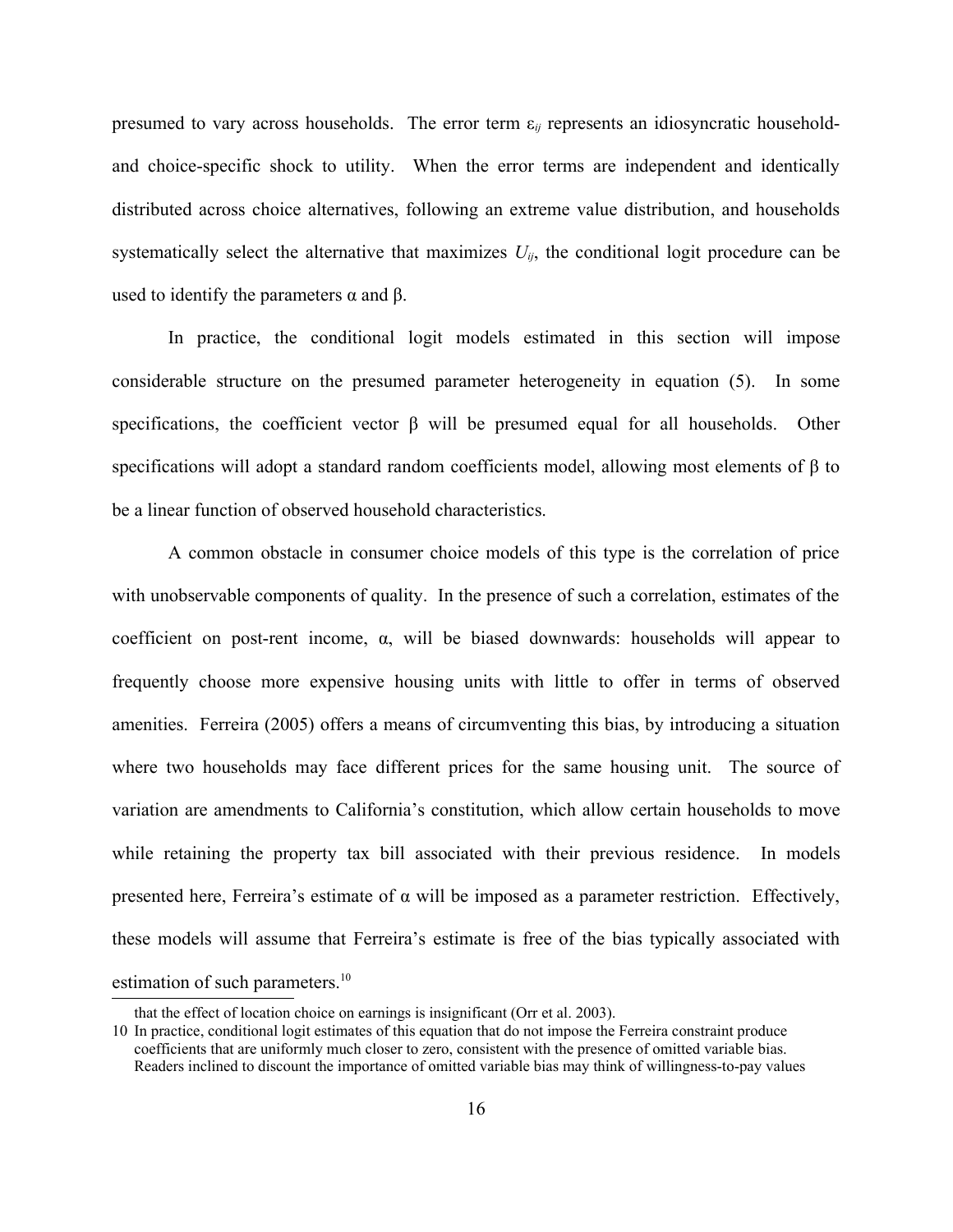The relevant sample for the conditional logit estimates presented here consists of all renter households in our AHS samples who report having moved into a housing unit within the year prior to their interview. The choice set for each household is comprised of those AHS rental units in the respondent's MSA listed as vacant or having turned over in the past year. For purposes of analytical tractability, the choice set includes only a random sample of unchosen alternatives. Specifications control for the probability that a housing unit was included in the choice set, constraining the coefficient on this probability measure to equal one (McFadden 1978).

The vector  $X_i$  consists of housing unit characteristics and characteristics of the relevant AHS "zone." The AHS zone contains roughly 100,000 residents and can be mapped relatively reliably into Census geography. While coefficients on household characteristics, including income, cannot be identified in a conditional logit framework, interactions between household characteristics and housing unit characteristics can. These interactions operationalize the parameter heterogeneity implied in equation (5).

Table 4 presents selected coefficient estimates from conditional logit specifications. In addition to the variables listed here, each specification controls for a set of housing unit characteristics, including the number of bedrooms, whether the unit is detached, and a categorical control for the decade in which the unit was built. The first reported specification restricts the parameter β to be equal for all households in the sample, and also constrains the coefficient on annual gross rent to be equivalent to Ferreira's estimate. The coefficients suggest that, other things equal, households tend to avoid housing in neighborhoods with abandoned

derived from the constrained estimates to be lower bounds. As will be seen below, the lack of a strong association between neighborhood quality and price trajectories implies that this paper's substantive conclusions are not sensitive to the values generated by the willingness-to-pay exercise.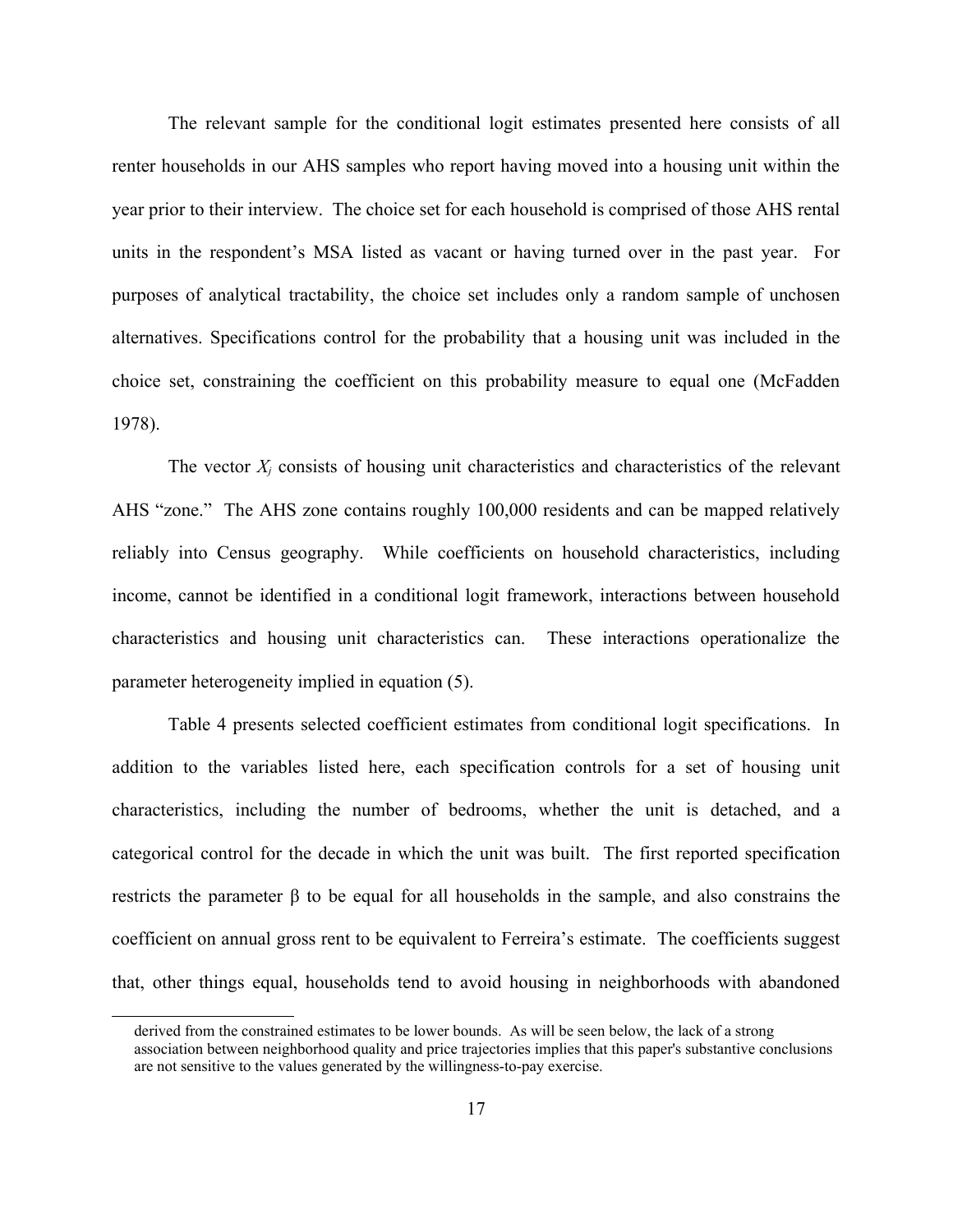units, prefer housing in wealthier and more-educated areas, and areas with a lower proportion of nonwhite residents.

Table 5 uses the coefficient estimates provided in Table 4 to estimate households' marginal willingness to pay to avoid housing in neighborhoods with nearby abandoned units. These estimates are expressed on an annual basis, in 1993 dollars. As indicated in the first row, the coefficients in column (1) of Table 4 imply a willngess-to-pay of roughly \$900 per year.

The second set of coefficient estimates in Table 4 corresponds to a fully-interacted version of the underlying model, where the valuation of each included housing unit characteristic is allowed to be a linear function of each included household characteristic. There is significant evidence of heterogeneity in the valuation of neighborhood quality. Among other things, the coefficients suggest that neighborhood quality is a normal good, as willingness to pay to avoid abandoned housing increases, albeit slightly, with income. More educated householders also display a tendency to avoid neighborhoods with abandoned housing, other things equal. Willingness to pay for this measure of neighborhood quality is lower among nonwhite householders, younger householders, and householders with children, other things equal.

Table 5 summarizes this information by listing estimated marginal-willingness-to-pay values for householders with varying observed characteristics. The degree of heterogeneity in willingness to pay is substantial: the value a relatively high-income white household is more than twice that of a more moderate income nonwhite household with similar family structure and education. The willingness-to-pay numbers are fairly substantial relative to income, equivalent to between 3 and 5% for each of the household types listed. Given the limited number of additional neighborhood characteristics included in the conditional logit specification, the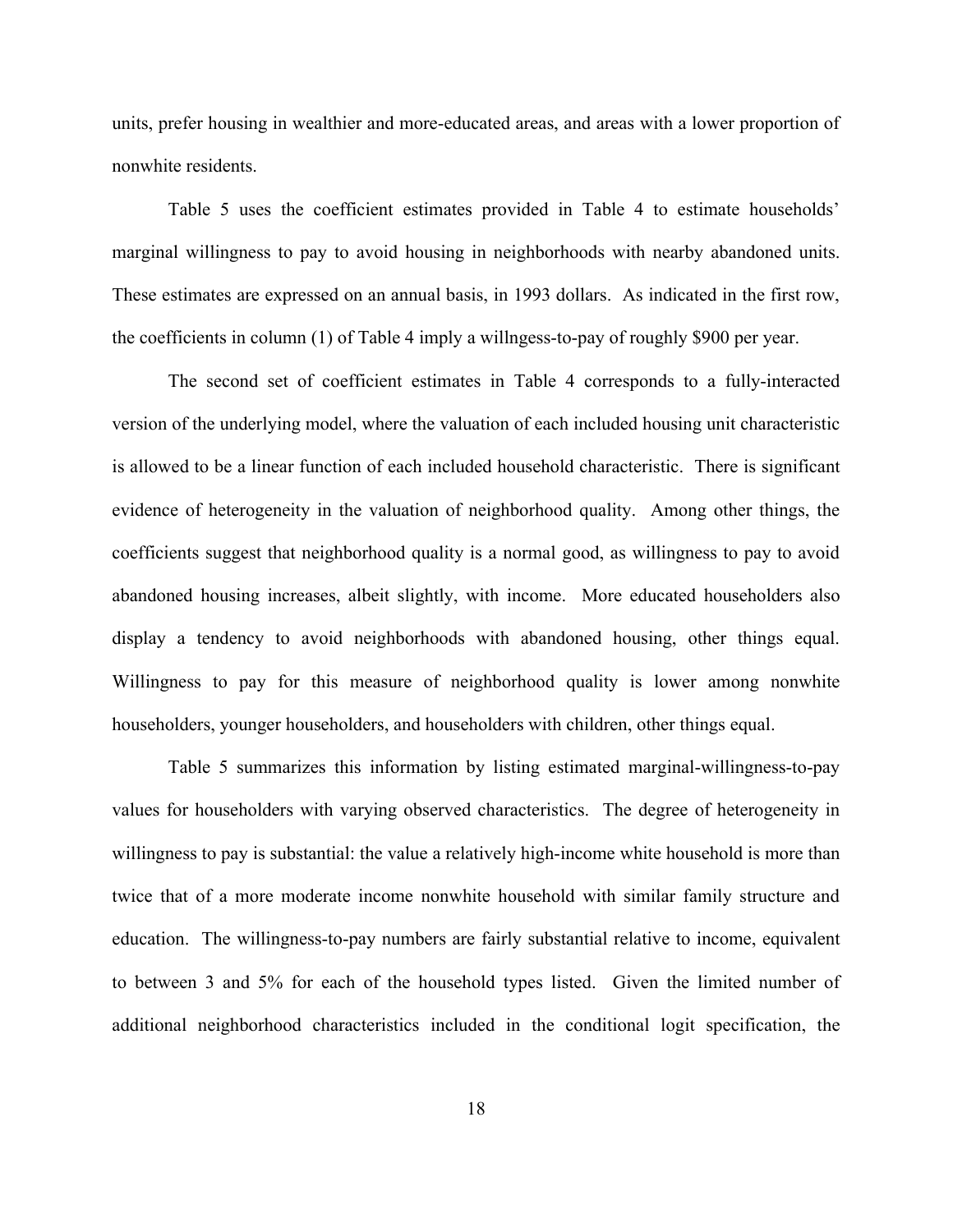abandoned housing measure is almost certainly standing in for a number of other neighborhood amenities, local public goods and services, or housing unit attributes. Bear in mind, however, that any such attributes loaded on to the abandoned housing measure must be orthogonal to average income and education levels in the unit's AHS zone.

The third and fourth specifications in Table 4 repeat this exercise, replacing the abandoned housing measure of neighborhood quality with the bars-on-windows measure. As shown in Table 5, column (3) indicates that willingness-to-pay to avoid neighborhoods where at least one nearby structure has bars on its windows averages \$323 per annum in 1993 dollars. Once again, there is evidence of considerable heterogeneity in this measure. Neighborhood quality once again appears to be a normal good in specification (4). In contrast with previous coefficient estimates, the presence of children in a household appears to raise willingness to pay for neighborhood quality. This may reflect the more direct association between the neighborhood quality proxy used here and local crime. Estimates suggest that a high-income, relatively educated white householder will pay upwards of six times more than a moderateincome, less educated white householder of similar age and family structure.

Variation in results obtained using the two proxy measures raises questions regarding whether neighborhood quality can really be considered a scalar phenomenon, or whether there are independent dimensions of it. The final two columns of Table 4 explore this issue by controlling for both neighborhood quality proxy measures simultaneously. Relative to models that include only one measure, the willingness-to-pay estimates derived from this specification are muted, as shown in Table 5. In specifications imposing homogeneity, willingness to pay to avoid bars on windows has been reduced by more than one-third, while willingness to pay to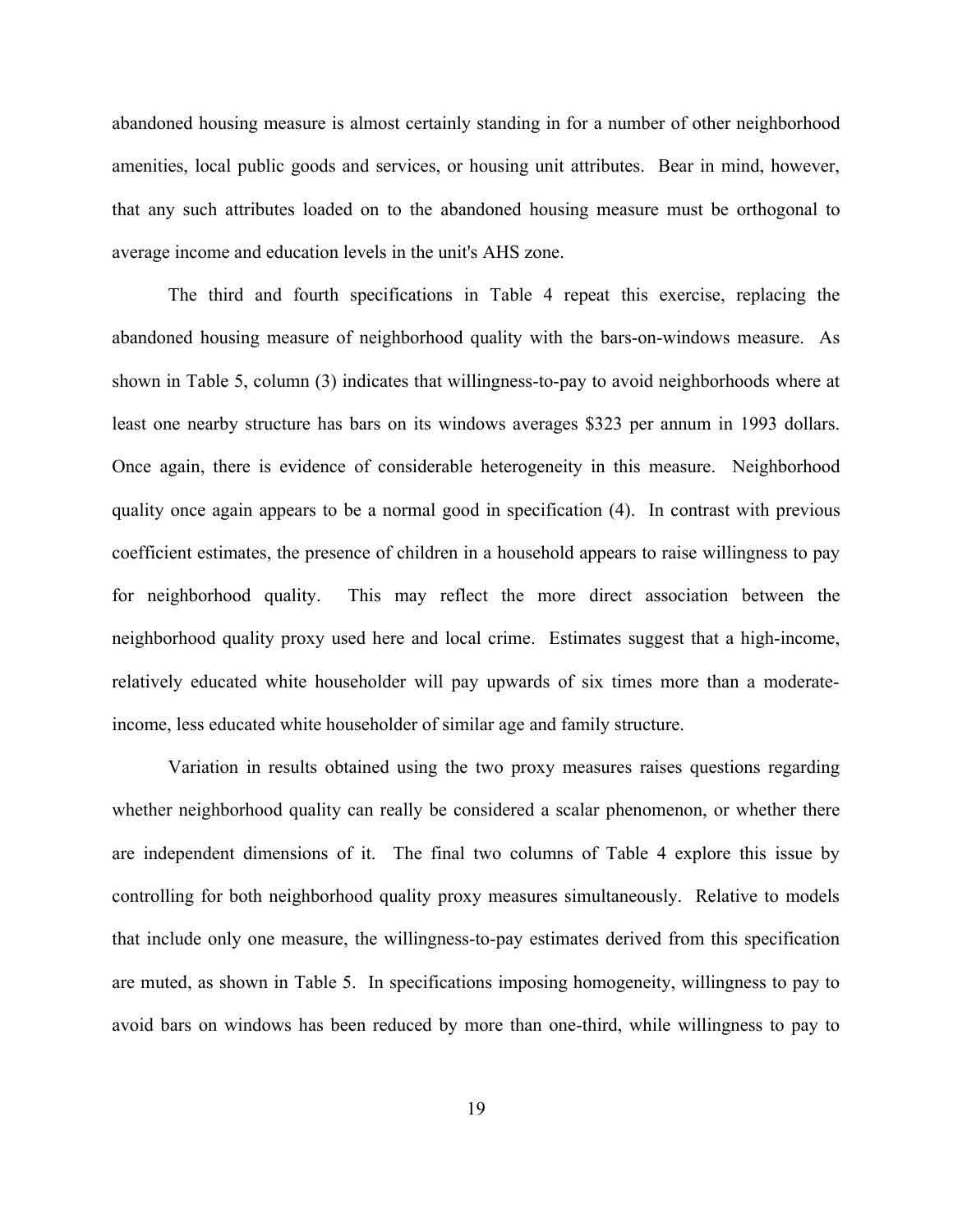avoid abandoned housing is slightly smaller. Thus, while these phenomena are clearly correlated with one another, evidence does suggest a distinct willingness-to-pay to avoid each attribute.<sup>[11](#page-20-0)</sup> Specifications admitting heterogeneity produce similar conclusions.<sup>[12](#page-20-1)</sup>

# **5. How do actual price changes compare with estimated valuations?**

The theoretical model outlined in Section 3 above implies that marginal changes in neighborhood quality should lead to changes in rent that render the household with the lowest valuation of quality indifferent between the old and new rent and quality levels.<sup>[13](#page-20-2)</sup> Table 6 presents statistics on observed price changes for housing units in declining, revitalizing, and stable neighborhoods, taking advantage of the longitudinal nature of the AHS metro samples. Table entries reflect the percent changes in inflation-adjusted rents for housing units by type of neighborhood, for the entire AHS sample, and by individual time period.<sup>[14](#page-20-3)</sup>

There is one crucial caveat that bears stating at the outset. The enumerator-coded neighborhood quality proxy measures used in this analysis can be construed as measuring some underlying latent variable with error. When the proxy measure is first-differenced, as is necessary in measuring trends over time, the proportion of variance that can be attributed to this

<span id="page-20-0"></span><sup>11</sup> Of course, to the extent these indicators measure the same underlying construct with error, and the errors are not perfectly correlated with one another, one would expect a similar pattern. So this should not be construed as a definitive rejection of unidimensionality in neighborhood quality.

<span id="page-20-1"></span><sup>12</sup> Somewhat surprisingly, evidence suggests that some households may be willing to pay a premium for neighborhoods featuring window bars, conditional on abandoned housing. It is possible that some households find the presence of window bars reassuring, as their ultimate purpose is to provide security for the occupants of the building.

<span id="page-20-2"></span><sup>13</sup> In reality, this prediction is somewhat complicated by the fact that reservation levels of utility for particular households may change over time. Increases in demand for housing relative to supply in a metro area, for example, may push all renter households to lower indifference curves. Put differently, comparing the change in observed prices to estimated valuations may give an inaccurate picture of the change in well-being caused by neighborhood transitions if prices are trending upwards or downwards in the remained of the metropolitan area. It is therefore more instructive to compare utility changes in neighborhoods exhibiting one type of trend to those experienced in neighborhoods exhibiting different trends. Table 6 facilitates this type of comparison.

<span id="page-20-3"></span><sup>14</sup> Separate breakdowns by metropolitan area are available upon request. They are not printed here because samples of housing units in declining and revitalizing areas are quite small in many metro areas.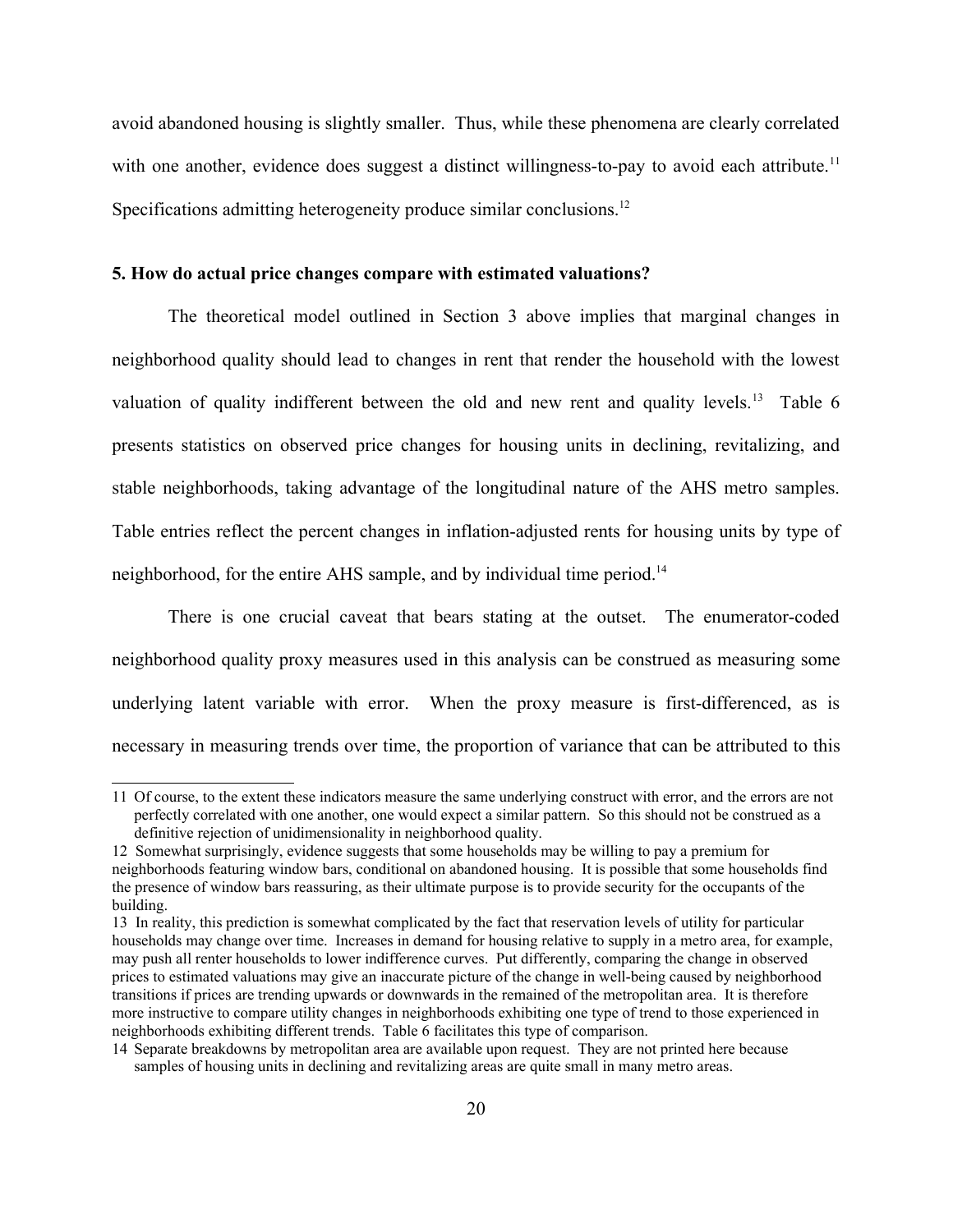error increases. The willingness-to-pay measures estimated above are based on comparisons between neighborhoods coded differently by enumerators in the cross-section, which quite plausibly have very large average differences in latent quality. Because of exacerbated measurement error, neighborhoods coded as declining or revitalizing may in fact have much smaller average differences in the first-differenced latent quality measure. Comparing price changes to willingness-to-pay estimates might therefore provide a misleading signal of whether neighborhood quality changes have left households better off. As will be shown below, however, price changes in neighborhoods coded as declining or revitalizing are nearly identical, on average. So long as there is some informational component to the observed neighborhood quality variables, the issue of measurement error will thus not change the basic conclusion of this analysis.

The ideal price change measure would be the increase in the market value of a rental unit. In many cases, observed prices in the AHS cannot be reliably considered market rates. Examples include rent-controlled units, units where the tenant provides a good or service in lieu of rent, or instances where landlords offer below-market rates to friends or relatives. Table 6 thus provides two sets of price change estimates; one incorporating all units in the sample, and a second that excludes units that show evidence of non-market rental rates in the initial time period. Excluded from the second set of summary statistics are units with initial monthly gross rents below \$100 in 1993 dollars, all rent-controlled units, and any unit where the tenant reported providing goods or services in lieu of rent. [15](#page-21-0)

Perhaps surprisingly, there is little evidence in this table that rent increases in revitalizing

<span id="page-21-0"></span><sup>15</sup> These criteria were chosen after a perusal of outliers in the distribution of changes in gross rent. Virtually all of these outliers are in the positive direction – it is very uncommon for a market-rate unit to revert to a rentcontrolled unit, for example. Thus no effort has been made to exclude units that had unusual gross rent values in the final period.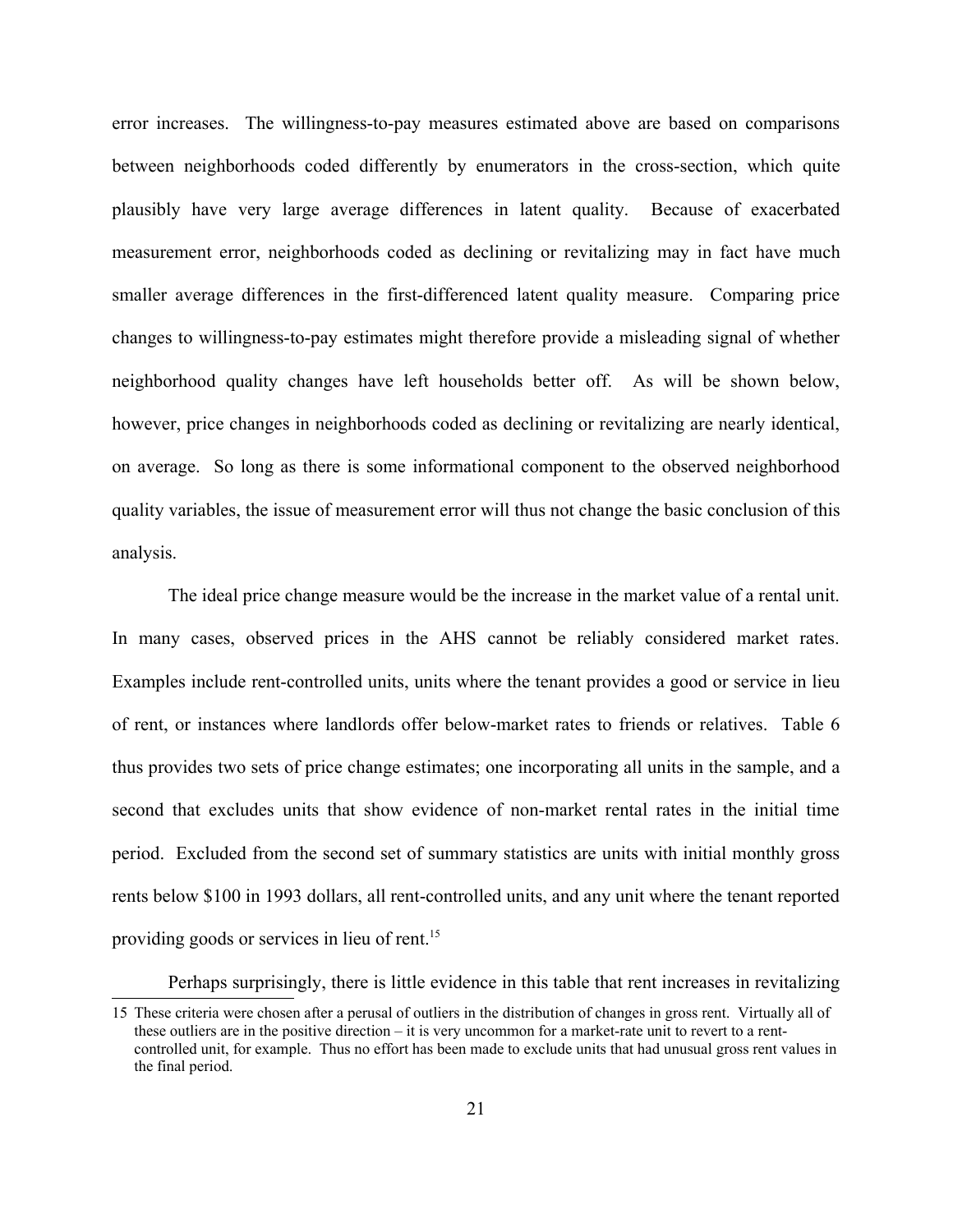areas are substantially higher than those in declining areas. In both types of transitioning neighborhoods, price changes tend to be steeper than in stable neighborhoods. When excluding potential outliers, rent increases net of inflation tend to be modest – averaging around one percent over a 3-4 year time period – in stable neighborhoods, regardless of the neighborhood quality proxy measure used. Price increases in neighborhoods where abandoned housing units appear tend to be higher, averaging 3.5% net of inflation. Neighborhoods where abandoned housing units disappear exhibit price increases between these two levels, higher than stable areas but lower than declining areas. Allowing potential outliers into the analysis raises the estimated mean price increases in all areas, but does not alter the general pattern.

There is more evidence of an impact of revitalization on rent appreciation when using the bars-on-windows criterion, but even this evidence is relatively weak. Rent increases in neighborhoods where bars disappear from windows are 2% higher than in areas where bars appear. This differential shrinks substantially when potential outliers are excluded from the analysis. In either case, transitioning neighborhoods once again exhibit stronger rent appreciation relative to stable neighborhoods.

Why is rent appreciation so strong in both declining and revitalizing areas? Recall from Table 3 that both declining and revitalizing areas tend to be disadvantaged relative to other neighborhoods, at least initially. There are potential explanations for higher relative price appreciation in disadvantaged areas on both the demand- and supply-side. On the demand side, the period between 1974 and 1993 witnessed a substantial amount of immigration from less developed countries; many immigrants located in neighborhoods with declining native populations (Cutler, Glaeser and Vigdor 2006). More generally, the income distribution has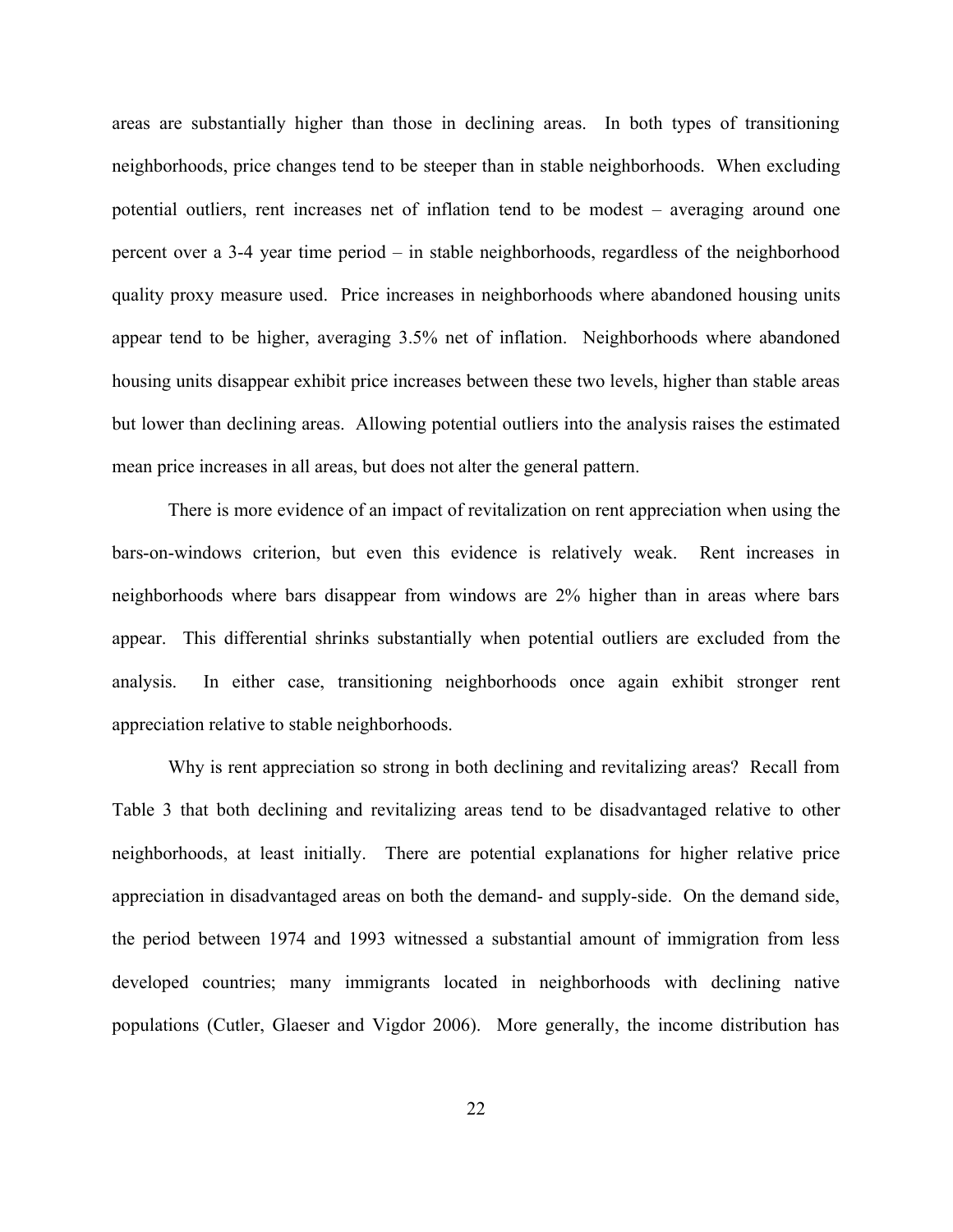compressed substantially at the low end since the mid-1970s, which would presumably raise the market demand for inferior goods such as low-quality neighborhoods. On the supply side, new housing development in virtually every American city tends to be targeted towards more affluent households. The supply elasticity of high-quality neighborhoods is thus much greater than that of low-quality neighborhoods.

The mean price change estimates presented in Table 6 necessarily obscure substantial variation in the experiences of individual households in individual neighborhoods. Is there evidence that some households experience decreases in utility when their neighborhood revitalizes? Do households predicted to have a low willingness to pay for neighborhood quality display a propensity to exit when their neighborhood revitalizes? Do households predicted to highly value neighborhood quality tend to exit when neighborhoods decline? The remainder of the evidence presented here addresses these three questions.

For individuals that remain in the same housing unit between two AHS waves, it is possible to directly predict changes in utility. Table 7 reports the results of such an exercise, adopting the parameters estimated in column (6) of Table 4 as representative of household utility functions. Results are equivalent to the change in predicted value generated by this regression equation.[16](#page-23-0) For reasons described above, these results should be viewed with a great deal of caution, as they are comparing willingness-to-pay estimates derived from cross-sectional data with price changes associated with statistically noisier indicators of neighborhood change. Bearing this caveat in mind, Table 7 reports the mean change in predicted value, by neighborhood quality trend, as well as the proportion of estimated utility changes that are

<span id="page-23-0"></span><sup>16</sup> These predictions utilize potentially time-varying characteristics of households. Alternative sets of predictions, holding household characteristics constant and equal to their first-period values, produces similar conclusions.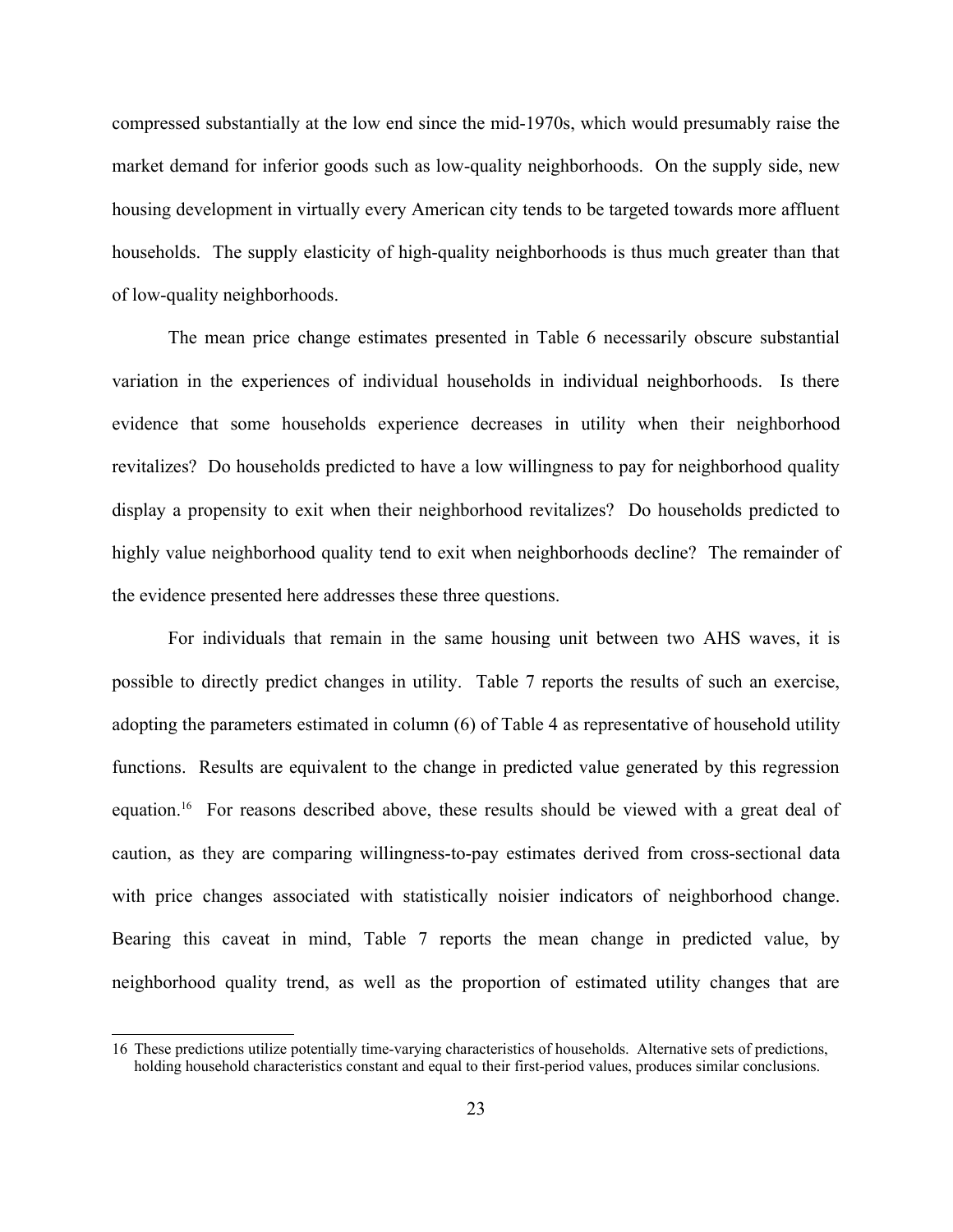positive, for renters in the second of the two AHS metro longitudinal datasets.

In general, the results of this analysis confirm the intuition generated by a simple comparison of willingness to pay to observed changes in rent. The highest mean changes in utility are experienced in revitalizing areas, the lowest in declining neighborhoods. Utility changes are comparatively modest in stable neighborhoods. In general, utility changes tend to be more positive in the latest time period covered in this analysis, between 1989 and 1993.

There is considerable heterogeneity in the utility changes predicted for individual households in the AHS sample, driven primarily by variation in rent changes for individual housing units. In stable neighborhoods, roughly 60% of all households have positive predicted changes in utility, averaging across both time periods and all available cities. In neighborhoods marked by the disappearance of abandoned housing, 80% of all households had positive predicted changes, while only 30% of households in areas where abandoned housing appeared had positive predicted changes. Using the bars-in-windows criteria produces somewhat less stark contrasts, but utility changes continue to be more reliably positive in revitalizing areas.

While it is not accurate to state that no households suffer decreases in utility in revitalizing neighborhoods, households forced to choose one of these three states of nature from behind a "veil of ignorance" would almost certainly choose revitalization if it appeared in their choice set. Neither stability nor decline offer any assurances against utility-decreasing increases in rent.

This analysis could be misleading if the set of individuals who remain in declining or revitalizing neighborhoods is not representative of the entire population in those areas. Revitalization may look positive, for example, because all those individuals with negative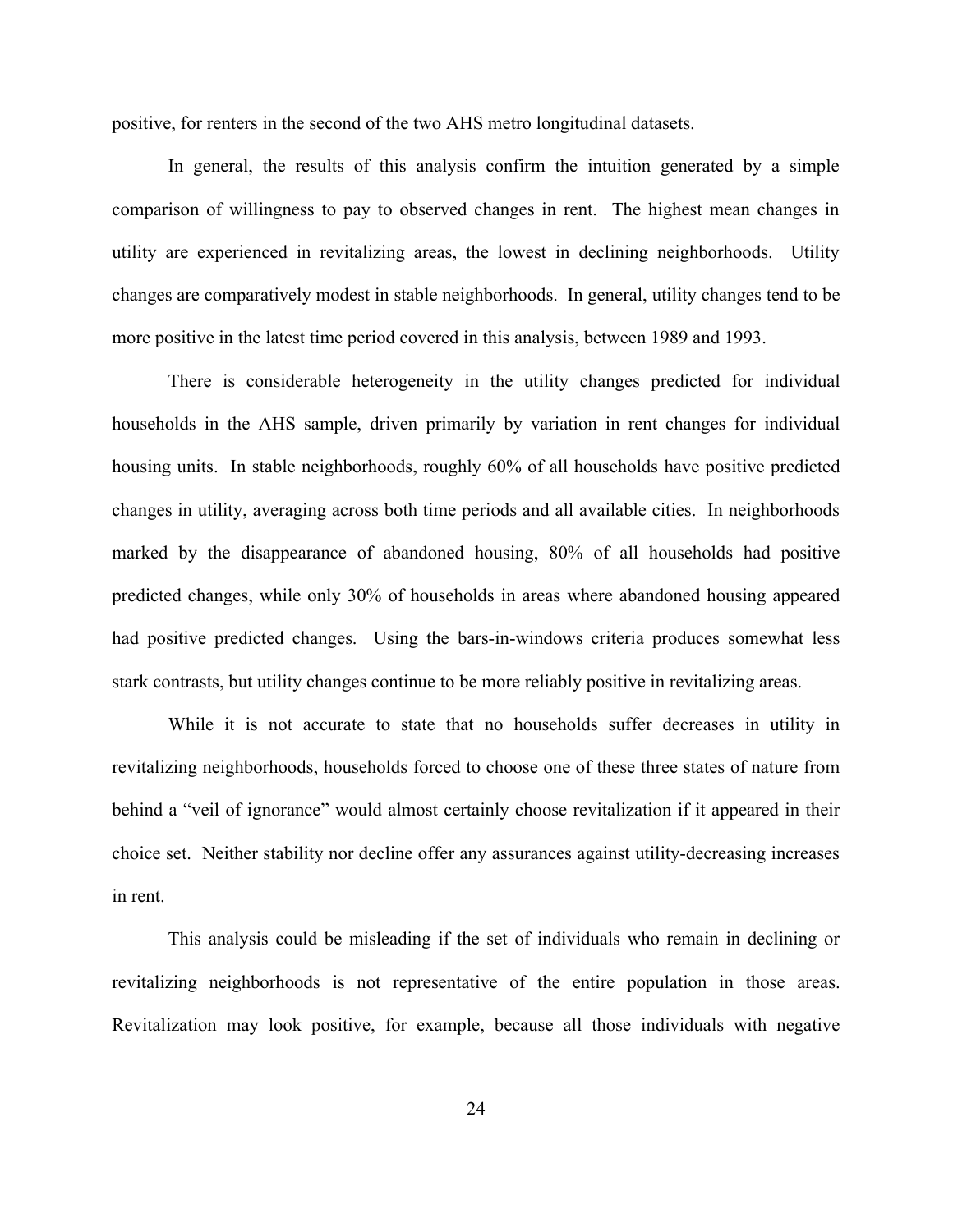predicted utility changes exit the neighborhood. Tables 8 and 9 address this concern by analyzing mobility patterns among households initially located in neighborhoods that subsequently experienced decline or revitalization, respectively.

Table 8 presents coefficients derived from probit specifications that examine the propensity for AHS renter households to exit their residence between consecutive waves of the survey. The sample is restricted to households initially residing in neighborhoods at risk for decline, according to the abandoned housing criterion in the first specification and the bars on windows criterion in the second. The specifications control for a number of householder characteristics, an indicator for whether the neighborhood exhibits decline between survey waves, and interactions between the decline indicator and the various household characteristics. Coefficients on main householder effects are omitted from the table.<sup>[17](#page-25-0)</sup>

Generally speaking, these specifications provide little in the way of consistent evidence. Interaction terms in the two specifications, which employ different definitions of neighborhood decline, are often of obvious sign. Of the sixteen interaction terms presented in the table, three attain some level of statistical significance. In all three cases, these statistically significant coefficients have opposite-sign counterparts in the alternative specification. The most appropriate conclusion to take away from this evidence is that there are no robust, strong associations between household characteristics and responses to neighborhood decline. It is interesting to note, however, that the three statistically significant coefficients all present evidence consistent with the willingness-to-pay exercise above. Households with children generally have lower willingness-to-pay to avoid abandoned housing, and those households are

<span id="page-25-0"></span><sup>17</sup> The main effects reveal that female-headed households, nonwhite households, households with children present, married-couple households, and households headed by older, more educated, and higher-earning householders are less likely to move out of a rental unit between survey waves.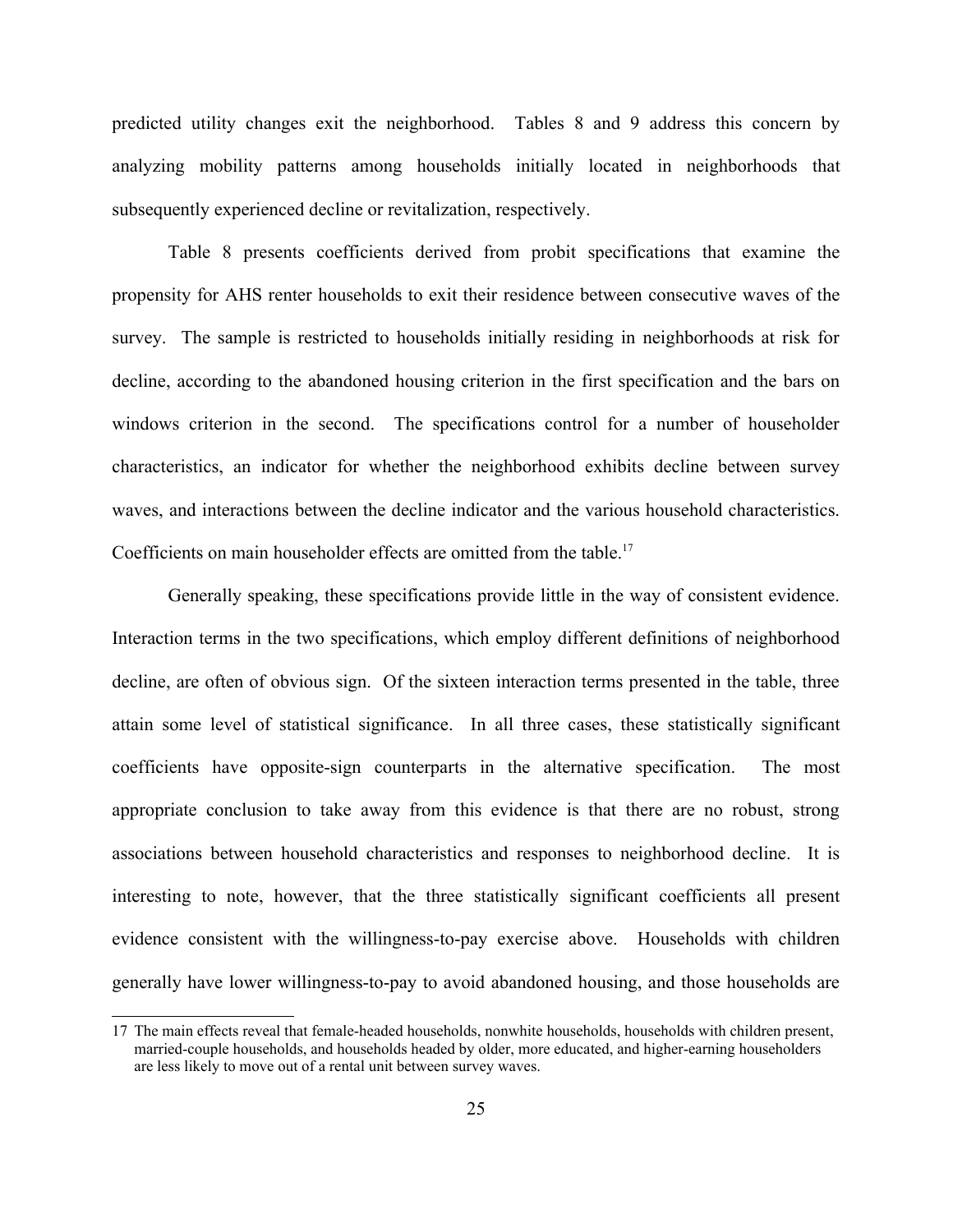also relatively less likely to depart when abandoned housing appears in a neighborhood. Willingness-to-pay for neighborhood quality tends to rise with education, and more educated householders show a relatively high propensity to move out of neighborhoods when bars appear on windows. It thus appears that selective attrition from declining neighborhoods may lead to an understatement of the negative effects of decline in Table 7. But this evidence is far from strong.

Table 9 offers an analogous set of results, examining the propensity to move out between survey waves among those individuals in neighborhoods at risk for revitalization. The smaller sample sizes in these specifications reflect the smaller number of neighborhoods in this state at any one point in time. Once again, there is little evidence of any systematic pattern in these results. Of the sixteen displayed interaction terms, only one attains statistical significance. That result suggests that college-educated householders are more likely to exit low-quality neighborhoods when a sign of revitalization – the removal of bars on windows – is observed by a survey enumerator. There is little evidence, in particular, that those households with low willingness-to-pay for neighborhood quality show a disproportionate tendency to exit when quality increases.

To summarize the results of this exercise, there is little evidence of a strong price response to neighborhood revitalization. This is not necessarily a surprising result. Both declining and advancing neighborhoods are relatively low on the neighborhood quality spectrum, hence equilibrium price differentials between these types of neighborhoods should be determined by households with relatively low willingness-to-pay for quality. Pronounced price appreciation in both declining and revitalizing neighborhoods most likely reflects other market forces which operate independently of trends in any one small area.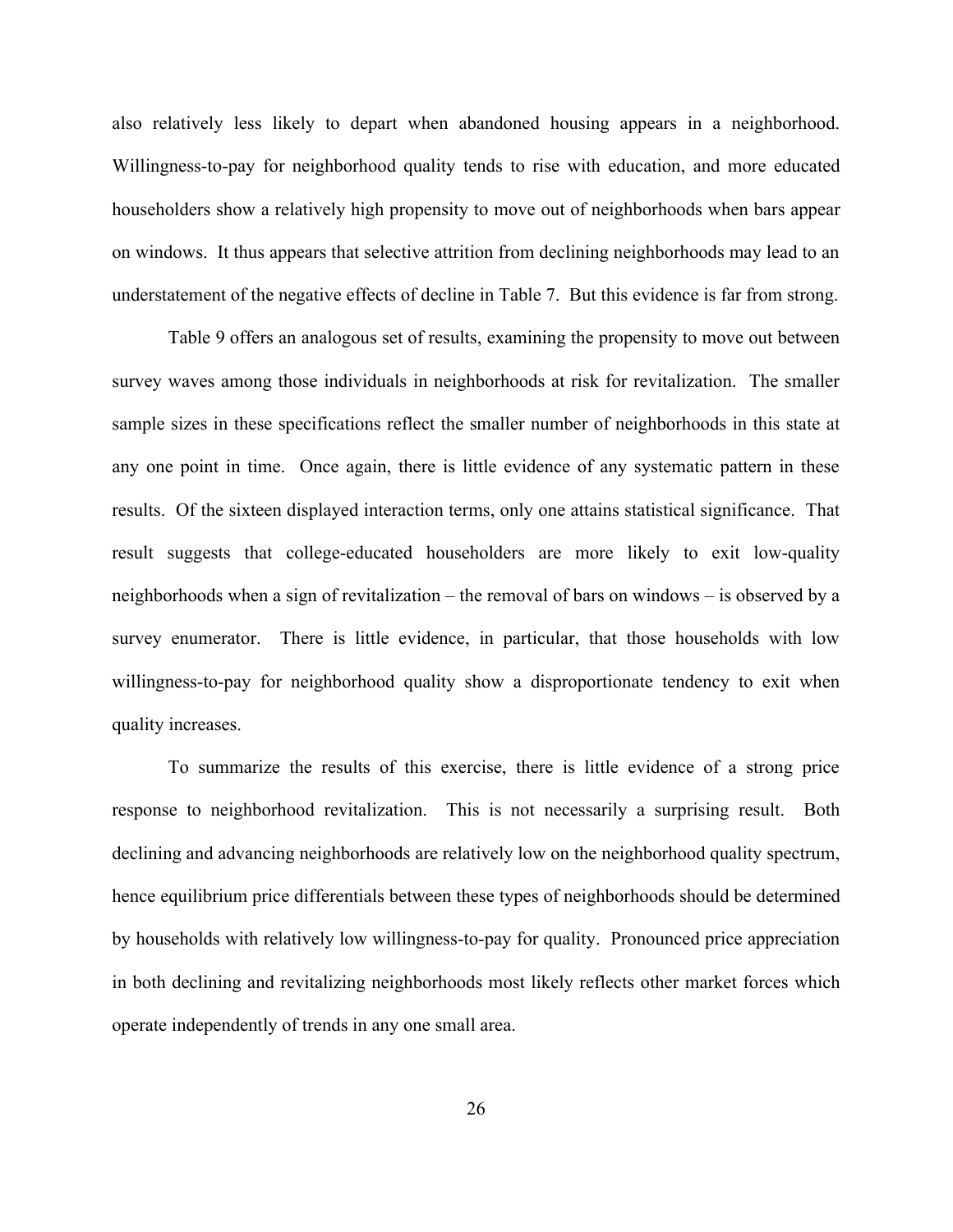## **6. Conclusions**

Could a rational householder truly oppose both neighborhood decline and neighborhood improvement? The model developed in this paper identifies one scenario where both quality trends could leave a renter household worse off. When neighborhood quality increases far enough to "leapfrog" the quality in other neighborhoods, and residents with relatively low valuation of quality within that neighborhood face moving costs, the net impact on their utility may be negative. These households will be required to either pay the moving costs or a higher equilibrium price for housing in their existing neighborhoods, even though they place little value on the change in local conditions.

Empirical analysis of household location choice decisions shows that individuals do place a value on neighborhood quality, and there is significant evidence of heterogeneity in this valuation. The typical household will pay a sum on the order of \$900 per annum, in 1993 dollars, to avoid residing in a housing unit with abandoned housing nearby. This amount increases by an additional \$200 if the unit is also in close proximity to buildings where the windows have bars. Estimates imply that this willingness to pay is significantly lower for certain types of households, including those with low incomes, less-educated heads, or children present.

Households could be harmed by revitalization if associated price increases exceed their willingness-to-pay. Further evidence exploiting the longitudinal nature of the AHS reveals that such price increases are not the norm. On average, price escalation in revitalizing neighborhoods is roughly equivalent to the rate of appreciation observed in declining neighborhoods. This suggests that factors other than neighborhood quality trends play a dominant role in determining rent increases faced by households in low-quality neighborhoods. To be sure, evidence suggests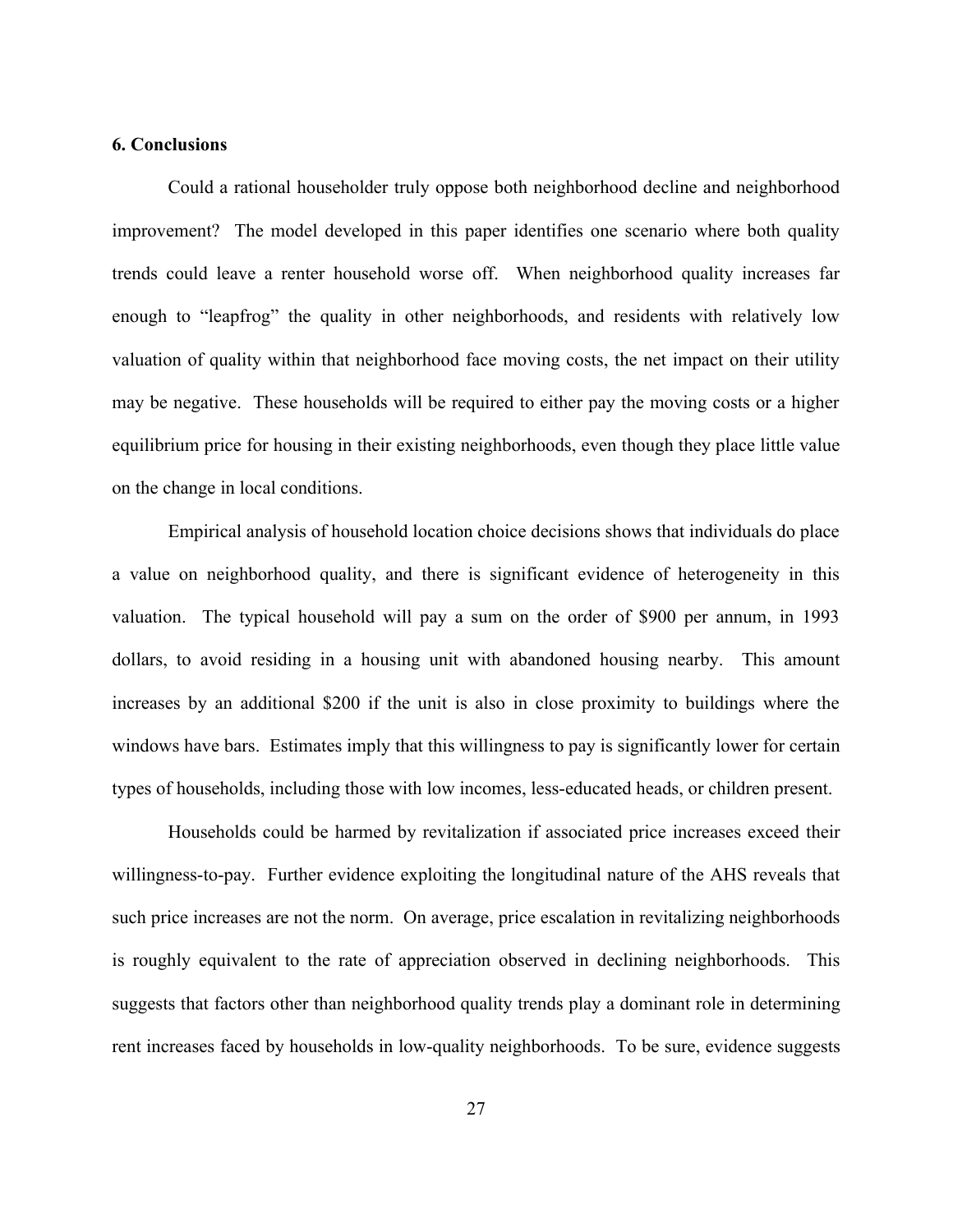that rent increases exceed household willingness-to-pay in some revitalizing areas, but this type of rent increase is no more likely to occur in revitalizing areas than in stable or declining ones.

The term "gentrification" has negative, even alarming, connotations in some urban areas. The evidence provided here suggests that those who fear neighborhood revitalization have made a basic error of attribution, by associating it with price increases that appear more strongly linked to other, albeit not fully identified, market forces.

## **References**

Atkinson, R. (2000) "Measuring Gentrification and Displacement in Greater London." *Urban Studies* v.37 pp.149-65.

Berry, B. (1985) "Islands of Renewal in a Sea of Decay." in P.E. Peterson, ed., The New Urban Reality. Washington: Brookings Institution Press.

Braconi, F. and L. Freeman (2004) "Gentrification and Displacement in New York City." *Journal of the American Planning Association* v.70 pp.39-52.

Cutler, D.M., E.L. Glaeser and J.L. Vigdor (2006) "Is the Melting Pot Still Hot? Explaining the Resurgence of Immigrant Segregation." Unpublished manuscript.

Ellen, I.G. and M.A. Turner (1997) "Does Neighborhood Matter? Assessing Recent Evidence." *Housing Policy Debate* v.8 pp.833-866.

Epple, D. and T. Romer (1991) "Mobility and Redistribution." *Journal of Political Economy* v.99 pp.828-858.

Ferreira, F.V. (2004) "You Can Take It With You: Proposition 13 Tax Benefits, Residential Mobility, and Willingness to Pay for Housing Amenities." Unpublished manuscript, University of Pennsylvania, Wharton School, Real Estate Department.

Gans, H.J. (1962) *The Urban Villagers: Group and Class in the Life of Italian-Americans.* New York: Free Press of Glencoe.

Glaeser, E.L. (2005) "Urban Colossus: Why is New York America's Largest City?" NBER Working Paper #11398.

Glaeser, E.L. (2003) "Reinventing Boston: 1640-2003." NBER Working Paper #10166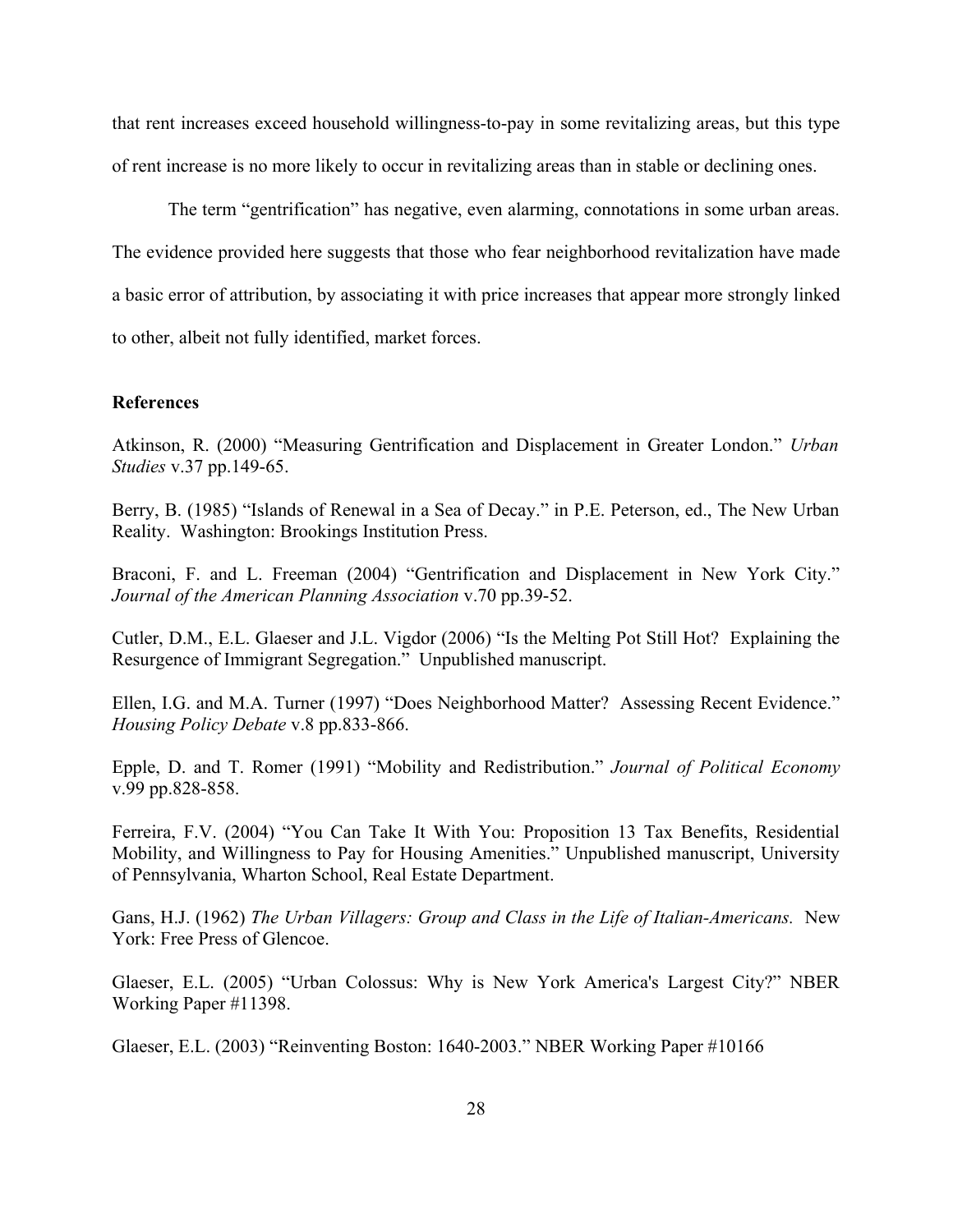Glaeser, E.L. and J.E. Gyourko (2005) "Urban Decline and Durable Housing" *Journal of Political Economy* v.113 pp.345-375.

Gyourko, J.E. (2005) "Looking Back to Look Forward: Learning from Philadelphia's 350 Years of Urban Development." *Brookings-Wharton Papers on Urban Affairs.*

Jencks, C. and S. Mayer (1990) "The Social Consequences of Growing Up in a Poor Neighborhood." In L. Lynn and M. McGreary, eds., *Inner-City Poverty in the United States*. Washington: National Academy Press.

Kain, J.F. (1968) "Housing Segregation, Negro Employment, and Metropolitan Decentralization." *Quarterly Journal of Economics* v.82 pp.175-197.

Kennedy, M. and P. Leonard (2001) "Dealing with Neighborhood Change: A Primer on Gentrification and Policy Choices." Discussion paper, Brookings Institution Center of Urban and Metropolitan Studies.

LeGates, R.T. and C. Hartman (1986) "The Anatomy of Displacement in the United States." In *Gentrification of the City*, N. Smith and P. Williams, eds. Boston: Allen and Unwin.

Marcuse, P. (1986) "Abandonment, Gentrification, and Displacement: The Linkages in New York City." In *Gentrification of the City*, N. Smith and P. Williams, eds. Boston: Allen and Unwin.

McFadden, D. (1978) "Modeling the Choice of Residential Location." in A. Karlqvist, L. Lundqvist, F. Snickars and J. Weibull, eds., *Spatial Interaction Theory and Planning Models*. Amsterdam: North-Holland.

Orr, L., J.D. Feins, R. Jacob, E. Beecroft, L. Sanbonmatsu, L.F. Katz, J.B. Liebman, and J.R. Kling (2003) *Moving to Opportunity: Interim Impacts Evaluation.* Washington: Department of Housing and Urban Development.

Schill, M.H. and R.P. Nathan (1983) *Revitalizing America's Cities: Neighborhood Reinvestment and Displacement*. Albany: SUNY Press.

Vigdor, J.L. (2006) "Peer Effects in Neighborhoods and Housing." in K.A. Dodge, T.J. Dishion and J.E. Lansford, eds., *Deviant Peer Influences in Programs for Youth: Problems and Solutions*. New York: Guilford Press.

Vigdor, J.L. (2002) "Does Gentrification Harm the Poor?" *Brookings-Wharton Papers on Urban Affairs* pp.133-173.

Wilson, W.J. (1987) *The Truly Disadvantaged*. Chicago: University of Chicago Press.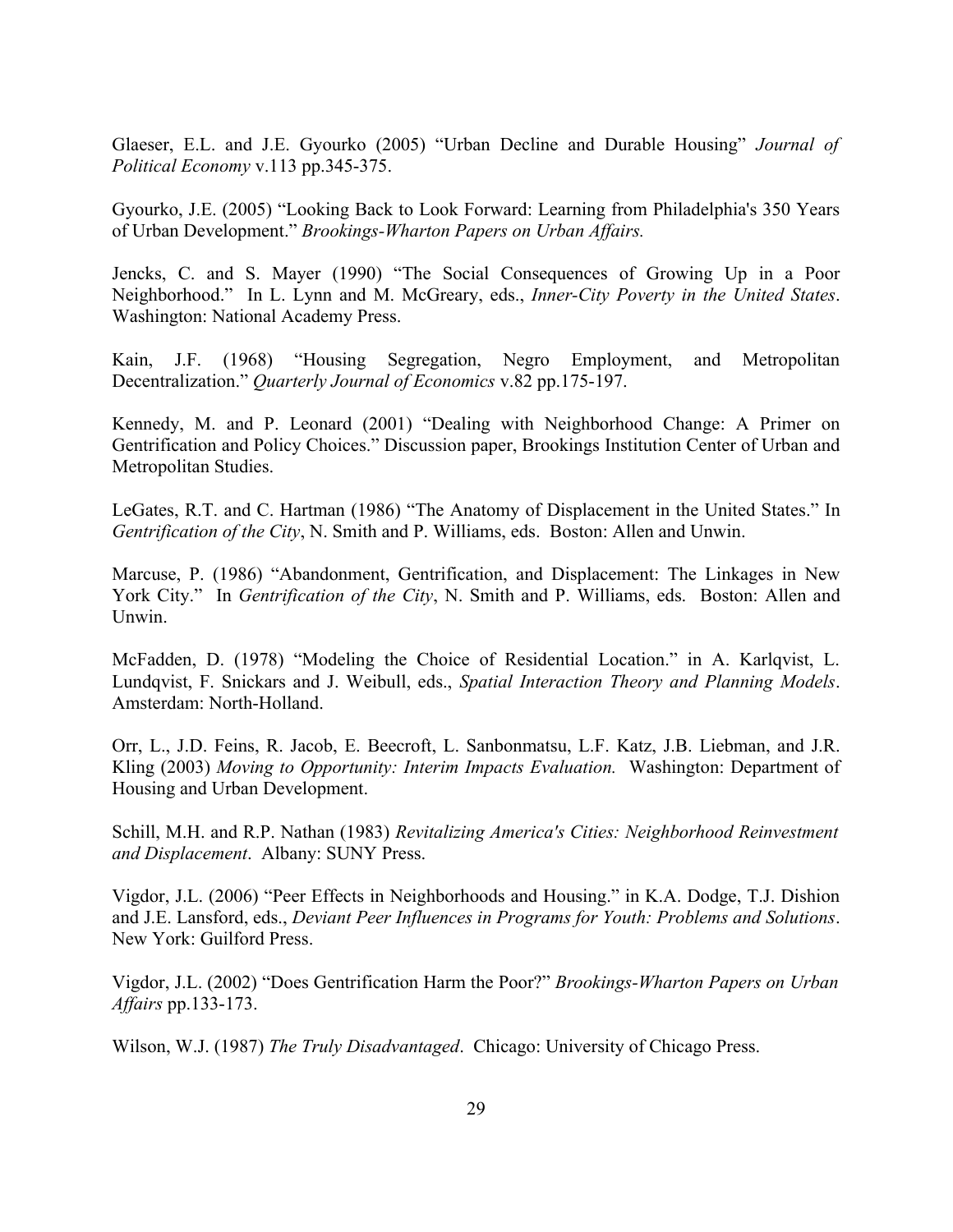| Indicator                                                                                              | Sample proportion, all years and<br>metro areas |
|--------------------------------------------------------------------------------------------------------|-------------------------------------------------|
| Abandoned housing<br>(on same street pre-1984; within 300 feet thereafter)                             | $6.9\%$                                         |
| Bars on windows of at least one building within 300 feet                                               | 12.1 $(8.1\%$ more than one)                    |
| Minor or major repairs needed to street within 300 feet                                                | 26.2 (3.4% major)                               |
| Minor or major accumulation of trash within 300 feet                                                   | 25.3 (2.9% major)                               |
| Note: sample proportion calculations exclude observations coded "not applicable" or "not<br>answered." |                                                 |

Table 1: Summary statistics for enumerator-coded neighborhood quality variables, AHS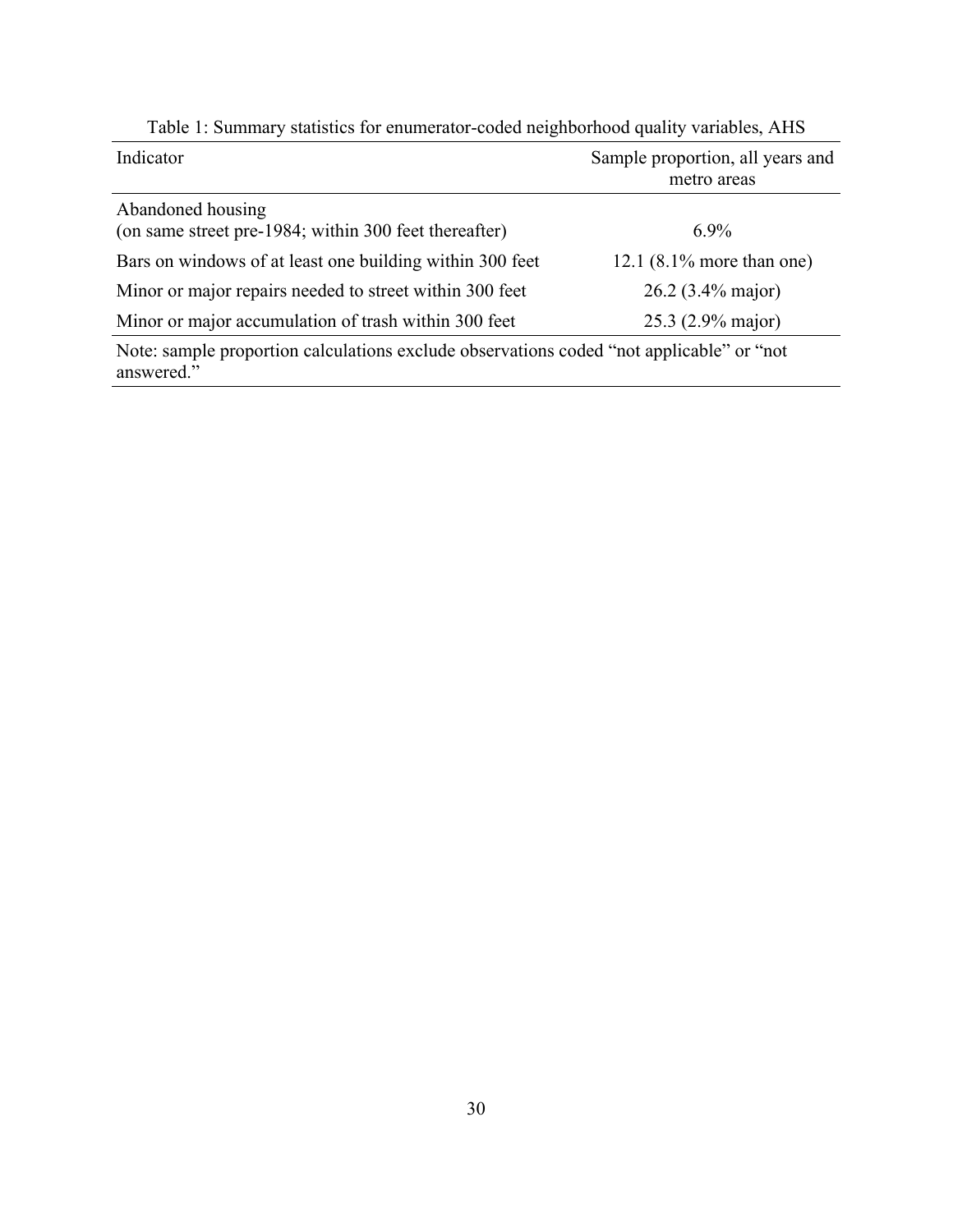|                             | Percent of neighborhood/time period<br>observations exhibiting decline based on: |                     |                           |        | Percent of neighborhood/time period<br>observations exhibiting revitalization based on: |                    |                         |                        |
|-----------------------------|----------------------------------------------------------------------------------|---------------------|---------------------------|--------|-----------------------------------------------------------------------------------------|--------------------|-------------------------|------------------------|
|                             | Abandoned<br>housing                                                             | Bars on<br>windows  | Streets in<br>disrepair   | Litter | Abandoned<br>housing                                                                    | Bars on<br>windows | Streets in<br>disrepair | Litter                 |
| Marginal<br>probability     | 4.8%                                                                             | 7.0%                | 15.5%                     | 13.0%  | 3.90%                                                                                   | 5.5%               | 17.1%                   | 15.1%                  |
| Conditional<br>probability  | 5.2                                                                              | 7.7                 | 16                        | 13.4   | 61.7                                                                                    | 50.0               | 64.4                    | 60.7                   |
| Marginal Probabilities:     |                                                                                  |                     |                           |        |                                                                                         |                    |                         |                        |
| By time period<br>1974-1977 | 5.9                                                                              | $---$               | $---$                     | $---$  | 4.4                                                                                     | ---                | $---$                   | $---$                  |
| 1977-1981                   | 4.7                                                                              | $\qquad \qquad - -$ | $---$                     | $---$  | 4.5                                                                                     | ---                | $\frac{1}{2}$           | $\frac{1}{2}$          |
| 1985-1989                   | 3.7                                                                              | 8.1                 | 16.7                      | 14.8   | 2.2                                                                                     | 5.5                | 17.5                    | 15.7                   |
| 1989-1993                   | 2.4                                                                              | 5.1                 | 17.6                      | 13.5   | 2.8                                                                                     | 5.5                | 16.3                    | 14.1                   |
| By city<br>Anaheim          | 1.4                                                                              | $---$               | $\qquad \qquad -\qquad -$ | $---$  | 1.3                                                                                     | $---$              | $---$                   | $\qquad \qquad \cdots$ |
| <b>Boston</b>               | 5.7                                                                              | 3.4                 | 15.0                      | 10.9   | 4.1                                                                                     | 1.9                | 21.9                    | 15.9                   |
| Dallas                      | 3.9                                                                              | 6.5                 | 9.6                       | 8.4    | 3.6                                                                                     | 5.7                | 24.9                    | 20.8                   |
| Detroit                     | 10.3                                                                             | 7.8                 | 22.2                      | 13.7   | 6.3                                                                                     | 7.8                | 21.2                    | 13.1                   |
| Fort Worth                  | 3.5                                                                              | 7.1                 | 15.5                      | 10.2   | 2.9                                                                                     | 5.4                | 18.3                    | 18.6                   |
| Los Angeles                 | 4.1                                                                              | 17.4                | 25.2                      | 27.7   | 5.8                                                                                     | 11.0               | 11.1                    | 15.1                   |
| Minneapolis                 | 2.0                                                                              | 1.0                 | 24.8                      | 20.5   | 2.0                                                                                     | 0.8                | 15.3                    | 13.1                   |
| Newark                      | 6.7                                                                              | $\frac{1}{2}$       | ---                       |        | 4.5                                                                                     | ---                | ---                     | ---                    |
| Orlando                     | 4.3                                                                              | $\qquad \qquad - -$ | $\sim$ $\sim$ $\sim$      | $---$  | 3.9                                                                                     | $\frac{1}{2}$      | $\frac{1}{2}$           | $\frac{1}{2}$          |
| Philadelphia                | 5.7                                                                              | 9.8                 | 16.4                      | 15.8   | 5.1                                                                                     | 7.4                | 19.4                    | 16.0                   |
| Phoenix                     | 3.8                                                                              | 7.6                 | 11.4                      | 13.5   | 3.7                                                                                     | 6.2                | 11.0                    | 11.7                   |
| Pittsburgh                  | 6.0                                                                              | $\overline{a}$      | $---$                     | $---$  | 4.9                                                                                     | ---                | $---$                   | $---$                  |
| San Francisco               | 5.0                                                                              | 11.6                | 18.7                      | 17.0   | 2.9                                                                                     | 9.0                | 13.1                    | 15.6                   |
| Spokane                     | 2.9                                                                              | ---                 |                           | ---    | 3.8                                                                                     | ---                |                         |                        |
| Tacoma                      | 4.4                                                                              | ---                 | ---                       |        | 3.6                                                                                     | ---                |                         |                        |
| Tampa                       | 1.9                                                                              | 5.6                 | 10.4                      | 10.3   | $1.8\,$                                                                                 | 4.5                | 15.6                    | 14.8                   |
| Washington                  | 4.9                                                                              | 6.1                 | 14.1                      | 11.1   | 3.5                                                                                     | 5.0                | 16.0                    | 14.9                   |
| Wichita                     | 3.0                                                                              | $---$               | $---$                     | ---    | 3.6                                                                                     | ---                | $---$                   | $---$                  |

Table 2: Neighborhood decline and revitalization in a set of American cities

Note: Indicators of decline and revitalization are based on enumerator-coded variables in the AHS. Prior to 1984, enumerators were instructed to code conditions in the area "on the same street" as the sample unit. After 1984, this definition changed to "within 300 feet." Marginal probabilities show the proportion of all housing units that transition from one state to another between survey waves. Conditional probabilities show the proportion of housing units with the potential to decline (revitalize) that actually decline (revitalize) between survey waves.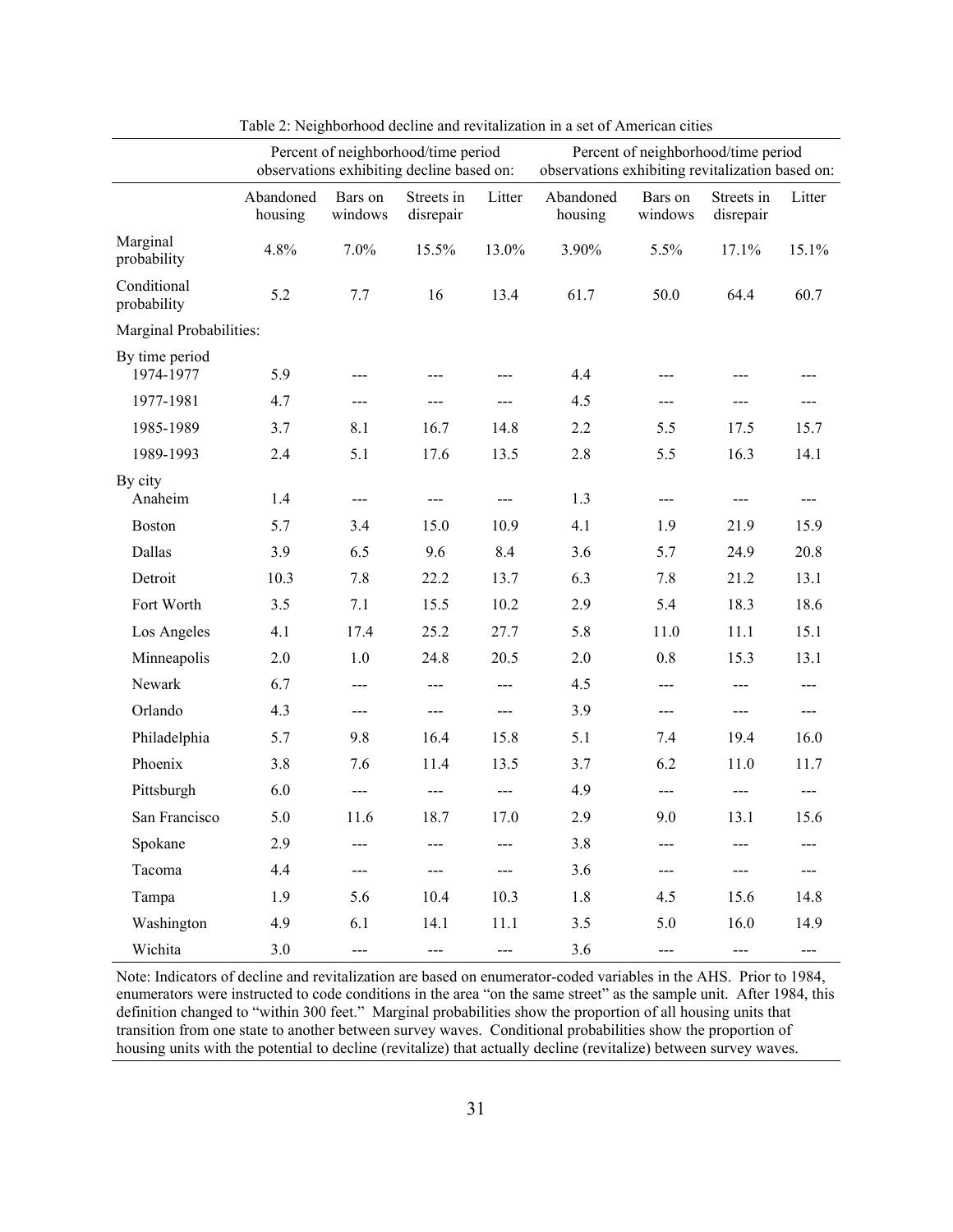|                                       | Initial value of statistic in neighborhoods exhibiting: |                                      |                                     |                                            |                                               |                                    |                                               |                                            |
|---------------------------------------|---------------------------------------------------------|--------------------------------------|-------------------------------------|--------------------------------------------|-----------------------------------------------|------------------------------------|-----------------------------------------------|--------------------------------------------|
| Summary statistic                     | Increase in<br>abandoned<br>housing                     | No change in<br>abandoned<br>housing | Decrease in<br>abandoned<br>housing | Rapid<br>increase in<br>bars on<br>windows | Moderate<br>increase in<br>bars on<br>windows | No change in<br>bars on<br>windows | Moderate<br>decrease in<br>bars on<br>windows | Rapid<br>decrease in<br>bars on<br>windows |
| Median income (1993)<br>dollars)      | \$26,370                                                | \$38,119                             | \$27,496                            | \$30,284                                   | \$30,820                                      | \$41,406                           | \$32,877                                      | \$32,292                                   |
| Median gross rent<br>$(1993$ dollars) | \$410                                                   | \$509                                | \$407                               | \$509                                      | \$517                                         | \$590                              | \$512                                         | \$498                                      |
| Mean household size                   | 2.88                                                    | 2.78                                 | 2.92                                | 2.63                                       | 2.65                                          | 2.55                               | 2.58                                          | 2.54                                       |
| Percent black                         | 37.3                                                    | 10.2                                 | 35.8                                | 34.9                                       | 32.8                                          | 8.7                                | 34.4                                          | 36.6                                       |
| Percent female-headed<br>households   | 23.6                                                    | 10.7                                 | 19.3                                | 22.3                                       | 22.3                                          | 12.5                               | 21.0                                          | 22.3                                       |
| Home ownership rate                   | 43.6                                                    | 60.4                                 | 47.8                                | 42.0                                       | 45.6                                          | 56.6                               | 46.5                                          | 43.8                                       |
| $\mathcal N$                          | 9,101                                                   | 171,508                              | 7,406                               | 2,253                                      | 3,534                                         | 43,800                             | 2,764                                         | 1,641                                      |

Table 3: A comparison of conditions in declining, revitalizing, and stable neighborhoods

Note: Abandoned housing statistics are based on observations from 1974, 1977, 1985, and 1989. Bars on windows statistics are based on observations from 1985 and 1989. A "rapid" decrease (increase) is defined as progressing from more than one (no) nearby house(s) with bars on windows to none (more than one). A "moderate" increase is defined as progressing from zero to one, or from one to more than one; moderate decreases are defined analogously. Statistics are based on the characteristics of households occupying AHS sample units.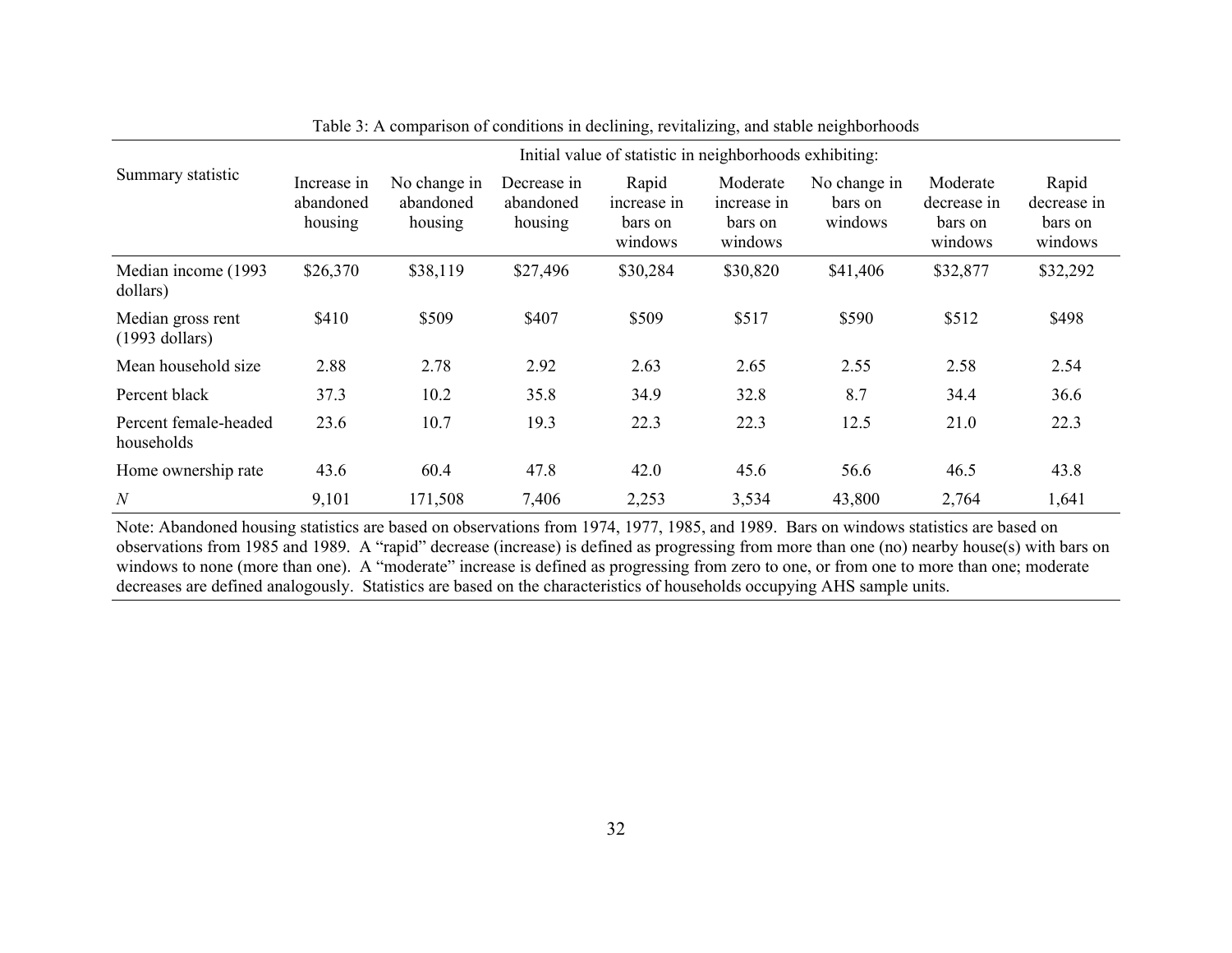| Independent variable                                                                                                                                                           | (1)             | (2)             | (3)            | (4)             | (5)            | (6)             |  |
|--------------------------------------------------------------------------------------------------------------------------------------------------------------------------------|-----------------|-----------------|----------------|-----------------|----------------|-----------------|--|
| Annual rent (in 1993 dollars)                                                                                                                                                  | $-2.11$         | $-2.11$         | $-2.11$        | $-2.11$         | $-2.11$        | $-2.11$         |  |
|                                                                                                                                                                                |                 |                 |                |                 |                |                 |  |
| Neighborhood has abandoned housing                                                                                                                                             | $-1905$         | $-254.7$        | ---            | 443.7           | $-1834$        | $-413.4$        |  |
|                                                                                                                                                                                | (1.433)         | (5.785)         |                | (3.799)         | (0.831)        | (7.139)         |  |
| Nonwhite householder*abandoned housing                                                                                                                                         |                 | 1231            | ---            |                 |                | 1070            |  |
|                                                                                                                                                                                |                 | (2.446)         |                |                 |                | (3.872)         |  |
| Family income*abandoned housing                                                                                                                                                | ---             | $-0.06$         | ---            | ---             | $---$          | $-0.05$         |  |
|                                                                                                                                                                                |                 | $(1.1*10^{-4})$ |                |                 |                | $(6.7*10^{-5})$ |  |
| Householder's age*abandoned housing                                                                                                                                            | ---             | $-7.76$         | ---            | ---             | ---            | $-7.17$         |  |
|                                                                                                                                                                                |                 | (0.070)         |                |                 |                | (0.108)         |  |
| Presence of children under 18*abandoned                                                                                                                                        |                 | 700.1           | $---$          | ---             |                | 757.4           |  |
| housing                                                                                                                                                                        |                 | (2.407)         |                |                 |                | (2.794)         |  |
| Householder has HS diploma*abandoned                                                                                                                                           | ---             | $-1102$         | ---            |                 | ---            | $-923.8$        |  |
| housing                                                                                                                                                                        |                 | (2.947)         |                |                 |                | (4.172)         |  |
| Building with bars on window nearby                                                                                                                                            | ---             | ---             | $-683.5$       | 443.7           | $-409.3$       | 575.1           |  |
|                                                                                                                                                                                |                 |                 | (0.805)        | (3.799)         | (0.849)        | (6.335)         |  |
| Nonwhite householder*bars on window                                                                                                                                            |                 |                 | $---$          | 740.1           | ---            | 595             |  |
|                                                                                                                                                                                |                 |                 |                | (1.494)         |                | (2.552)         |  |
| Family income*bars on window                                                                                                                                                   |                 |                 | ---            | $-0.02$         | ---            | $-0.01$         |  |
|                                                                                                                                                                                |                 |                 |                | $(4.8*10^{-5})$ |                | $(4.6*10^{-5})$ |  |
| Householder's age*bars on window                                                                                                                                               | ---             |                 | $---$          | $-6.56$         | $--$           | $-6.26$         |  |
|                                                                                                                                                                                |                 |                 |                | (0.069)         |                | (0.097)         |  |
| Presence of children under 18*bars on                                                                                                                                          |                 |                 | ---            | $-147.9$        | $---$          | $-250.6$        |  |
| window                                                                                                                                                                         |                 |                 |                | (1.834)         |                | (3.334)         |  |
| Householder has HS diploma*bars on                                                                                                                                             |                 |                 | ---            | $-876$          | ---            | $-749.1$        |  |
| window                                                                                                                                                                         |                 |                 |                | (2.101)         |                | (3.019)         |  |
| Mean family income in zone                                                                                                                                                     | 0.04            | $-0.03$         | 0.03           | $-0.02$         | 0.03           | $-0.02$         |  |
|                                                                                                                                                                                | $(5.7*10^{-5})$ | $(2.3*10^{-4})$ | $(4.8*10-5)$   | $(2.1*10^{-4})$ | $(4.8*10-5)$   | $(1.8*10-4)$    |  |
| Percentage of adults w/ HS diploma in zone                                                                                                                                     | 8011            | $-2623$         | 8158           | $-2768$         | 7975           | $-2966$         |  |
|                                                                                                                                                                                | (5.009)         | (23.96)         | (4.262)        | (25.56)         | (4.310)        | (19.47)         |  |
| Percent nonwhite in zone                                                                                                                                                       | $-1656$         | $-8381$         | $-1701$        | $-8847$         | $-1451$        | $-8609$         |  |
|                                                                                                                                                                                | (1.805)         | (10.05)         | (1.705)        | (9.322)         | (1.566)        | (11.10)         |  |
|                                                                                                                                                                                |                 |                 |                |                 |                |                 |  |
| Structural characteristics controlled                                                                                                                                          | Yes             | Yes             | Yes            | Yes             | Yes            | Yes             |  |
| Structural/household characteristic                                                                                                                                            | N <sub>0</sub>  | Yes             | N <sub>0</sub> | Yes             | N <sub>0</sub> | Yes             |  |
| interactions                                                                                                                                                                   |                 |                 |                |                 |                |                 |  |
| Zone/household characteristic interactions                                                                                                                                     | N <sub>0</sub>  | Yes             | No             | Yes             | N <sub>0</sub> | Yes             |  |
| Observations                                                                                                                                                                   | 403,671         | 403,671         | 403,671        | 403,671         | 403,671        | 403,671         |  |
| Note: Unit of observation is the household/choice alternative. Estimates pool observations across six waves of AHS<br>metro data, from 1974, 1977, 1981, 1985, 1989, and 1993. |                 |                 |                |                 |                |                 |  |

Table 4: Conditional logit coefficient estimates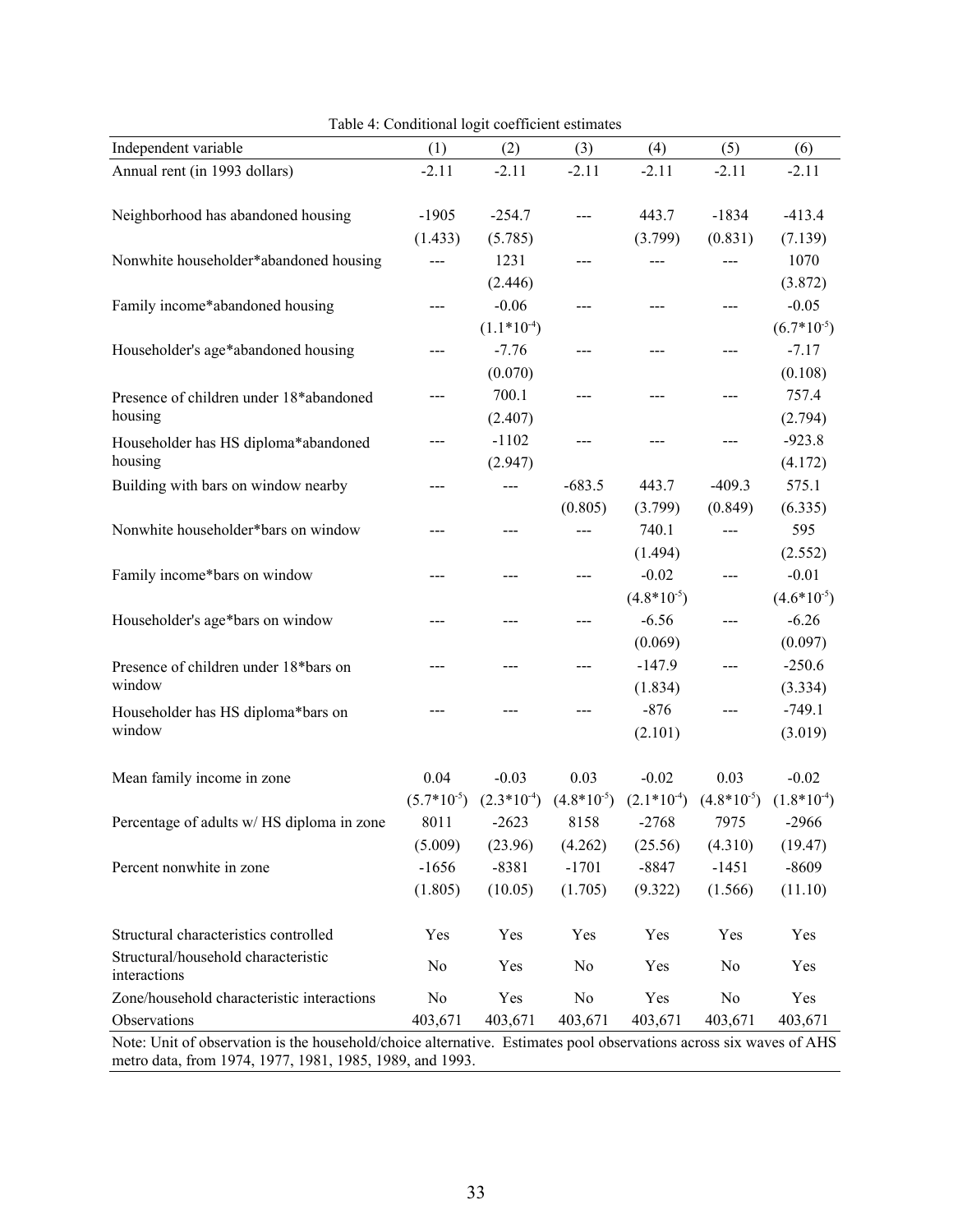|                                                             | <b>Implied MWTP</b> | Implied       |
|-------------------------------------------------------------|---------------------|---------------|
|                                                             | to avoid            | MWTP to       |
|                                                             | abandoned           | avoid bars on |
|                                                             | housing             | windows       |
| Column (1): abandoned housing, no heterogeneity             | 901.79              |               |
| Column $(2)$ : abandoned housing                            |                     |               |
| Age 30, income \$30,000, white, no children, HS graduate    | 1533.14             |               |
| Age 30, income \$60,000, white, no children, HS graduate    | 2314.02             |               |
| Age 30, income \$30,000, white, no children, HS dropout     | 1011.61             |               |
| Age 30, income \$30,000, nonwhite, no children, HS graduate | 950.56              |               |
| Age 30, income \$30,000, white, children, HS graduate       | 1201.81             |               |
| Age 60, income \$30,000, white no children, HS graduate     | 1643.33             |               |
| Column $(3)$ : bars on windows, no heterogeneity            |                     | 323.49        |
| Column $(4)$ : bars on windows                              |                     |               |
| Age 30, income \$30,000, white, no children, HS graduate    |                     | 524.87        |
| Age 30, income \$60,000, white, no children, HS graduate    |                     | 752.03        |
| Age 30, income \$30,000, white, no children, HS dropout     |                     | 110.29        |
| Age 30, income \$30,000, nonwhite, no children, HS graduate |                     | 174.60        |
| Age 30, income \$30,000, white, children, HS graduate       |                     | 594.86        |
| Age 60, income \$30,000, white no children, HS graduate     |                     | 617.97        |
| Column $(5)$ : both, no heterogeneity                       | 868.14              | 193.73        |
| Column $(6)$ : both                                         |                     |               |
| Age 30, income \$30,000, white, no children, HS graduate    | 1430.35             | 341.63        |
| Age 30, income \$60,000, white, no children, HS graduate    | 2126.04             | 512.00        |
| Age 30, income \$30,000, white, no children, HS dropout     | 993.15              | $-12.89$      |
| Age 30, income \$30,000, nonwhite, no children, HS graduate | 923.96              | 60.04         |
| Age 30, income \$30,000, white, children, HS graduate       | 1071.90             | 460.23        |
| Age 60, income \$30,000, white no children, HS graduate     | 1532.16             | 430.53        |

Table 5: Implied marginal-willingness-to-pay (per year) for neighborhood quality, 1993 dollars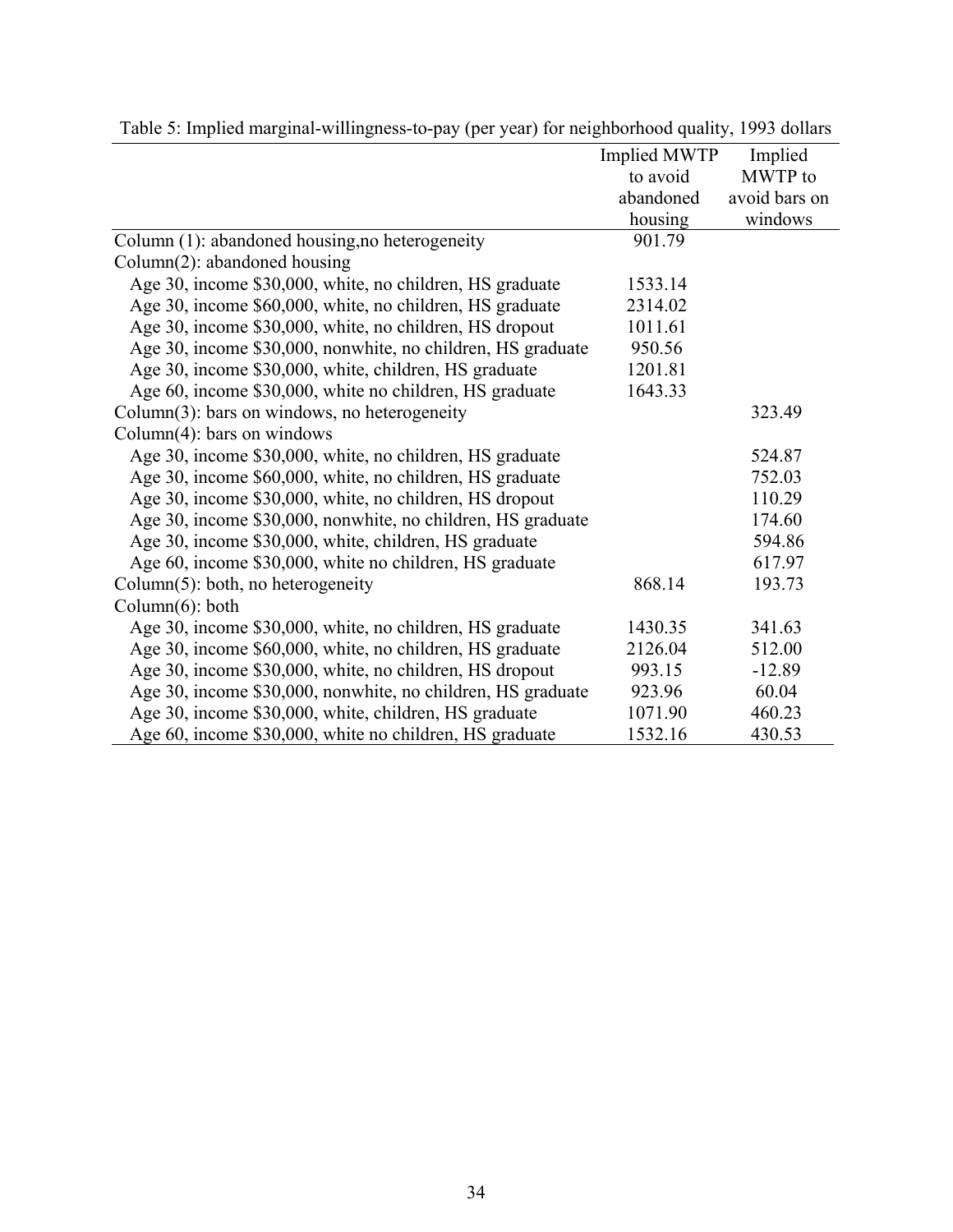|                                       |      | Abandoned housing criterion |         |           | Bars on windows criterion |        |  |  |
|---------------------------------------|------|-----------------------------|---------|-----------|---------------------------|--------|--|--|
|                                       |      | Declining Revitalizing      | Steady  | Declining | Revitalizing              | Steady |  |  |
| Panel A: including all observations   |      |                             |         |           |                           |        |  |  |
| All cities, all<br>time periods       | 8.9% | 4.8%                        | $3.0\%$ | 9.1%      | 11.1%                     | 5.8%   |  |  |
|                                       | 3971 | 2906                        | 53175   | 1342      | 1068                      | 13833  |  |  |
| 1974-77                               | 4.9  | 4.5                         | 2.3     |           |                           |        |  |  |
|                                       | 2182 | 1590                        | 25316   |           |                           |        |  |  |
| 1977-81                               | 15.5 | $\overline{4}$              | 0.6     |           |                           |        |  |  |
|                                       | 1038 | 795                         | 12888   |           |                           |        |  |  |
| 1985-89                               | 7.8  | 14.3                        | 8.2     | 9.2       | 12.7                      | 7.9    |  |  |
|                                       | 552  | 303                         | 9683    | 956       | 667                       | 8915   |  |  |
| 1989-1993                             | 22   | $-3.8$                      | 2.4     | 8.7       | 8.6                       | 1.9    |  |  |
|                                       | 199  | 218                         | 5288    | 386       | 401                       | 4918   |  |  |
| Panel B: Excluding potential outliers |      |                             |         |           |                           |        |  |  |
| All cities, all<br>time periods       | 3.5  | 1.8                         | 1       | 6         | 6.2                       | 1.5    |  |  |
|                                       | 3703 | 2794                        | 50569   | 928       | 782                       | 11859  |  |  |
| 1974-77                               | 2.8  | 2.8                         | 1.3     |           |                           |        |  |  |
|                                       | 2157 | 1574                        | 25180   |           |                           |        |  |  |
| 1977-81                               | 1.4  | $-0.1$                      | $-0.3$  |           |                           |        |  |  |
|                                       | 1016 | 786                         | 12784   |           |                           |        |  |  |
| 1985-89                               | 6.2  | 6.5                         | 3.9     | 5.4       | 5.8                       | 3.9    |  |  |
|                                       | 404  | 244                         | 8056    | 653       | 494                       | 7557   |  |  |
| 1989-1993                             | 22.1 | $-3.7$                      | $-2.1$  | 7.6       | $\overline{7}$            | $-2.7$ |  |  |
|                                       | 126  | 190                         | 4549    | 275       | 288                       | 4302   |  |  |

| Table 6: Observed rent changes in declining, revitalizing, and stable neighborhoods |  |  |  |
|-------------------------------------------------------------------------------------|--|--|--|
|                                                                                     |  |  |  |

Note: Potential outliers are units with a monthly gross rent below \$100 in 1993 dollars, as well as units reported as being rent controlled in the initial period, as well as units where the tenant reported providing services in lieu of rent. Sample sizes appear in italics.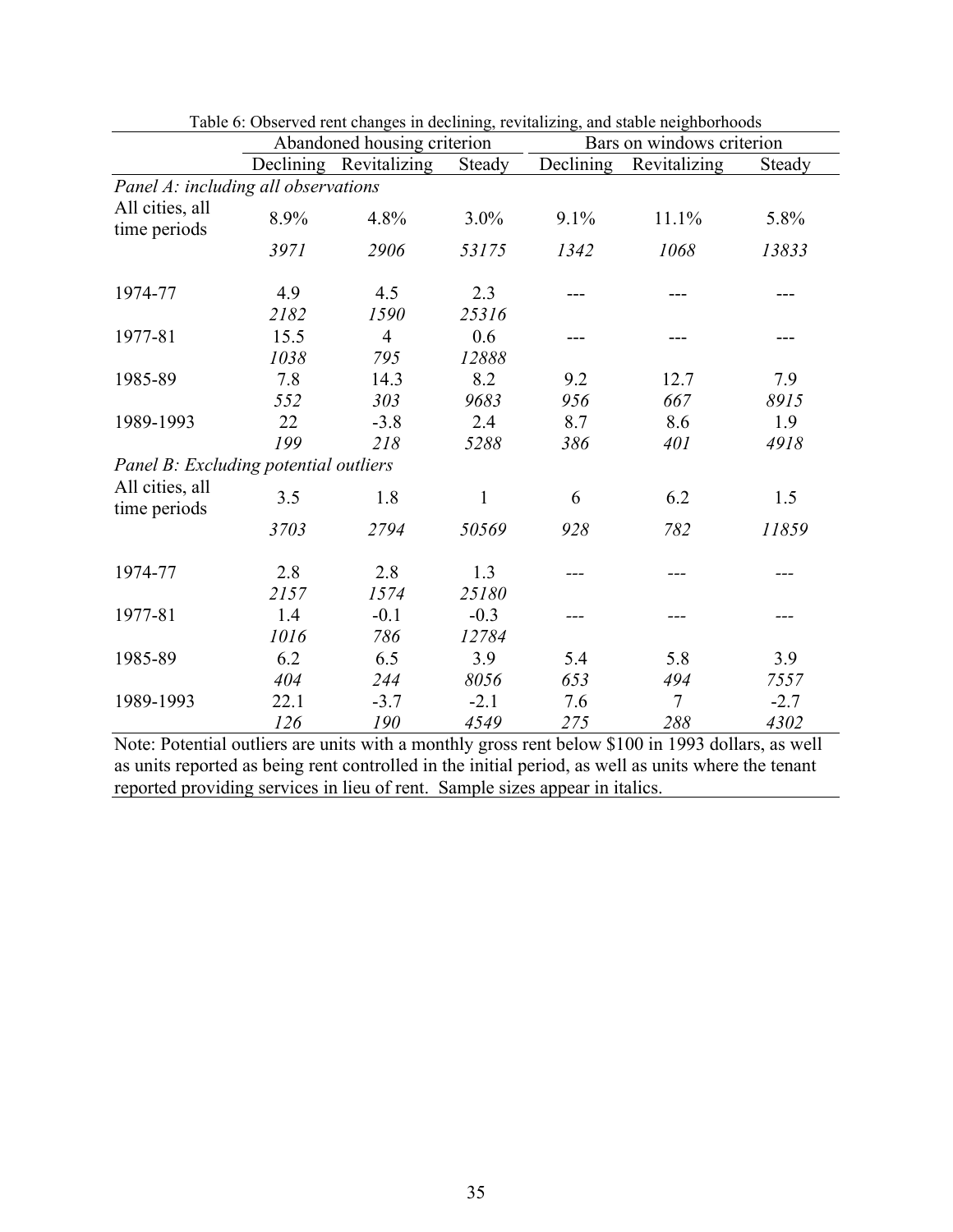|                         |           | Abandoned housing criterion |        |                  | Bars on windows criterion |        |  |  |
|-------------------------|-----------|-----------------------------|--------|------------------|---------------------------|--------|--|--|
|                         | Declining | Revitalizing                | Steady | <b>Declining</b> | Revitalizing              | Steady |  |  |
| All cities, all periods |           |                             |        |                  |                           |        |  |  |
| Mean                    | $-1946$   | 2380                        | 413    | $-225$           | 835                       | 383    |  |  |
| Proportion positive     | 0.28      | 0.81                        | 0.59   | 0.42             | 0.67                      | 0.6    |  |  |
| $\overline{N}$          | 167       | 110                         | 2925   | 332              | 264                       | 2606   |  |  |
| 1985                    |           |                             |        |                  |                           |        |  |  |
| Mean                    | $-1555$   | 3224                        | $-18$  | $-271$           | 589                       | $-57$  |  |  |
| Proportion positive     | 0.31      | 0.86                        | 0.51   | 0.39             | 0.65                      | 0.51   |  |  |
| N                       | 127       | 50                          | 1840   | 243              | 152                       | 1622   |  |  |
| 1989                    |           |                             |        |                  |                           |        |  |  |
| Mean                    | $-3189$   | 1677                        | 1144   | $-97$            | 1169                      | 1109   |  |  |
| Proportion positive     | 0.18      | 0.77                        | 0.73   | 0.52             | 0.7                       | 0.74   |  |  |
| $\overline{N}$          | 40        | 60                          | 1085   | 89               | 112                       | 984    |  |  |

Table 7: Predicted changes in utility for "stayer" households

Note: Utility predictions are based on conditional logit models incorporating heterogeneity in the valuation of neighborhood quality attributes, and controlling for both abandoned housing and bars on windows. Utility comparisons are made only for renter households.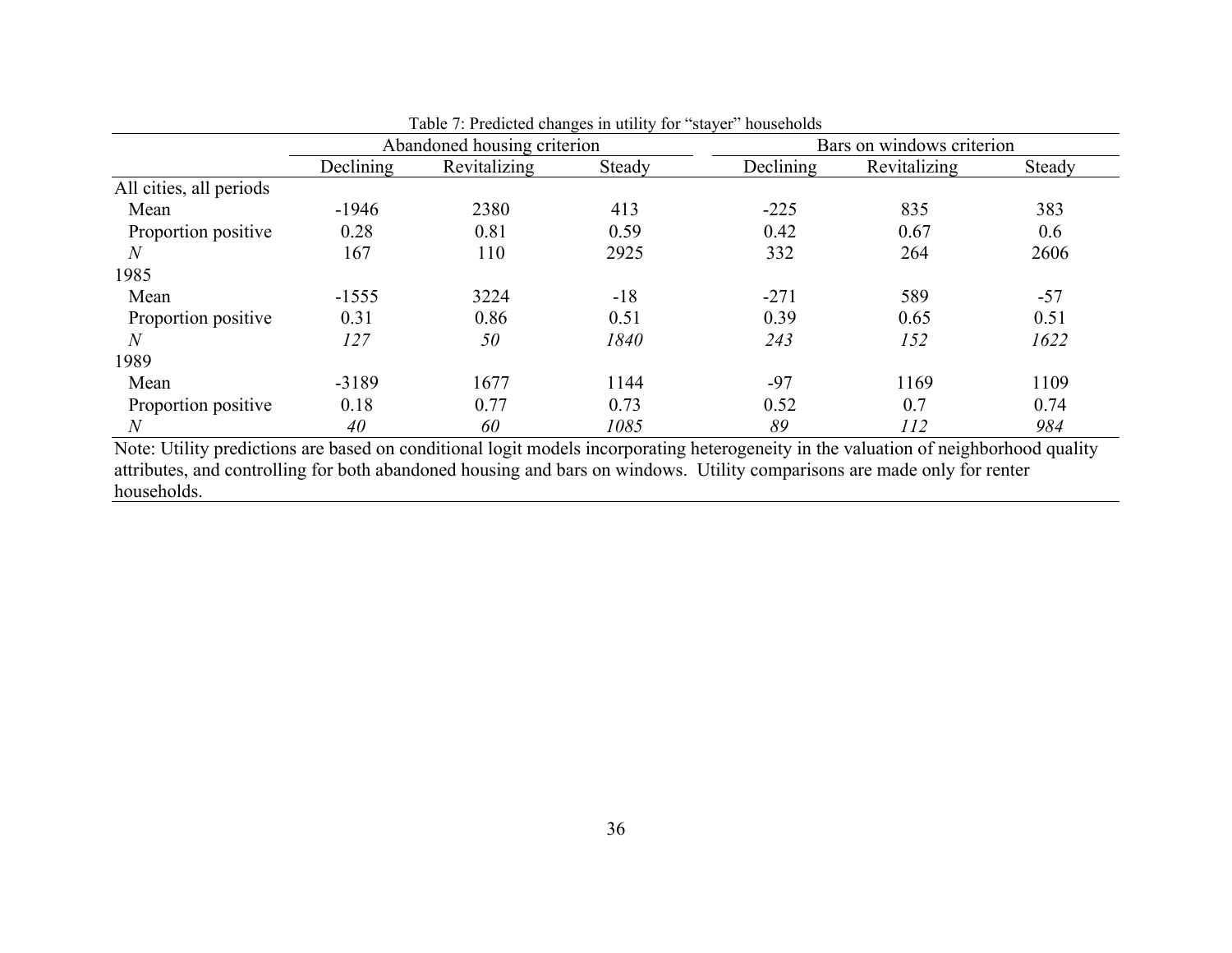| Independent variable                        | Abandoned housing criterion Bars on windows criterion |                     |
|---------------------------------------------|-------------------------------------------------------|---------------------|
| Declining neighborhood                      | 0.393<br>(0.352)                                      | $-0.030$<br>(0.540) |
| Female householder*declining nbhd.          | $-0.074$<br>(0.057)                                   | $-0.014$<br>(0.095) |
| Nonwhite householder*declining nbhd.        | 0.002<br>(0.053)                                      | $-0.034$<br>(0.086) |
| Children under 18 present*declining nbhd.   | $-0.112$<br>(0.057)                                   | 0.151<br>(0.102)    |
| Married householder*declining nbhd.         | $-0.076$<br>(0.079)                                   | 0.037<br>(0.106)    |
| Householder's age*declining nbhd.           | 0.001<br>(0.002)                                      | 0.006<br>(0.003)    |
| Householder a HS graduate*declining nbhd.   | $-0.034$<br>(0.065)                                   | 0.427<br>(0.103)    |
| Householder a college grad.*declining nbhd. | $-0.094$<br>(0.117)                                   | 0.372<br>(0.136)    |
| In(family income)*declining neighborhood    | $-0.042$<br>(0.033)                                   | $-0.037$<br>(0.053) |
| N<br><b>Service</b> Control<br>$\alpha x$ . | 44,290                                                | 47,856              |

Table 8: Who exits declining neighborhoods?

Note: Table entries are probit coefficients, standard errors in parentheses. Sample consists of renter households observed in the 1985 and 1989 waves of the American Housing Survey metro data in neighborhoods at risk for decline. All specifications include main effects for each household characteristic listed.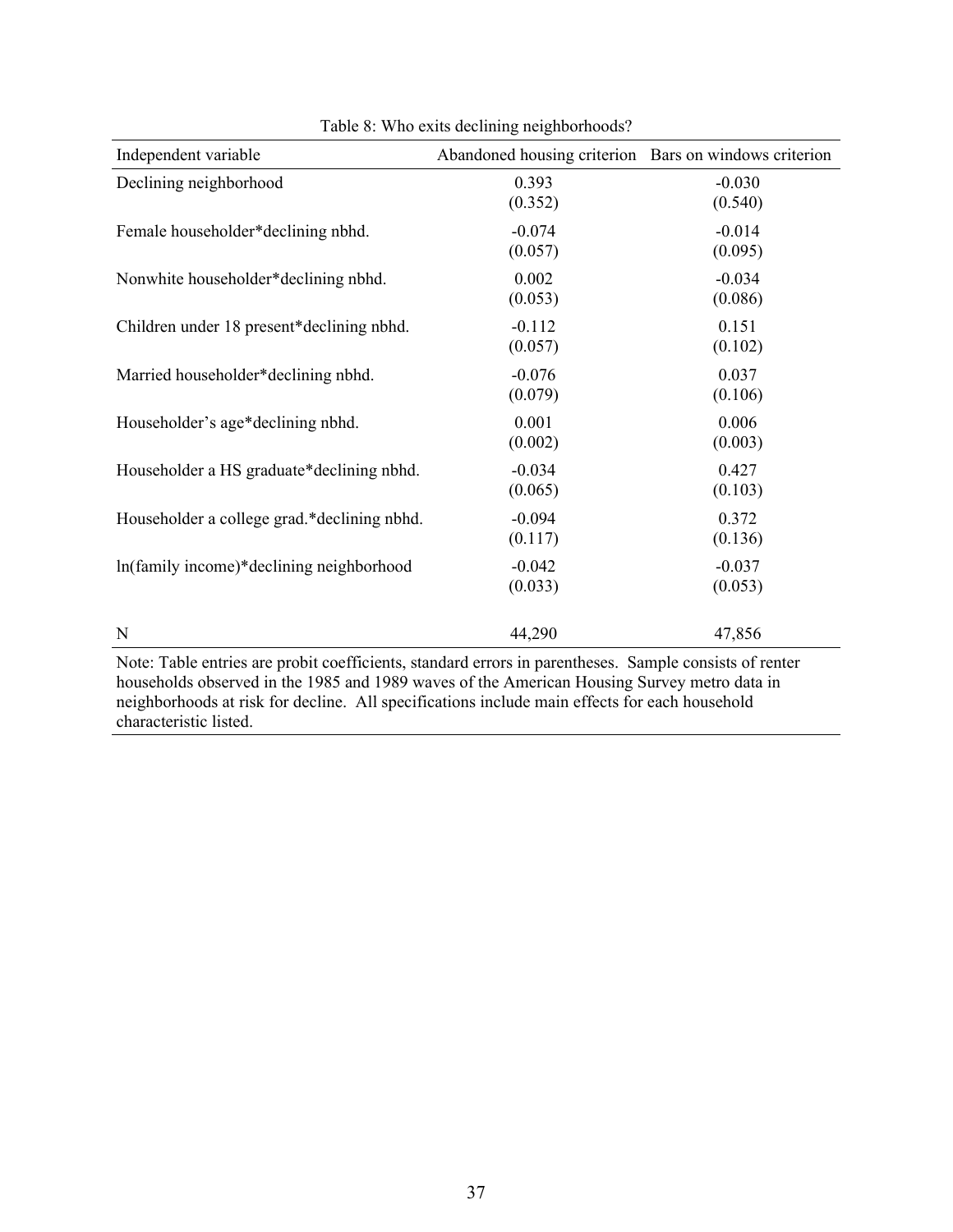|                                                                                                                                                                                                                                                                                                                                       | Abandoned housing criterion Bars on windows criterion |                     |
|---------------------------------------------------------------------------------------------------------------------------------------------------------------------------------------------------------------------------------------------------------------------------------------------------------------------------------------|-------------------------------------------------------|---------------------|
| Revitalizing neighborhood                                                                                                                                                                                                                                                                                                             | $-0.085$<br>(0.600)                                   | $-0.121$<br>(0.816) |
| Female householder*revitalizing nbhd.                                                                                                                                                                                                                                                                                                 | 0.033<br>(0.102)                                      | $-0.084$<br>(0.141) |
| Nonwhite householder*revitalizing nbhd.                                                                                                                                                                                                                                                                                               | 0.072<br>(0.097)                                      | 0.040<br>(0.133)    |
| Children under 18 present*revitalizing<br>nbhd.                                                                                                                                                                                                                                                                                       | $-0.018$<br>(0.103)                                   | 0.002<br>(0.161)    |
| Married householder*revitalizing nbhd.                                                                                                                                                                                                                                                                                                | 0.087<br>(0.158)                                      | 0.004<br>(0.168)    |
| Householder's age*revitalizing nbhd.                                                                                                                                                                                                                                                                                                  | $-0.004$<br>(0.003)                                   | 0.006<br>(0.005)    |
| Householder a HS graduate*revitalizing<br>nbhd.                                                                                                                                                                                                                                                                                       | $-0.014$<br>(0.121)                                   | 0.105<br>(0.159)    |
| Householder a college grad.*revitalizing<br>nbhd.                                                                                                                                                                                                                                                                                     | $-0.328$<br>(0.250)                                   | 0.483<br>(0.208)    |
| ln(family income)*revitalizing nbhd.                                                                                                                                                                                                                                                                                                  | 0.030<br>(0.057)                                      | $-0.025$<br>(0.080) |
| N<br>$-1.2$ $-0.02$ $-1.2$ $-1.1$<br>$\mathbf{v}$ and $\mathbf{v}$ and $\mathbf{v}$ and $\mathbf{v}$ and $\mathbf{v}$ and $\mathbf{v}$ and $\mathbf{v}$ and $\mathbf{v}$ and $\mathbf{v}$ and $\mathbf{v}$ and $\mathbf{v}$ and $\mathbf{v}$ and $\mathbf{v}$ and $\mathbf{v}$ and $\mathbf{v}$ and $\mathbf{v}$ and $\mathbf{v}$ and | 3,467                                                 | 1,681               |

Table 9: Who exits revitalizing neighborhoods?

Note: Table entries are probit coefficients, standard errors in parentheses. Sample consists of renter households observed in the 1985 and 1989 waves of the American Housing Survey metro data in neighborhoods at risk for revitalization. All specifications include main effects for each household characteristic listed.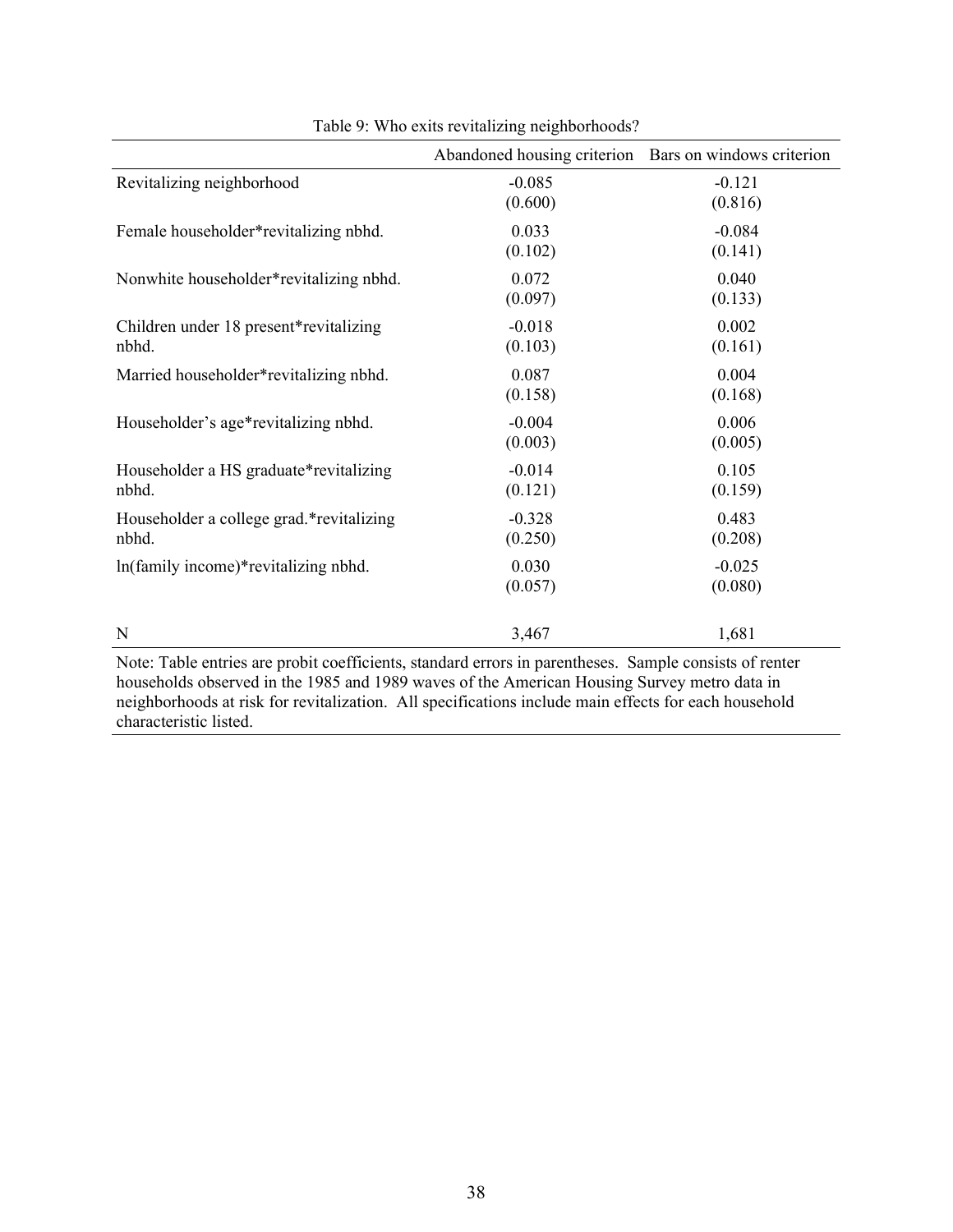

Figure 1: Equilibrium with four neighborhoods of varying quality.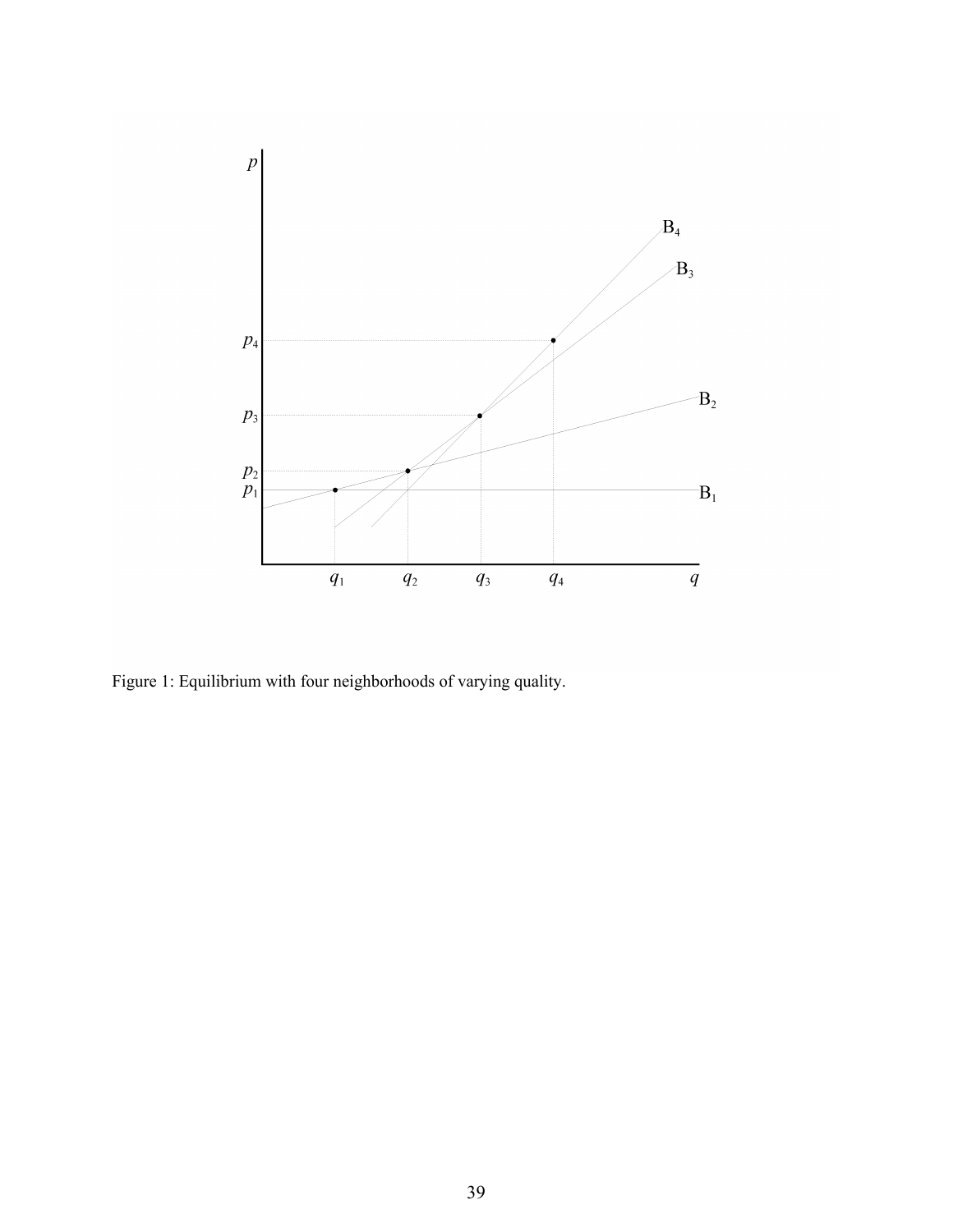

Figure 2: Transition to a new equilibrium following a decrease in quality in neighborhood 2.